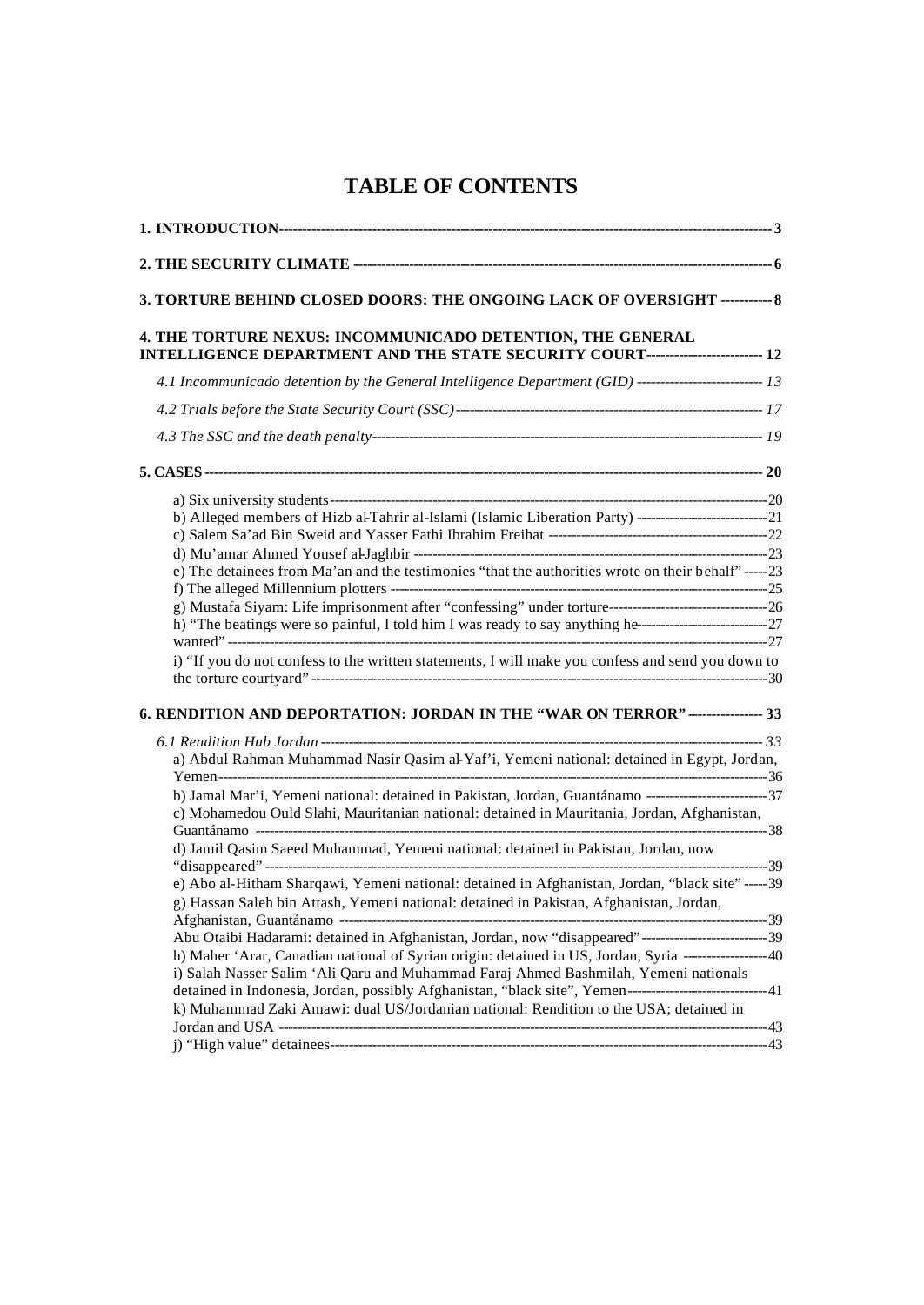| 6.2 Jordan's Memorandum of Understanding (MOU) with the United Kingdom: a public |  |
|----------------------------------------------------------------------------------|--|
| 7. PROLONGED DETENTION WITHOUT CHARGE OR PROSPECT OF TRIAL OF                    |  |
|                                                                                  |  |
| 8. THE TREATMENT OF "ISLAMIST" POLITICAL PRISONERS AND DETAINEES ------- 48      |  |
|                                                                                  |  |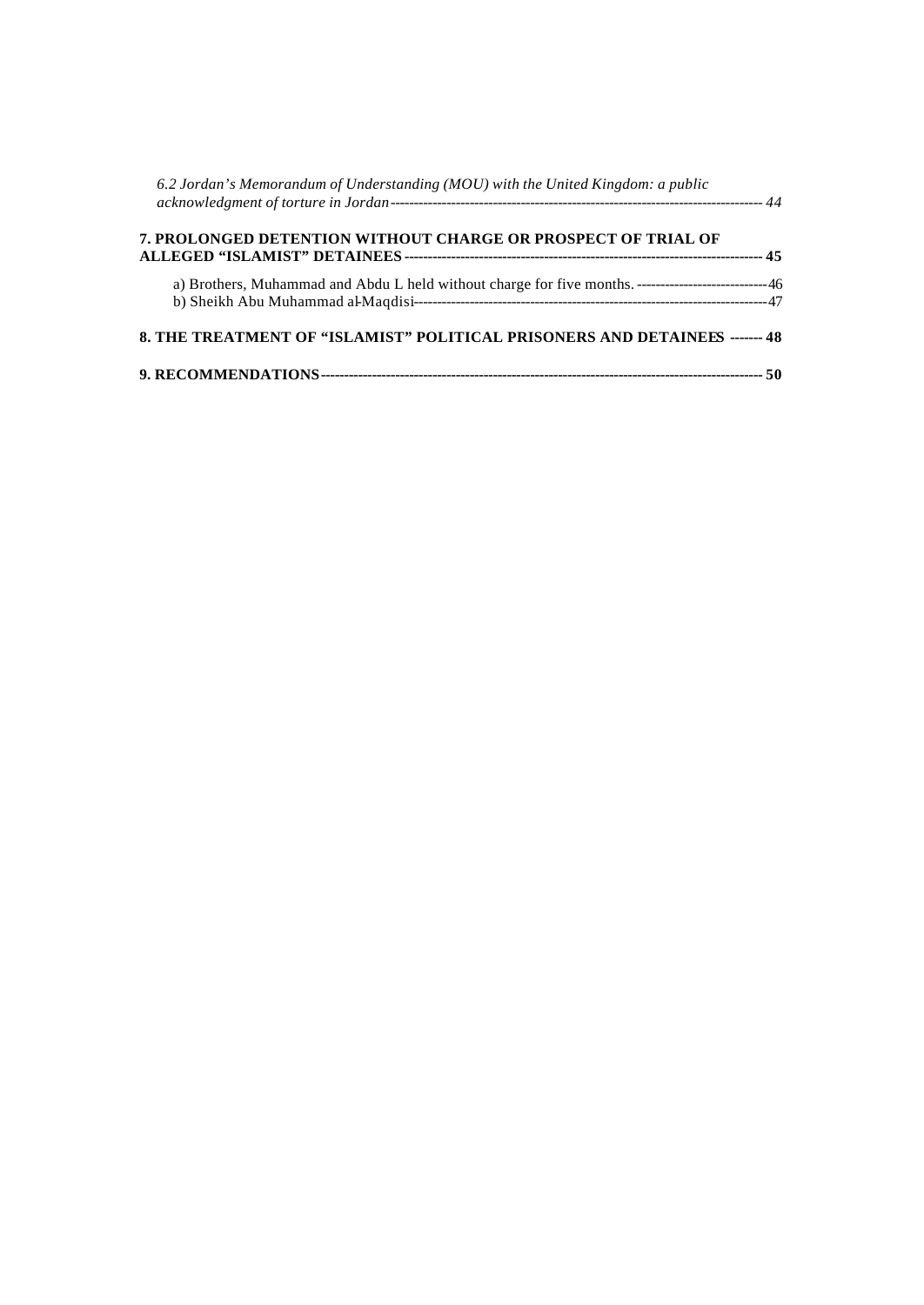# **Jordan "Your confessions are ready for you to sign" Detention and torture of political suspects**

# **1. INTRODUCTION**

Torture and other ill-treatment of political detainees has been a longstanding problem in Jordan, one that remains as persistent today as when Amnesty International began regularly documenting the problem over 20 years  $ago<sup>1</sup>$  Despite the mounting evidence and Jordan's obligations under international human rights treaties, the Jordanian authorities have failed to take effective action either to prevent torture or to punish those responsible. On the contrary, the Jordanian authorities continue to be complicit in torture: they maintain a system of incommunicado detention which facilitates torture and other ill-treatment of detainees and a related special security court whose judgments regularly appear to be based on little more than "confessions" which defendants allege were extracted under torture or other duress.

The General Intelligence Department (GID), a military security agency directly linked to the Jordanian Prime Minister, is the primary instrument of abuse of political detainees and for obtaining these "confessions". GID officers have extensive powers and benefit from near total impunity, acting virtually as a law unto themselves. The GID does not always promptly disclose the names or other details of those they detain, who are generally held incommunicado, nor their whereabouts. The GID can prolong such detentions for weeks or months at a time. It has almost unlimited power over those they detain who are rendered effectively powerless. The UN Special Rapporteur on torture, at the close of his visit to Jordan in June 2006, stated that "torture is systematically practiced" at the GID.<sup>2</sup>

<sup>&</sup>lt;sup>1</sup> See, for example, *Jordan: Short-term detention without charge of political prisoners* (MDE 16/01/86), January 1986; *Jordan: Continued detention without charge of political prisoners by the General Intelligence Department* (MDE 16/03/87), May 1987; *Jordan: Detention without trial and torture by the General Intelligence Department* (MDE 16/13/88), November 1988; *Jordan: Human rights protection after the State of Emergency* (AI Index: MDE 16/02/90), June 1990; *Jordan: Incommunicado detention of political prisoners (MDE 16/01/93), June 1993; Jordan: Human rights reforms: Achievements and obstacles* (MDE 16/02/94), March 1994; *Jordan: An absence of safeguards* (MDE 16/11/98), November 1998; *Jordan: Security measures violate human rights* (MDE 16/001/2002), February 2002.

 $2^2$  The UN Special Rapporteur also said that torture was "systematically practiced" at the Criminal Investigation Department (CID). See press release: *Special Rapporteur Ends Mission to Jordan*, 29 June 2006. The UN Commission on Human Rights decided to appoint a special rapporteur to examine questions relevant to torture in 1985. The mandate covers all countries, irrespective of whether the state has ratified the UN Convention against Torture and other Cruel, Inhuman or Degrading Treatment or Punishment. The current Special Rapporteur, Manfred Nowak, was appointed on 1 December 2004. As Special Rapporteur, he is independent from any government and serves in his individual capacity.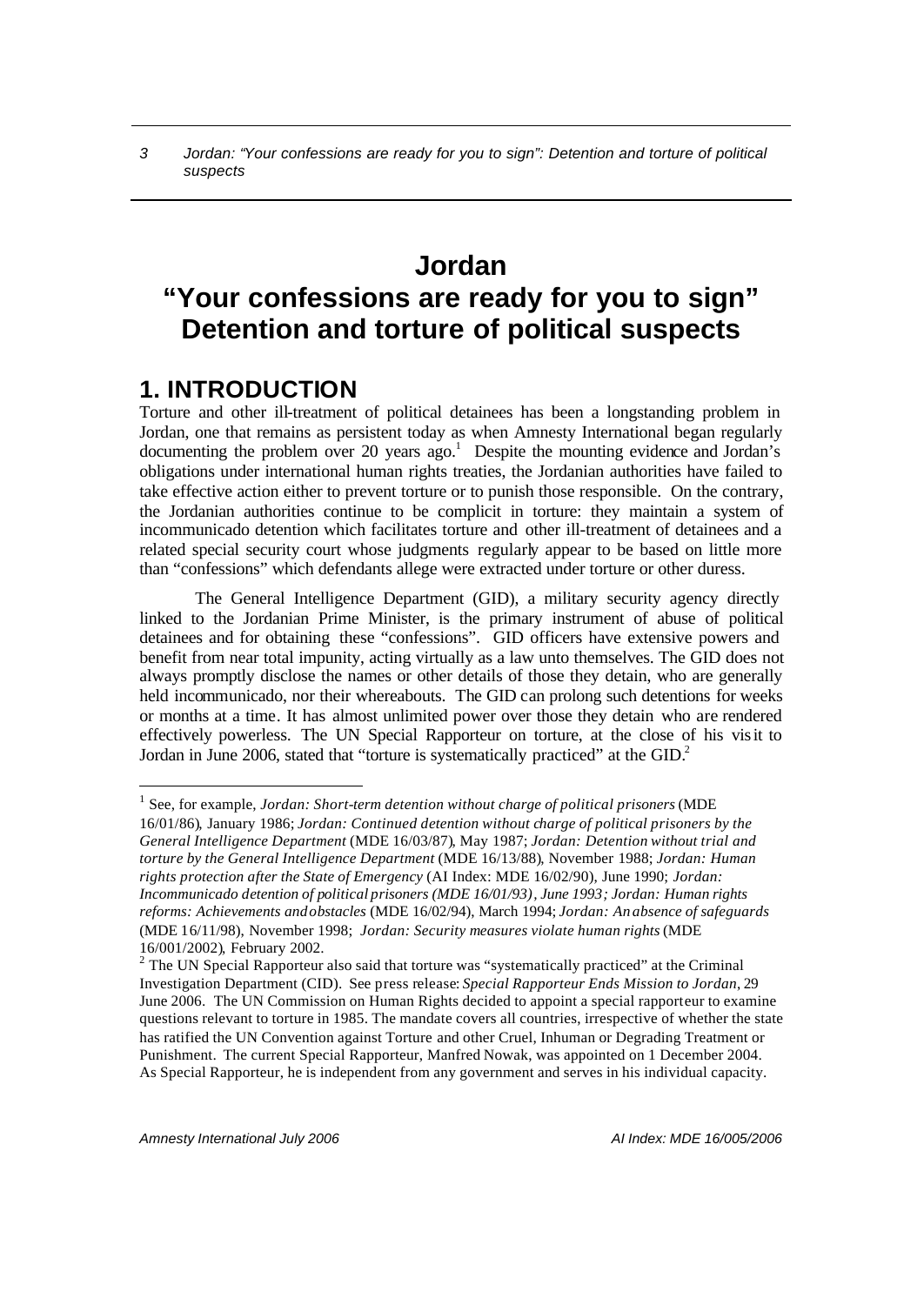This is not a new situation. The law formally establishing the GID was enacted in 1964 and concerns about the GID's role in detaining political suspects has been well documented by Amnesty International and other organizations. In the mid-1990s it was commented on by the UN Human Rights Committee, the treaty monitoring body established to oversee implementation of the International Covenant on Civil and Political Rights (ICCPR), and the UN Committee against Torture, overseeing implementation of the UN Convention against Torture and other Cruel, Inhuman or Degrading Treatment or Punishment (Convention against Torture). However, successive Jordanian governments have failed to address the problem of abuse by the GID.

The GID's powers to hold detainees and deny them all contact with the outside world during their interrogation provides a recipe for torture and other abuse. The problems arising from the use of incommunic ado detention are likely to be exacerbated if the proposed draft Prevention of Terrorism Law is passed by Parliament. The draft Law which may come before parliament during July 2006 allows for detention without charge for two weeks which can be extended by the public prosecutor without provisions which would allow detainees access to lawyers or relatives.

For the most part, interrogations in the GID are geared towards obtaining the "confessions" which are then used as evidence – sometimes the only evidence – in prosecutions before the State Security Court (SSC). The SSC, which has sole jurisdiction over cases involving security issues and whose judges include serving military officers, has been largely supine in the face of repeated torture allegations. The SSC frequently fails to order that allegations are independently investigated – even though they cannot but be aware that similar allegations have previously been made independently by defendants in other trials – and to ensure that defendants' right to fair trial are upheld. Most disturbingly, the SSC has imposed death sentences, including some which have subsequently been carried out. In 1994 the UN Human Rights Committee went so far as to recommend that the Jordanian authorities consider the abolition of the SSC.

Since the 11 September 2001 attacks on the mainland of the United States of America (USA), Jordan has assumed particular importance to the USA in its "war on terror". Information that has emerged over the last few years indicates that Jordan has played a major role in assisting with the secret transfer between countries of suspects and in the detention and interrogation of such suspects. Several of those subjected to such renditions<sup>3</sup> allege that they were detained in Jordan by the GID and tortured or otherwise ill-treated; some allege that they

 $3$  Amnesty International uses the term "rendition" to describe the transfer of individuals from one country to another, by means that bypass all judicial and administrative due process. In the "war on terror" context, the practice is mainly – although not exclusively – initiated by the US, and carried out with the collaboration, complicity or acquiescence of other governments. The most widely known manifestation of rendition is the secret transfer of terror suspects into the custody of other states – including Egypt, Jordan and Syria – where physical and psychological brutality feature prominently in interrogations. The rendition network's aim is to use whatever means necessary to gather intelligence, and to keep detainees away from any judicial oversight.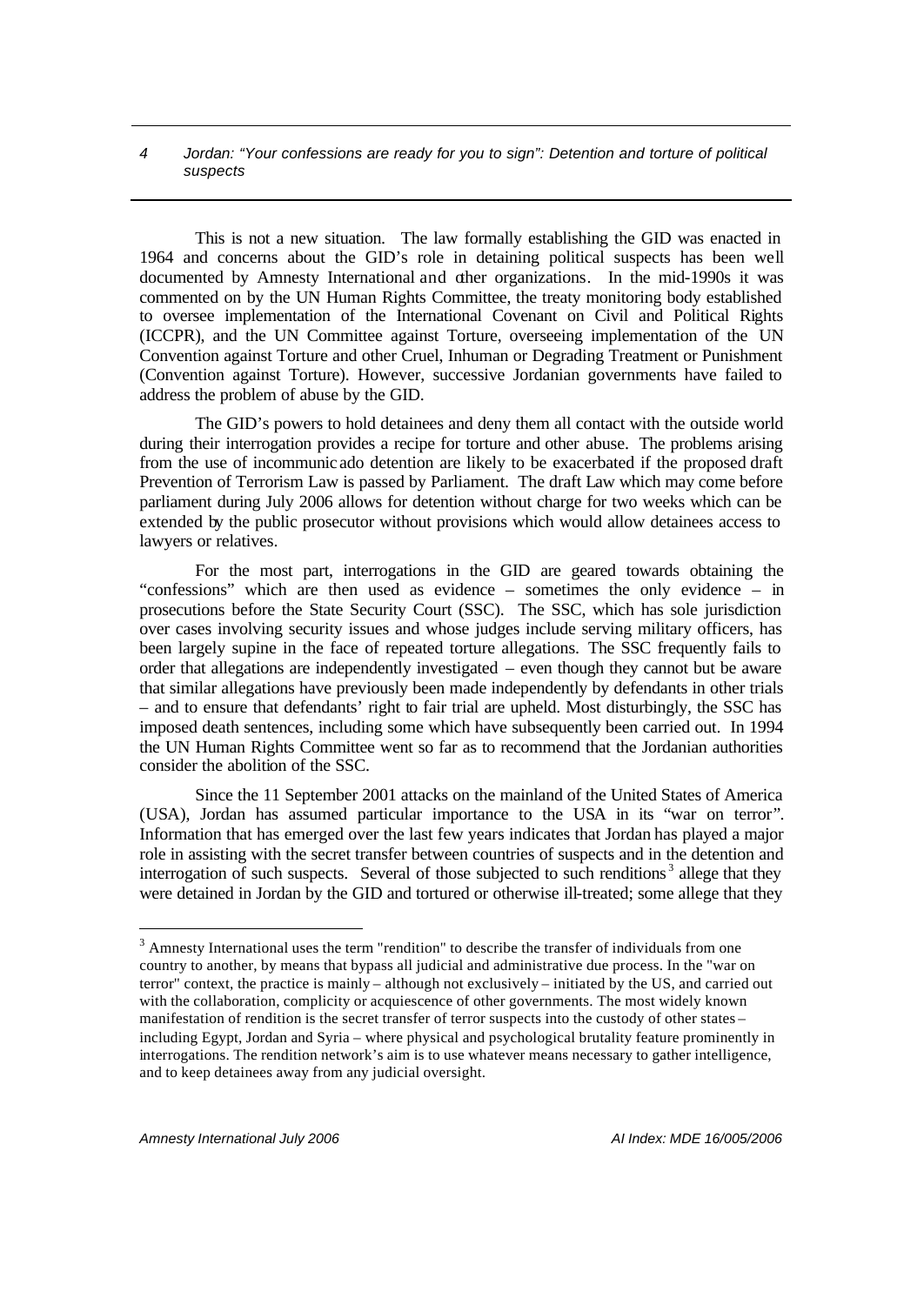were transferred from Jordan, with the acquiescence of Jordanian security officials, to other countries where they were subjected to torture or other ill-treatment, a breach of Jordan's obligation to respect the right to *non-refoulement*<sup>4</sup>. Some remain today, still detained without charge or trial, at the US detention facility at Guantánamo Bay Naval Base, Cuba, while others have effectively "disappeared" within the US-driven global network of secret detention centres. The Jordanian authorities have not acknowledged detaining these individuals nor explained their role in facilitating their interrogation nor what was the legal basis domestically, if any, for participating in this secret system of abuse.

Despite Jordan's record in this regard, the United Kingdom (UK) government recently agreed a Memorandum of Understanding (MOU) with the Jordanian government under which the UK authorities propose to return to Jordan certain individuals<sup>5</sup> involuntarily, despite the risk of torture or other serious human rights violations they would face there. Under the MOU, the Jordanian authorities provide assurances to the UK government that the returnees would not be tortured or otherwise ill-treated, and allow periodic monitoring of their treatment by a local non-governmental organization which reports back to the sending state, but not publicly. Such diplomatic assurances provide an inadequate safeguard, one which is unenforceable by the UK authorities and falls well below the standards set out in international human rights treaties. Jordan is already bound by these treaties, which prohibit absolutely the use of torture, yet it has failed consistently over many years to respect this obligation.

This bleak picture contrasts with some steps that the Jordanian authorities have taken in recent years in an apparent attempt to improve the situation of detainees in Jordan. The authorities have introduced various complaints mechanisms and they have facilitated the establishment of a national human rights institution, the National Centre for Human Rights (NCHR), to promote rights awareness and investigate complaints, including complaints of torture. In addition to ongoing visits by the International Committee of the Red Cross (ICRC), the Jordanian authorities have permitted various national human rights bodies to visit and inspect places of detention. Also, in one notable, if qualified, case, the authorities prosecuted 10 police officers in connection with the death of an inmate at Jweideh prison, about 20 km south of Amman, apparently due to "torture and maltreatment." They were reportedly sentenced to prison terms in March 2005.<sup>6</sup> Such positive if qualified steps, however, cannot mask the government's continuing failure to take more significant steps, including addressing the problem of torture and other abuses by the GID and elsewhere.

Amnesty International recognizes that Jordan faces a very real threat of terrorism and has already suffered greatly in this regard. Amnesty International condemns attacks such as

<sup>&</sup>lt;sup>4</sup> Non-refoulement is a principle in international law that concerns the protection of people from being returned to places where their lives or freedoms could be threatened.<br><sup>5</sup> The MOU does not specify the reasons for return other than "the grounds that he is not entitled, or is

no longer entitled, to remain in the sending state according to the immigration laws of that state", but those individuals currently at risk of return to Jordan under the MOU are suspected by the UK authorities of presenting a risk of terrorism.

 $6$  As noted in Chapter 3, concerns remain regarding a lack of transparency in and independence of the investigation as well as regarding the actual outcomes.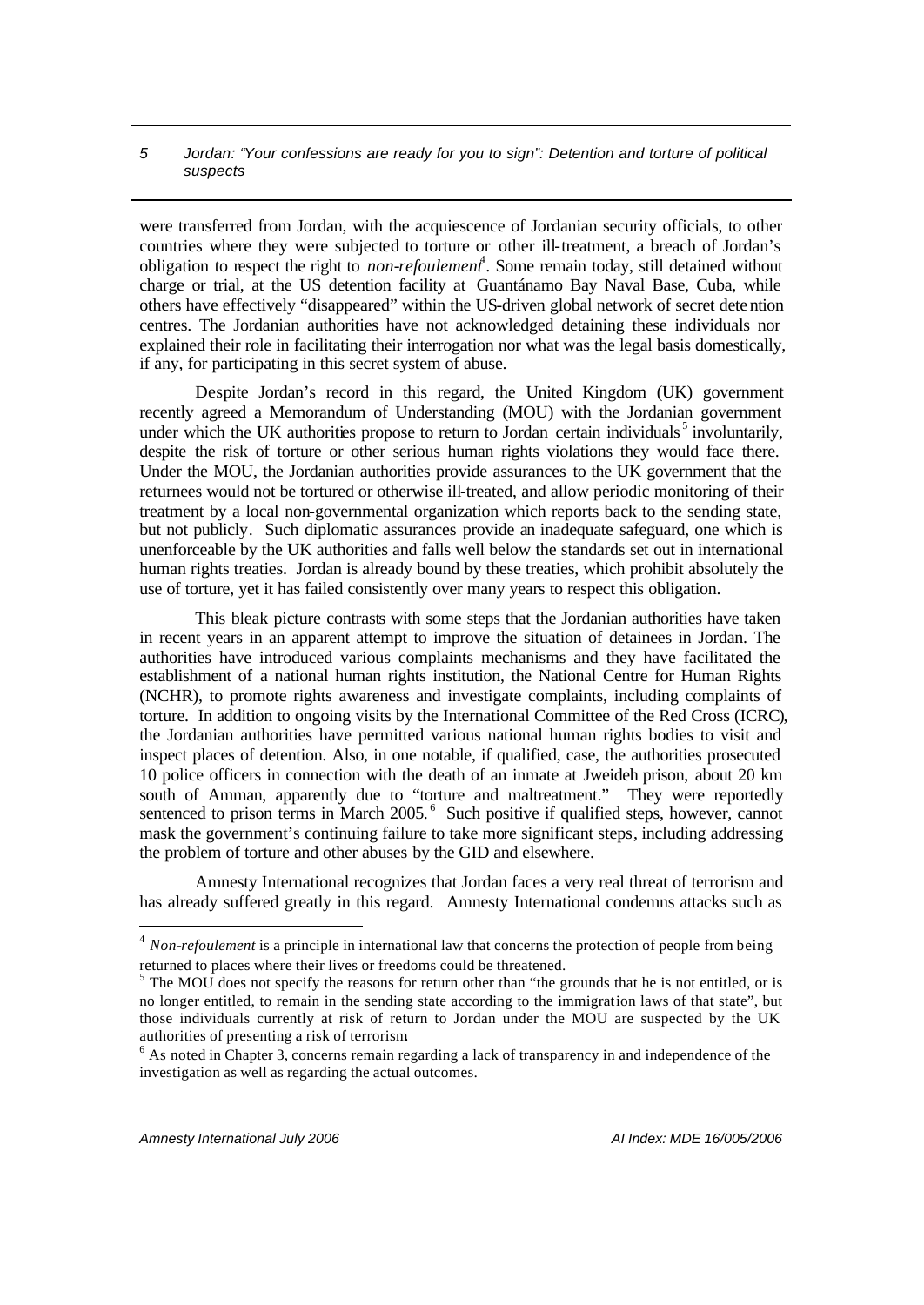the bomb attacks carried out at three Amman hotels in November 2005, resulting in the killing of 60 people and injuries to many others. The organization recognizes fully the responsibility of the Jordanian government to maintain public safety and to bring the perpetrators of such crimes to justice. In doing so, however, the Jordanian authorities must abide by their obligations under international human rights treaties, including the obligations to prohibit and prevent torture and to ensure that all persons accused of crimes – even those accused of the most heinous crimes – are accorded due process and receive trials that satisfy international standards of fair trial.

It is high time for the Jordanian government to take concrete measures to address the continuing problem of abuse by the GID as well as by other security, intelligence and law enforcement agencies. Various measures are needed, as detailed in the last section of this report, but there are five key steps that the Jordanian government should take without further delay:

- ß End the use of incommunicado detention;
- ß Curtail the powers of the GID and ensure a separation of powers, in law and in practice, between the authorities responsible for the detention of suspects and those responsible for their interrogation;
- ß Investigate, promptly and independently, all allegations of torture or other illtreatment and bring to justice any officials who commit such human rights violations;
- **•** Cease Jordan's participation in renditions and other secret transfers of prisoners and victims of enforced disappearance and disclose publicly the names and other details of all those who have been detained in or transferred through Jordan in this context;
- ß Ratify the Optional Protocol to the Convention against Torture (OP CAT) which came into force on 22 June 2006, and commit to permitting independent monitoring of all places of detention as required under the provisions of this protocol.

Implementation of these five measures would do much to make torture and other illtreatment an issue of the past. The Jordanian government should demonstrate the political will to achieve that.

# **2. THE SECURITY CLIMATE**

In Jordan, as in many countries, following the attacks on the USA on 11 September 2001, the government introduced harsh new measures asserting that they were necessary to fight terrorism. Two weeks after those attacks, the Jordanian authorities introduced proposed changes to the Penal Code to expand the definition of "terrorism" and to establish looselydefined offences which, among other things, restrict the right to freedom of expression and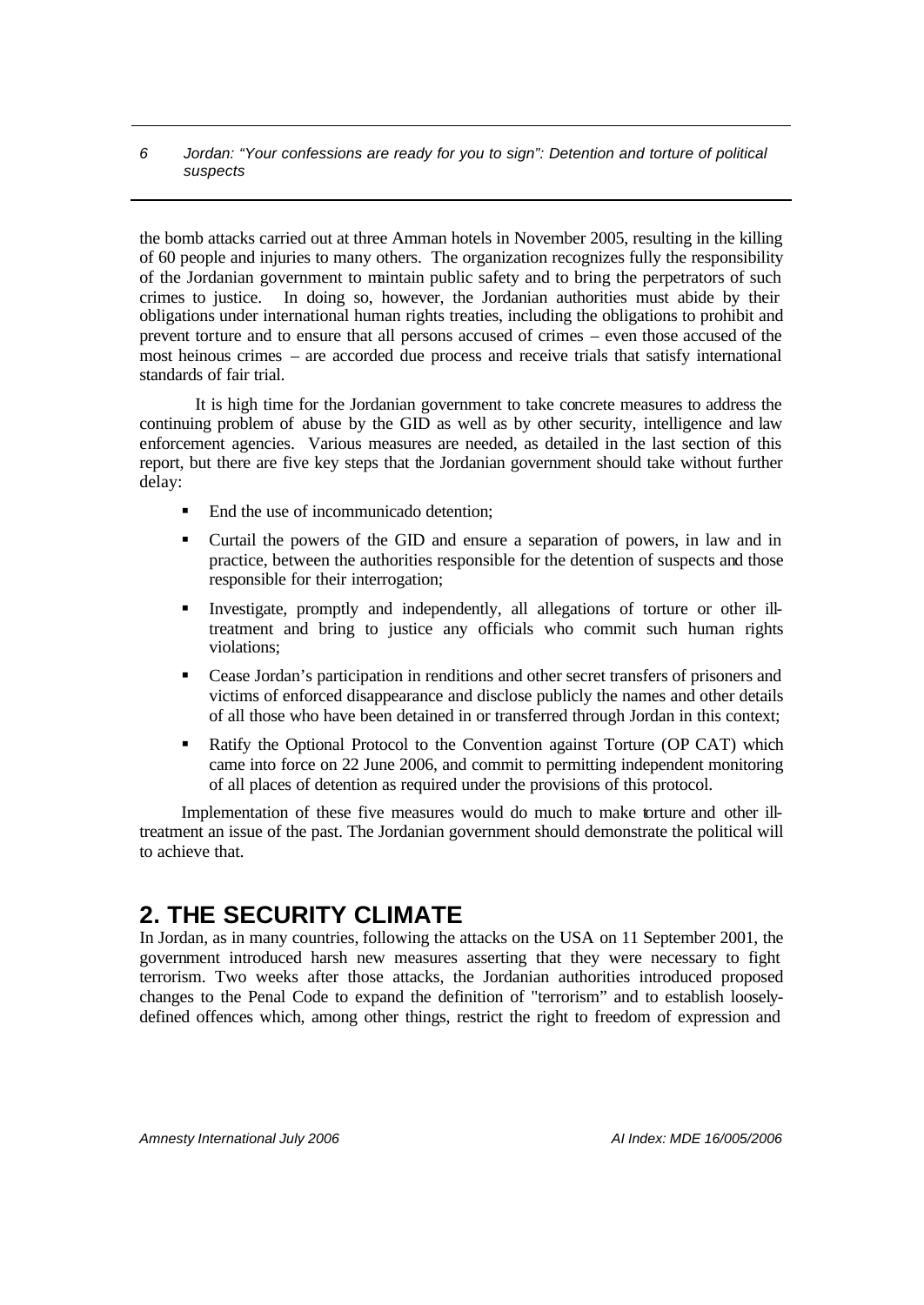increase the number of offences punishable by death and life imprisonment<sup>7</sup>. Most of these proposed amendments were enacted into law during 2003.

Convergence with the USA has occurred in other ways too. The Jordanian government continues to be a close ally of the USA although the latter's policies in the region are unpopular with much of the Jordanian population. In particular, as this report shows, there is close cooperation between in intelligence-gathering in connection with the "war on terror" and the Jordanian authorities have collaborated with the US government's "rendition" programme, including through the provision of detention and interrogation facilities where, it is widely alleged, detainees have been subjected to torture or other ill-treatment. Further, reports from a number of sources suggest that the Jordanian authorities have hosted a secret detention centre in coordination with the US's Central Intelligence Agency  $(CIA)^8$ , though the Jordanian authorities deny this.

Security concerns in Jordan remain high. Lethal attacks have occurred and others reportedly have been planned but forestalled by the authorities. On 28 October 2002, US diplomat Laurence Foley was assassinated outside his Amman home. On 7 August 2003, a car bomb attack on the Jordanian embassy in Baghdad, Iraq, killed 17 people, including five Iraqi policemen, and injured dozens of others. The most deadly attacks occurred on 10 November 2005, when suicide bomb attacks on three Amman hotels, later claimed by an armed Iraqi-based group led by Jordanian national Abu Mus'ab al-Zarqawi, killed 60 people and injured many others.<sup>9</sup>

On 27 November 2005, King Abdullah II bin al-Hussein appointed a new government headed by Prime Minister Ma'arouf Bakhit. The King mandated the new government to take a stronger line on Islamic militancy while also ensuring political liberalization. In June 2006, a draft of the Prevention of Terrorism Law was published. According to reports, it will be considered at a special session of the Jordanian Parliament in July 2006. In its present form, if enacted, the draft law would criminalise "the provision of any assistance to terrorism, whether by action or by financing, directly or indirectly" and without any requirement of knowledge or intention, with the result that anyone who might donate money to a seemingly innocuous "front" charity which then, without the knowledge of the donor, passes it on to a violent group, could become liable to prosecution. Under Section 5, Jordanian security officials would be empowered to arrest a person suspected of terrorist offences and detain them for up to two weeks, a period which can be extended for a further two weeks by the public prosecutor. As the draft stands now, there are no provisions for judicial or other review of such detentions, nor for detainees to be permitted access to lawyers or their families. However, on 17 June 2006, the Prime Minister indicated during a meeting of the People's Parliamentary Bloc that suspects would have the right to challenge their detention before the

<sup>7</sup> See Amnesty International report, *Jordan: Security measures violate human rights*, (MDE 16/001/2002), February 2002; and Chapter 5 below.

<sup>8</sup> See AI report, *USA: Below the radar – Secret flights to torture and "disappearance"*, (AMR 51/051/2006), April 2006. 9 See AI press release, *Jordan: Attacks by armed groups show utter disregard for humanity*,( MDE

<sup>16/007/2005),</sup> November 2005.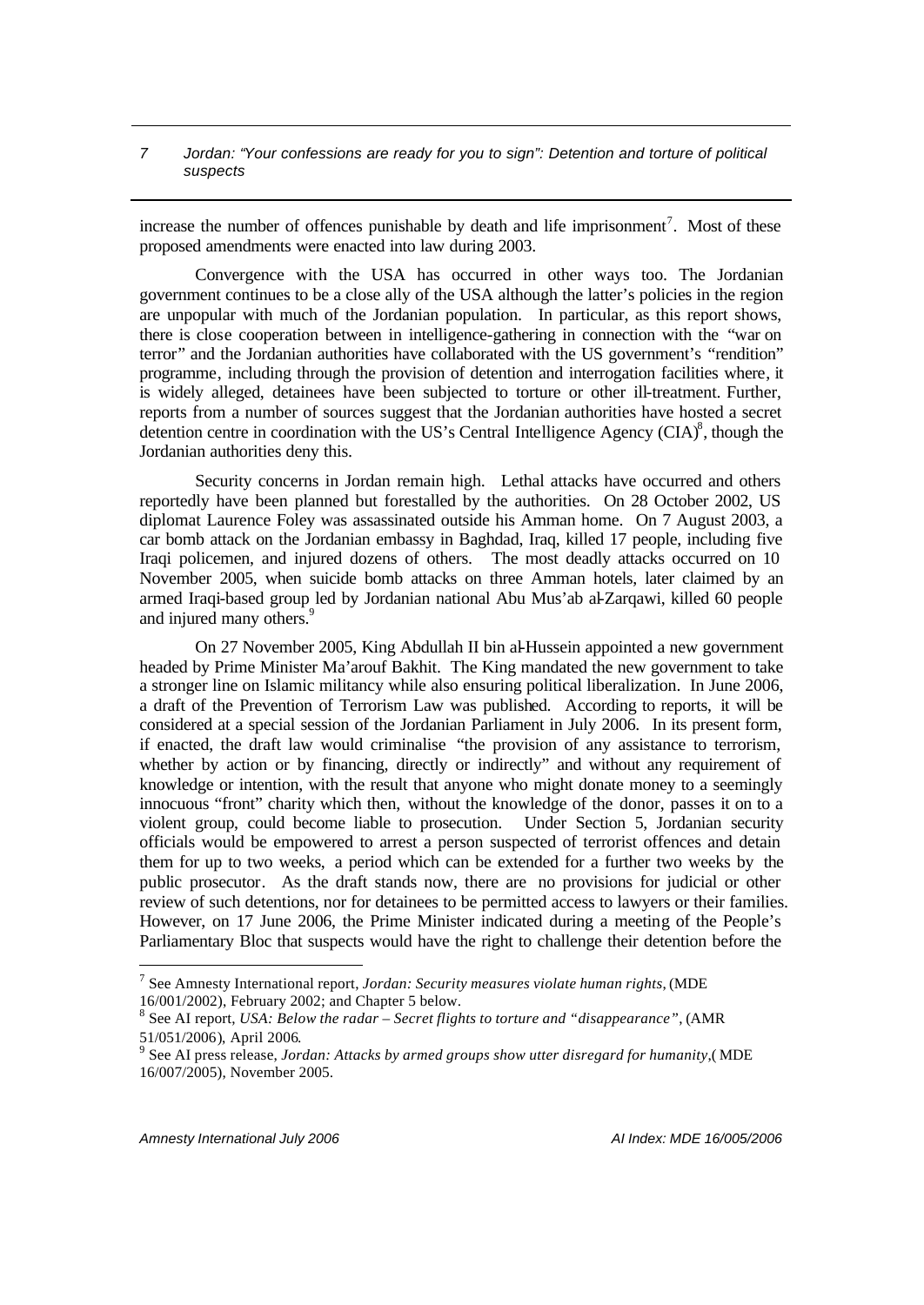SSC and where their challenge is refused they would have the right to appeal the decision to the Court of Cassation $10$ .

Amnesty International fully recognises the Jordanian authorities' responsibility to maintain and uphold law and order and to bring to justice those who commit violent and other crimes, including perpetrators of terrorist acts. In fulfilling this responsibility, however, the Jordanian government must also abide by relevant international human rights law and standards and Jordan's obligations as a state party to ICCPR, the Convention against Torture and other international human rights treaties.

In this connection, Amnesty International is greatly concerned that the proposed extension of powers of incommunicado detention contained within the new draft Prevention of Terrorism Law, if implemented, will exacerbate a situation in which, as this report shows, Jordan's current detention laws provide a context in which torture and other ill-treatment of detainees already occurs.

# **3. TORTURE BEHIND CLOSED DOORS: THE ONGOING LACK OF OVERSIGHT**

This report focuses on torture, ill treatment and other abuses of the rights of detainees held in the custody of the GID, all or almost all of whom are suspected of possessing information about matters considered by the Jordanian authorities to pose a threat to security and public order. However, Amnesty International has received information independently from a wide range of sources which indicates that people arrested as suspects in ordinary crimes also are frequently subjected to ill-treatment, including torture, at the hands of law enforcement officials. Many of the most serious reports refer to the Criminal Investigation Department (CID) of the Public Security Directorate (PSD). In other cases, detainees are alleged to have been assaulted openly in police stations and in provincial government buildings (provincial governors also possess powers to detain).

In recent years, the Jordanian authorities have taken a number of steps which ought to have helped to address this widespread problem of violence by the law enforcement agencies against those in their custody. In 1996, for example, the PSD, which includes the police and prison service, established a Complaints and Human Rights Office to receive and facilitate investigations into complaints received about Public Security employees. According to its website  $11$ , the Office's functions include receiving complaints from citizens, forwarding complaints to the judicial councillor (whose role and responsibilities are not clarified in the website), checking that complaints have been received by the Complaints and Human Rights Offices at police directorates, issuing statistics, keeping records and providing information to human rights organisations and entities. According to the US State Department, during 2005

<sup>10</sup> See *Jordan Times*, 18 June 2006: www.jordantimes.com

<sup>&</sup>lt;sup>11</sup> http://www.psd.gov.jo/arabic%20site/maina.html , http://www.psd.gov.jo/English%20site/maine.html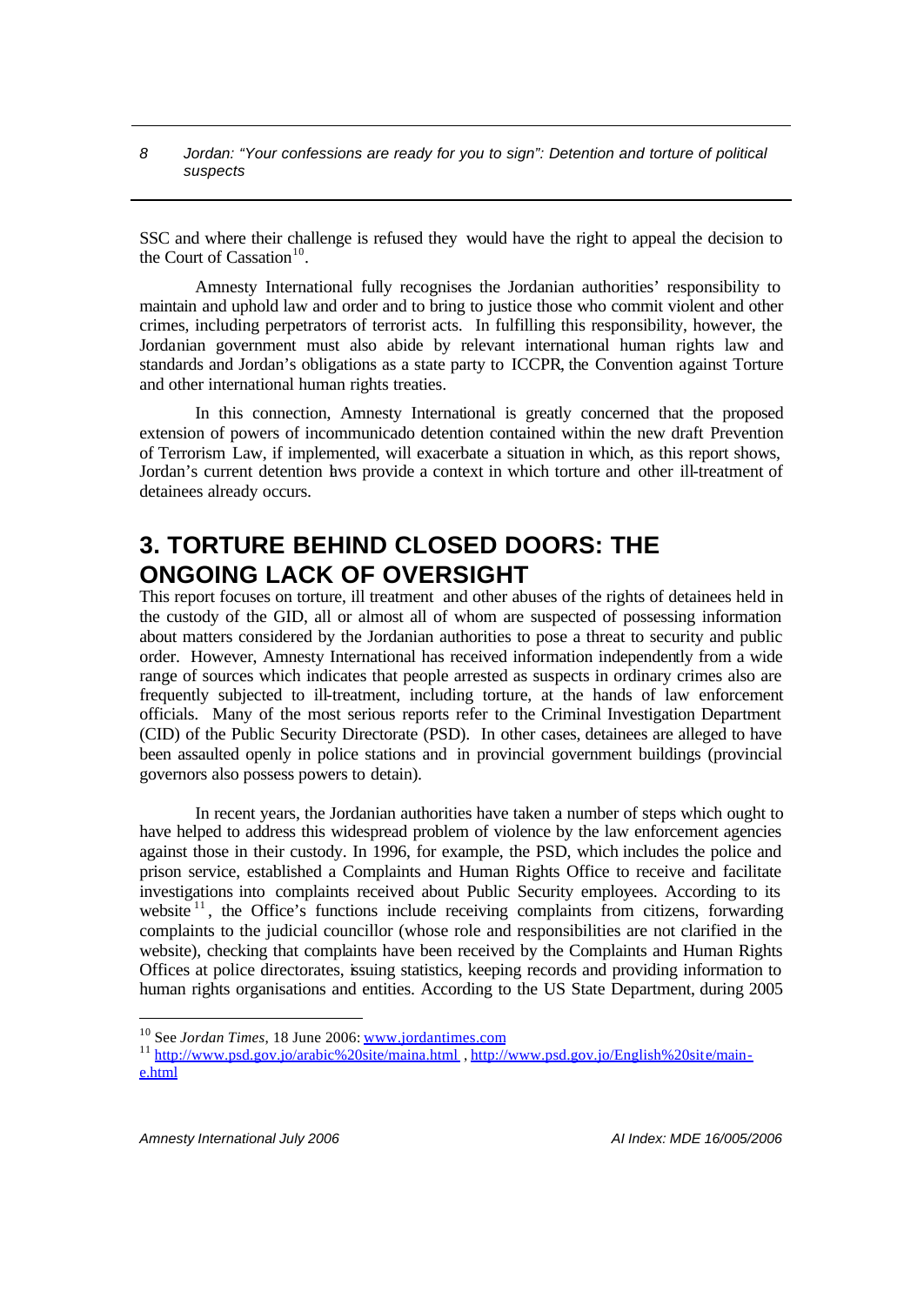citizens filed 425 complaints, of which 43 resulted in trials and disciplinary measures; 25 were referred to the special police courts; and 153 were under consideration at year's end. However, in late March and early April 2006 Amnesty International telephoned, faxed and emailed the PSD and its Complaints and Human Rights Office requesting clarification of the role of the Office and of these figures but no response had been received by the beginning of July 2006.

According to reports, the Director of the Correction and Rehabilitation Centres Department of the PSD also takes an active interest in complaints sent to his office regarding detention centres and prisons. The Jordanian authorities are reportedly in the final stages of establishing the position of an Ombudsman, under the jurisdiction of the PSD, to be responsible for investigating allegations of torture and other ill-treatment of prisoners and detainees. Amnesty International has not seen details of the new post's terms of reference, powers or resources, despite requesting them from the authorities in March 2006. The organization urges the authorities to ensure that the Ombudsman is independent, competent, properly resourced, has unhindered access to all places of detention and all detainees and prisoners in order to ensure that their treatment conforms to international human rights law and standards and that his or her recommendations are made public and promptly implemented.

In 2002, the National Centre for Human Rights (NCHR) was established as an independent, though government-funded, institution to promote human rights in Jordan. The chairman is Ahmed Obeidat, both a former prime minister (1984-85) and a former head of the GID. The NCHR has a mandate to receive and investigate complaints against the authorities, including allegations of torture or other ill-treatment. In its first report, published in July 2005, the NCHR disclosed that it had received over 250 reports of torture in detention between June 2003 and December 2004<sup>12</sup>. In its most recent report, published in 2006 and covering 2005, the NCHR stated that it received 70 "mistreatment or torture complaints"<sup>13</sup>.

The NCHR has good relations with the National Institute for Forensic Medicine and continues to receive, on request, copies of findings into allegations of torture and ill-treatment. While the NCHR's work is reportedly an uphill struggle, it does claim that on occasion its work appears to be effective: they may be allowed to visit a detainee; or a detainee may be released or his/her treatment may improve. However, the NCHR's work in this field does not, according to the Centre itself, elicit the appropriate response from the authorities who, it seems, tend to ignore the findings.

The NCHR has been permitted access to various detention centres and prisons. Twice during 2005 it was permitted to visit the GID detention centre in Wadi Sir, Amman, apparently for the first time, although reportedly under conditions in which its delegates were

<sup>&</sup>lt;sup>12</sup> see NCHR: The State of Human Rights in the Hashemite Kingdom of Jordan at http://www.nchr.org.jo/uploads/nchr-report.pdf

<sup>&</sup>lt;sup>13</sup> NCHR's 2005 annual report can be found at: http://www.nchr.org.jo/uploads/NCHR-Report2005-Engr.pdf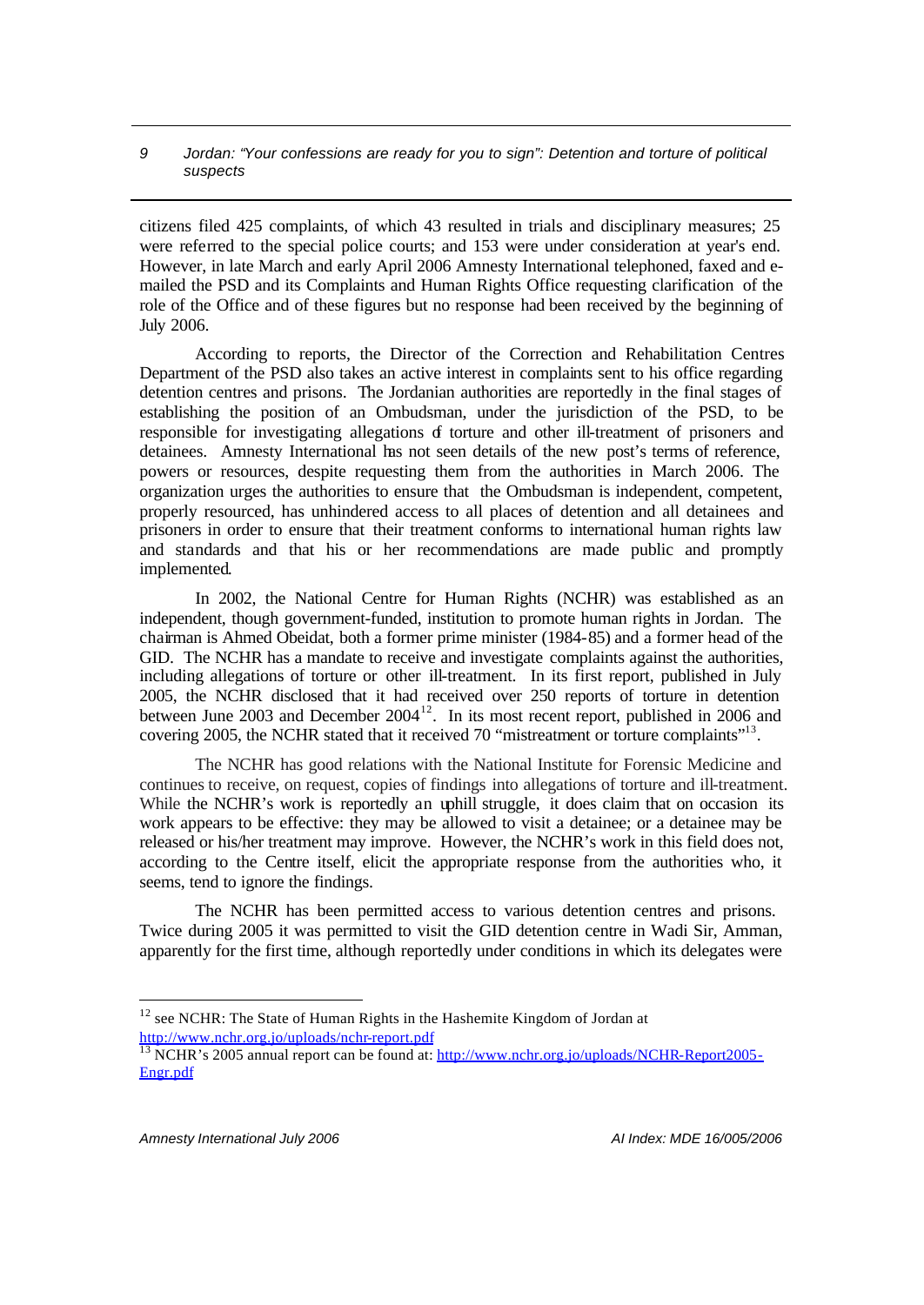denied unrestricted access to the detention centre and were permitted to see and speak only to certain inmates.

Further, the Jordanian Liberties Committee, which is part of the Professional Associations<sup>14</sup>, was permitted to carry out visits to six prisons between October and December 2005, following which it published a report on its findings in April 2006 (see Chapter 8). According to the Committee, they were given unrestricted access in all cases except at Swaqa, about 90 km south of Amman, and Jweideh prisons.

Most importantly, for many years the Jordanian authorities have permitted the International Committee of the Red Cross (ICRC) to visit security prisoners being held by the Jordanian authorities, including both untried detainees and sentenced prisoners. In particular, the ICRC is permitted regular visits to the main GID detention centre in Amman. In accordance with its normal rules of procedure, the ICRC is permitted such access on condition that it reports its findings confidentially to the Jordanian government, so little information is available about the visits and the conditions and treatment of the detainees to whom the ICRC has access. However, as described later in this report, some detainees held in the GID have alleged that they were concealed from visiting ICRC delegates, apparently so that their presence would not be known and to prevent the ICRC delegates seeing injuries which they had sustained through torture or other ill-treatment. Similarly, the UN Special Rapporteur on torture stated in June 2006 that while he "visited a number of detention facilities where he could carry out unrestricted inspections and private interviews" there were "two notable and regrettable exceptions": at the GID he was denied the right to speak in private with detainees, and at the CID "where the authorities attempted to obstruct the factfinding … and to hide evidence."

In an apparently landmark ruling, but in fact a rather qualified one, 10 police officers were reportedly sentenced in March 2005 to prison terms of up to 30 months in connection with the death in Jweideh prison in September 2004 of 'Abdallah al-Mashaqbeh. The NCHR had stated that 'Abdallah al-Mashaqbeh had suffered "torture and maltreatment", and Dr Mu'men Hadidi, head of the National Institute for Forensic Medicine, testified at the police court in October 2004 that he had examined al-Mashaqbeh's body with a team of pathologists and established that he had died of severe bruising, covering 40 per cent of his body, and that he had had sticks and water hoses used against him.

However, there are concerns regarding the investigation and its outcome about which Amnesty International requested clarification from the authorities in March 2006 but had received no response by the early July 2006. According to Amnesty International's information, there was insufficient independence and transparency in the investigation which was heard before a police court whose sessions were closed to the public; the court's decision was not fully publicised; it is not clear who exactly was tried and sentenced, who was found not guilty, nor who was ordered to be suspended or dismissed from employment as a result of their role in the death; neither is it clear whether the sentences, dismissals and suspensions

<sup>&</sup>lt;sup>14</sup> The Professional Associations is an umbrella group of trade unions.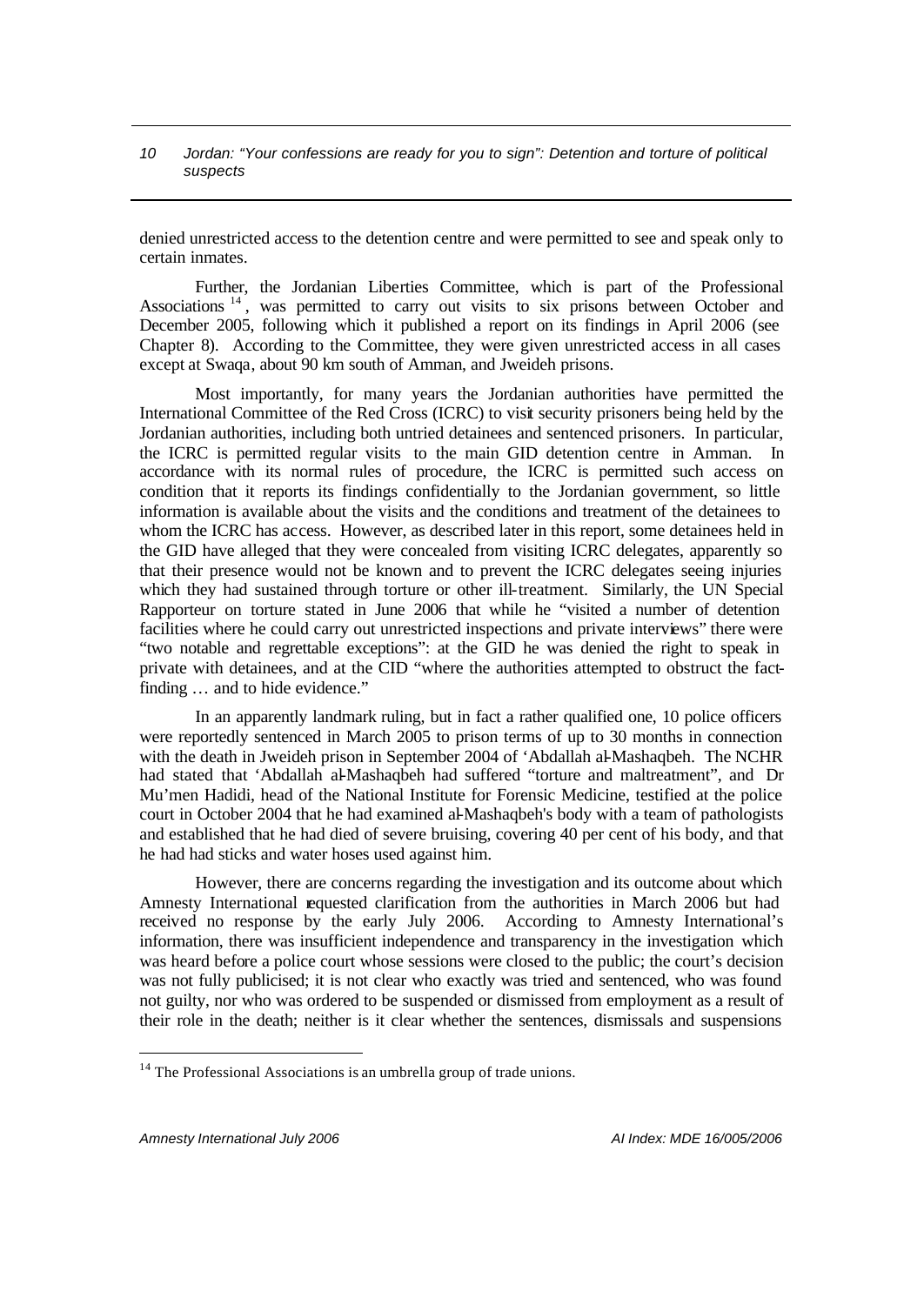were in fact implemented or whether, as is reported, at least some of the officers returned to duty or had their sentences quashed. Reports indicate that none of the sentenced officers spent any time in prison. Indeed, following his June 2006 visit to the country, the UN Special Rapporteur on torture noted hearing "token examples of disciplinary sanctions" but concluded that "there is general impunity for torture and ill-treatment in Jordan". He said that "the situation is compounded with a legal system where the security and police services operate outside the common legal framework, and are left to investigate and prosecute themselves." The Special Rapporteur went on to call for the abolition of the special courts such as the police and intelligence courts that have criminal jurisdiction concerning torture committed by respective officials.

Under its MOU with the UK government, the Jordanian authorities have agreed that an independent non-governmental organization, the Adaleh Centre for Human Rights Studies, will be permitted to monitor the treatment in detention of those who are returned from the UK to Jordan under the terms of the MOU and detained in Jordan.<sup>15</sup> In such cases, Adaleh will be required to report on its findings to the UK government, though the UK government will have no means to enforce implementation by the Jordanian authorities of any recommendations that may be made by Adaleh nor are there provisions for more making public any violations.

One major problem with the MOU is that it proposes to establish a supervision regime for a limited number of specified detainees whereas Jordan is already bound under international law to ensure that no detainees whatsoever are tortured or otherwise ill-treated.

If the Jordanian authorities were more effective in enforcing the international prohibition against torture, there would be no need to develop a monitoring regime designed to ensure protection to a specified group of detainees. In this connection, the OP CAT is particularly relevant, as it requires that states parties to the protocol both permit regular inspection visits to places of detention by independent international experts and establish a national mechanism for the same purpose. Amnesty International strongly urges the Jordanian government to become party to the OP CAT, which took effect on 22 June 2006, as a matter of priority.

Despite the complaints mechanisms and inspections that the Jordanian authorities have established or permitted to date, torture and other ill-treatment of people in custody remains in Jordan and is particularly entrenched within the GID.

*Amnesty International July 2006 AI Index: MDE 16/005/2006*

<sup>15</sup> See AI public statement, *Middle East and North Africa: Beirut NGO meeting rejects flawed deals on detainee transfers*, (MDE 01/001/2006), January 2006.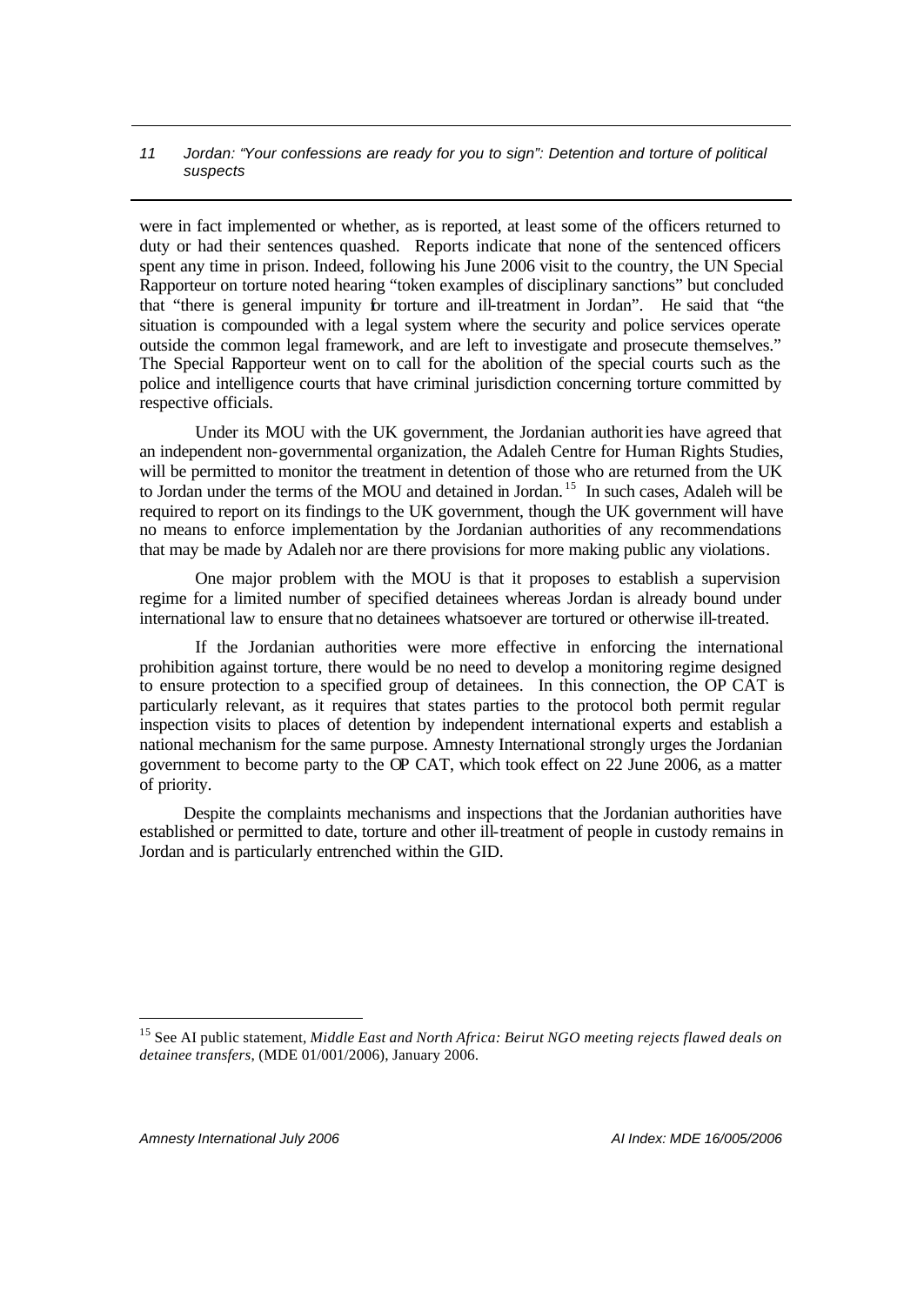# **4. THE TORTURE NEXUS: INCOMMUNICADO DETENTION, THE GENERAL INTELLIGENCE DEPARTMENT AND THE STATE SECURITY COURT**

As mentioned above, and repeatedly in numerous public reports and in communications to the Jordanian authorities for over 20 years, a permissive environment exists in Jordan for torture to take place, centring on the intimate relationship between incommunicado detention, particularly at the GID, when the torture is committed, and in the way the SSC then uses "confessions" extracted under such torture as evidence in court.

Various methods of torture and other ill-treatment are alleged to be used by the GID against detainees held for interrogation. The most common of these are:

- beatings, including being punched and kicked;
- beatings with sticks, cables, plastic pipes, rope or whips;
- severe and prolonged beatings upon arrival at a detention centre;
- beatings while made to run around a courtyard;
- "*falaqa*" whereby the soles of the victim's feet are repeatedly beaten with a stick, often while the victim is in a fixed, uncomfortable position;
- humiliation, for example being stripped in front of others, or being made to behave like a particular animal;
- being forced to stand in painful positions for prolonged periods such as on one leg with both hands in the air;
- **-** sleep deprivation;
- being threatened with extreme violence, for example, with rape, with electric shocks, with being attacked by dogs;
- being threatened that one's family members will be sexually or physically abused;
- being insulted;
- being kept for prolonged periods in incommunicado detention without visits from family members or a lawyer and often without the family being told of one's arrest;
- being kept in prolonged solitary confinement.

Other methods too have been reportedly carried out against detainees at the GID including: being burnt on one's body with cigarettes; being suspended in painful positions, often with ropes or cord; and having toe-nails extracted.

Methods of torture and ill-treatment suffered by detainees at other detention facilities in Jordan, some of which are also described in cases in this report, include: "*shabeh*" (the phantom) whereby the victim is suspended, up to several hours, by his handcuffed wrists, often from the top of a door, and then beaten - in some cases the victim's legs are also tied to the door handle; being given electric shocks; and being detained in inhumane conditions – particularly in overcrowded, dirty cells, with inadequate and poor quality food, inadequate clothing and bedding. In one case reported to Amnesty International, a teenage boy was made to lie on his back on the ground with his hands tied to a rope which was fastened to the back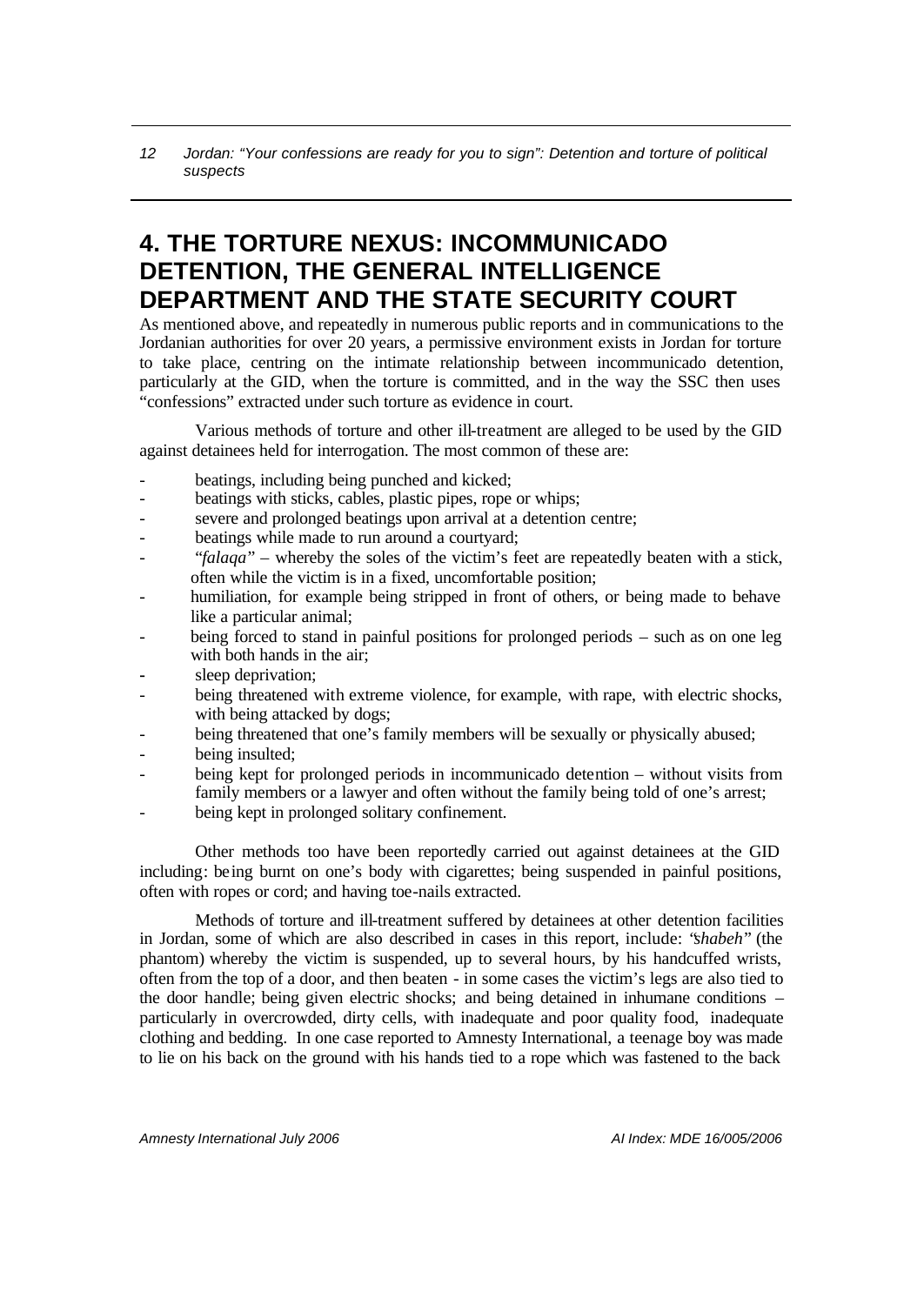of a Toyota pick-up truck, and was then dragged around the courtyard of the detention centre, causing severe injuries to his back.

Indeed, the methods, likelihood, severity and duration of torture and other illtreatment meted out on detainees varies according to time and location and may depend on a number of factors. For example, through to 2000 but not thereafter, Amnesty International received credible reports of the "*farruj*" (chicken) method being carried out in Jordanian detention centres, whereby the detainee is tied on a horizontal pole, often between two chairs, and then beaten. As regards location, *shabeh*, for example, is reportedly more common within the CID and PSD centres; *falaqa* is reportedly more common at the PSD and GID; and sleep and food deprivation is said to be more common at the GID. Other determining factors include: the age of the victim (more elderly people are not likely to be tortured); whether he/she is of Palestinian origin or not (Palestinian-origin Jordanians are much more likely to suffer); whether he/she is a so-called "Islamist" detainee held in connection with terror charges (and therefore more likely to be tortured); and how quickly he/she "confesses" to the crime.

# **4.1 Incommunicado detention by the General Intelligence Department (GID)**

The GID is the principal state agency responsible for Jordan's internal security and for detaining and interrogating those suspected of political or other offences against the security of the state. The GID exercises wide powers of arrest and detention and commonly holds suspects incommunicado and without charge for interrogation for periods ranging from one week to two months, and in some cases even longer. In practice, detainees are denied access to lawyers and their families and to any independent witnesses to their treatment and conditions. The ICRC has access to GID detainees although Amnesty International has received a number of reports over the years where detainees were hidden from visiting delegations. During 2005 the NCHR were allowed to visit the GID detention centre on two occasions but the authorities apparently selected which detainees they could meet with. The NCHR said that at the time of their first visit in August 2005 there were 13 detainees held and on the second visit in December 2005 there were 84. They report that one detainee said he had been "beaten" and two others said they were "exposed to torture". In its report covering the period between June 2003 to December 2004 it said it had received more than 250 reports of torture, of which three related to the GID, although the NCHR noted that it was not permitted access to the detention centre at that time.

Detainees have no effective respite or remedy against torture or other ill-treatment by the GID and have a virtually impossible task in proving that they have been tortured or otherwise ill-treated. Often it is simply the word of the detainee against the word of his interrogators and relatively easy, therefore, for the courts to dismiss such allegations.

The GID was formally established by the Law on General Intelligence Number 24 of 1964 as an independent security agency, separate from the PSD. Its functions are defined in Article 8: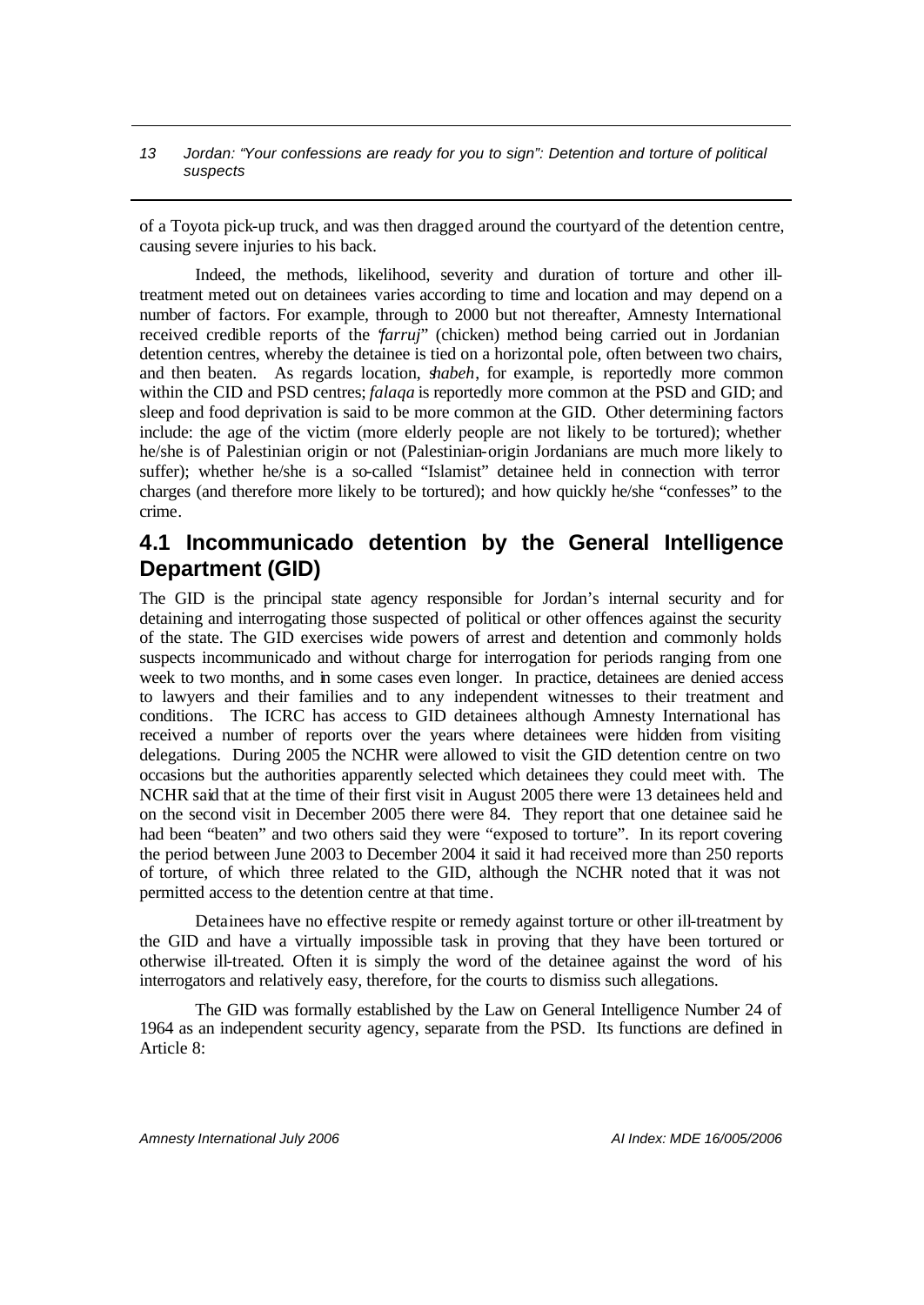*"The General Intelligence Department undertakes intelligence tasks and activities for the sake of the security and safety of the Hashemite Kingdom of Jordan, as well as actions and tasks assigned to it by written orders of the Prime Minister. These actions and tasks are of a secret nature, and the security forces must help this department to carry out its tasks."*

Under the Law, the GID is "directly linked to the Prime Minister" and is headed by a Director General, appointed and dismissed by royal decree based on a decision by the Council of Ministers. Others of the GID's most senior personnel are appointed by royal decree based on the Director General's recommendation and the approval of the Prime Minister; appointments may be made by "symbolic names", apparently to preserve the anonymity of the office holder.

Most detentions by the GID are carried out under the provisions of the State Security Court Law, No. 17 of 1959. This authorizes the arrest and detention of any person suspected of crimes against state security and certain other serious offences. Such crimes are prosecuted before the SSC, also established under the act. Detainees held under this law may be held without charge or trial initially for up to seven days following which their detention may be further extended on the authority of a public prosecutor (see below). Detainees are subjected to interrogation and have no judicial remedy against unlawful or abusive imprisonment. The authorities do not always divulge the names of those held or disclose where and for what reasons they are being detained in a timely fashion and, in practice, detainees are held incommunicado and may be kept in solitary confinement. The courts have no jurisdiction to hear challenges to the initial detention made under this law brought by relatives or others on behalf of individual detainees or to order either the release of detainees or that they be presented before a court.

Incommunicado detention - when the detainee has no access to the outside world, including visits from a lawyer or relatives - violates basic human rights of detainees and has long been recognized as a contributory factor facilitating torture and other ill-treatment. The UN Commission on Human Rights, for example, has stated that *"prolonged incommunicado detention or detention in secret places may facilitate the perpetration of torture and other cruel, inhuman or degrading treatment or punishment and can in itself constitute a form of such treatment"*<sup>16</sup> The UN Human Rights Committee has called for measures to be taken against the use of incommunicado detention $17$  and the UN Committee against Torture has consistently called for its elimination.<sup>18</sup> The UN Special Rapporteur on torture, recognising

<sup>16</sup> Commission on Human Rights Resolution 2005/39, 19 April 2005, para. 9.

<sup>&</sup>lt;sup>17</sup> Human Rights Committee, General Comment 20, Article 7 (Forty-fourth session, 1992),

Compilation of General Comments and General Recommendations Adopted by Human Rights Treaty Bodies, UN Doc. HRI\GEN\1\Rev.1 at 30 (1994), para. 11.

<sup>&</sup>lt;sup>18</sup> See for instance Report of the UN Committee against Torture, UN Doc. A/52/44 (1997), paras. 121(d) (re Georgia); 146 (re Ukraine); UN Doc. 44(A/55/44) (2000), para. 61(b) (re Peru); UN Doc. A/58/44 (2003), para. 42(h) (re Egypt); UN Doc. A/59/44 (2004), para. 146(d) (re Yemen).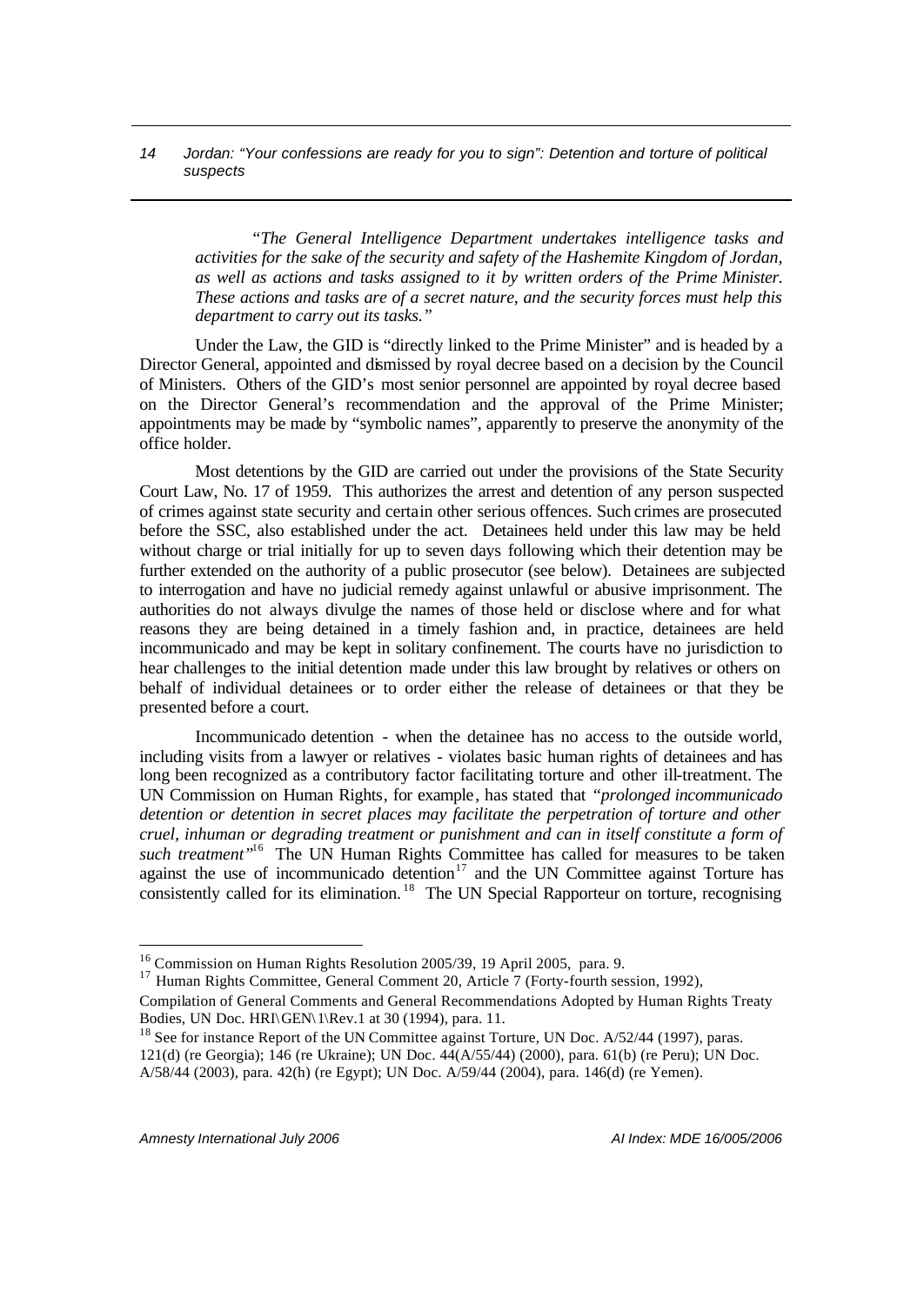that "torture is most frequently practised during incommunicado detention", has also called for this form of detention to be made illegal.<sup>19</sup>

In the words of the Inter-American Court of Human Rights:

*"The mere subjection of an individual to prolonged isolation and deprivation of communication is in itself cruel and inhuman treatment which harms the psychological and moral integrity of the person, and violates the right of every detainee under Article 5(1) and 5(2) to treatment respectful of his dignity*."<sup>20</sup>

In Jordan, as in other countries where incommunicado detention is used, the apparent secrecy which surrounds it – the identities of the detained and the location and conditions of their incarceration - creates an environment in which detainees frequently are subjected to torture and other ill-treatment by perpetrators who, under the system, are able effectively to act with impunity. Detainees are less likely to be subjected to torture or other abuse if their names and whereabouts are disclosed promptly by the detaining authorities and, of course, if they are given similarly prompt access to their families and to legal counsel. As noted above, however, the GID does not disclose all the names of those it detains and holds incommunicado. At a meeting with the GID in February 2006 in Amman, Amnesty International requested a list of all those currently held by the GID at its detention centre in Wadi Sir. This was refused and a similar request which Amnesty International made in writing to the head of the GID in March 2006 failed to elicit a response by early July 2006.

The continuing use of incommunicado detention, particularly by the GID, is a fundamental problem lying at the heart of persistent reports of torture and other ill-treatment in Jordan. It is in when held in incommunicado detention that detainees are at greatest risk of torture.

Scope for abuse of detainees held by the GID is greater because GID officers are granted the authority of public prosecutors and may detain people until the end of their interrogation – despite this being in contravention of the ICCPR (see below). Under Article 114.1 of the Jordanian Code of Criminal Procedures, after an arrested person's initial interrogation, the public prosecutor may authorize an extension of the detention without charge for a further period of 15 days. The detainee remains subject to interrogation during this period, which the public prosecutor can extend for a further period when it expires, if he determines that the interrogation requires it; in the case of felonies, this further extension may be up to six months and in the case of misdemeanours, for two months. The detainee must then be released unless further detention is ordered by a court. This can occur when, in accordance with Article 114.4, the public prosecutor refers the case to court in order to

<sup>19</sup> UN Doc. E/CN.4/2002/76, 27 December 2001, Annex 1.

<sup>20</sup> *Velasquez Rodriguez Case*, Judgment of July 29, 1988, Inter-Am.Ct.H.R. (Ser. C) No. 4 (1988), para. 187; repeated in *Godínez Cruz Case*, Judgment of January 20, 1989, Inter-Am.Ct.H.R. (Ser. C) No. 5 (1989), para. 197. Although a regional court with no legal authority over Jordan the IACHR statement sheds further light on and strengthens this legal position while helping illustrate its universality.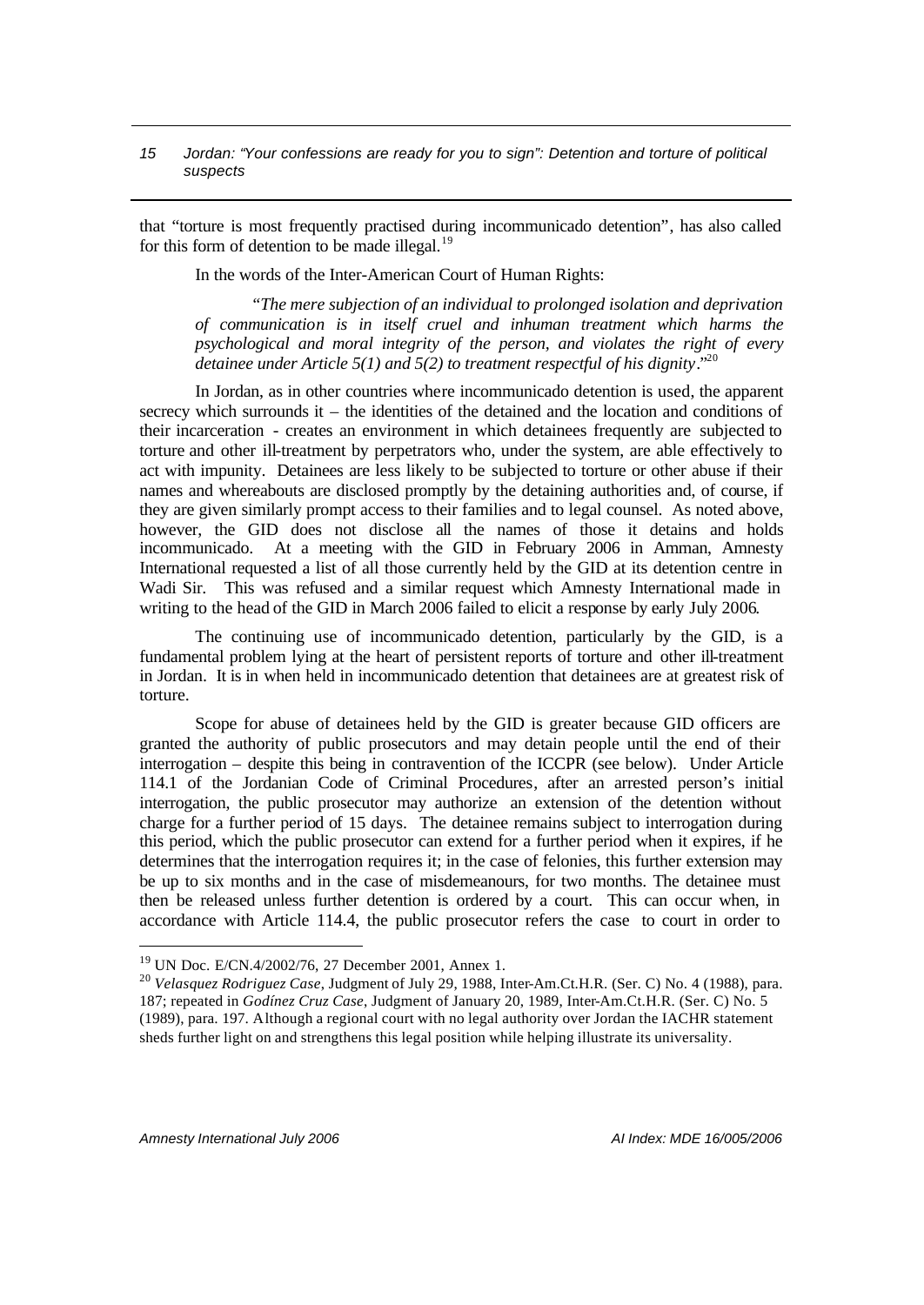request a further renewal of the detention for the purposes of interrogation. In such circumstances, the detainee and his lawyer may appear before the court to oppose continuing detention, but if the court so decides it can extend the detention. Individuals who are held in relation to accusations which could lead to life imprisonment or the death penalty can be held for up to one year including extensions granted by the public prosecutor and later by the court. Those facing lesser sentences can be subject to six months' detention in all. Such detainees are subject to interrogation and often do not have access to legal counsel during such detention.

Prior to amendments in 2001, under Article 66(1) of the Jordanian Code of Criminal Procedures, public prosecutors could forbid all contact with detainees for renewable periods of up to 10 days at a time. Article 66(2) did specify that this prohibition did not apply to lawyers, but with the critical qualifier "unless the public prosecutor determines otherwise". The 2001 amendments then abolished that qualifying clause, meaning that lawyers should have the right to contact the detainee at any time without supervision.

However, in apparent contravention of this amendment and of national law, in 2006 it continues to be the general practise that, at least in state security cases, detainees are held in prolonged pre-trial incommunicado detention and at consequent high risk of torture and other ill-treatment.

Amnesty International has received complaints about apparent contraventions of Article 63 of the Code of Criminal Procedures. Under this article, when a detained person appears before the public prosecutor to have his identity verified, the charge against him read, and to be asked to reply to the charge, he is also told that he has the right not to reply except in the presence of a lawyer. But if the detainee refuses to appoint a lawyer or one does not appear within 24 hours, Article 63 continues, the interrogation takes place without the lawyer. Reportedly, however, defendants increasingly allege in court that they were not "enabled" to contact a lawyer within the first 24 hours after their arrest and that they were then interrogated without the advice of legal counsel and forced to make statements under duress. In some cases, relatives have said that detainees still bore marks of torture when they gained access to them. Once such detainees appear in court as defendants, they request the appointment of a lawyer whereas the official report on their interrogation states that they were offered but refused the appointment of a lawyer immediately following their arrest. These concerns persist in relation to cases appearing before the SSC and in criminal cases that carry a fiveyear prison sentence or more.

That GID officers are authorised by law to exercise judicial power is of considerable concern and contravenes the intention of Article 9 of the ICCPR, which is to provide for independent oversight of arrest and detention, outside the security services. In its comments on Jordan's Third Periodic Report of its implementation of the ICCPR in 1994, the UN Human Rights Committee recommended that *"the detention premises controlled by the Central* [i.e. General] *Intelligence Department be placed under close supervision of the judicial authorities"* and that *"measures of administrative detention and incommunicado*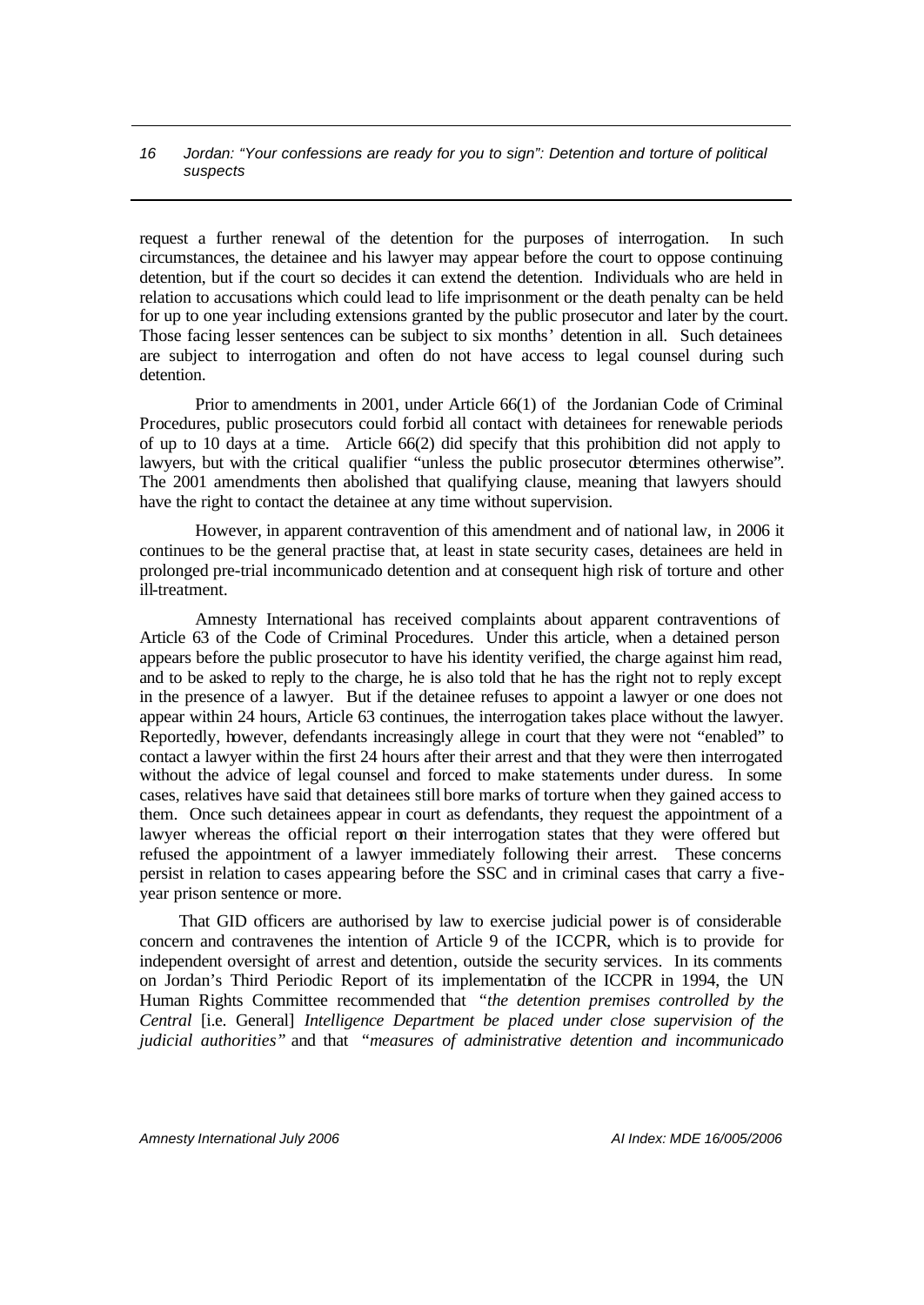*detention be restricted to very limited and exceptional cases."*<sup>21</sup> Similarly, in 1995 the UN Committee against Torture stated that it *"regrets that the headquarters of the General Intelligence Department has been recognized as an official prison, that the armed forces officers are granted the capacity of public prosecutors, that they have the capacity of detaining suspects incommunicado, whether military persons or civilians, until the end of their interrogation for periods of up to six months, and that detainees are deprived of access to judges, lawyers or doctors.*"

Despite these observations by authoritative international human rights bodies, and their calls for the introduction of safeguards to reduce the potential for torture and other illtreatment of detainees by the GID, as yet the Jordanian authorities have taken little or no action to curb the powers of the GID or to ensure that those held in the custody of the GID are protected from abuse. Most recently, the UN Special Rapporteur on torture, after concluding in that "torture is systematically practised at .. the GID" called on the Jordanian government to, among other things:

 *"criminalize torture in … accordance with the definition contained in article 1 of the Convention against Torture … investigate effectively every allegation of torture and bring perpetrators to justice …introduce effective measures aimed at preventing torture ….* [including] *access to lawyers, monitoring of interrogation methods; …* [and] *ratify the Optional Protocol to the Convention against Torture."*

# **4.2 Trials before the State Security Court (SSC)**

The SSC was established in 1991 and has jurisdiction to try cases involving offences against state security, including sedition and armed insurrection, and financial and drugs-related crimes. It largely replaced the former Martial Law Court, which was phased out, but unlike that court, since 1993 judgments of the SSC can be appealed to the Court of Cassation. Formally comprised of two military and one civilian judge, the SSC has jurisdiction to try civilians as well as members of the Jordanian military; in practice, most of those tried before the SSC have been civilians and in some cases trials have been conducted before panels composed only of military judges. The SSC functions, like other courts, in accordance with the Code of Criminal Procedures. Its judges are appointed by the Prime Minister acting on the recommendation of the Chief of Staff of the armed forces in the case of military judges and of the Minister of Justice in relation to civilian judges. The ordinary judicial system supervised by the Ministry of Justice has no role in the detention, prosecution or trial of political offenders until the verdict has been given by the SSC and comes before the Court of Cassation. This largely unaccountable role for the SSC has continued in spite of the strong disquiet expressed by the UN Committee against Torture as long ago as 1995, when it called for *"the Jordanian authorities to consider abolishing exceptional courts such as the State security courts and allow the ordinary judiciary to recover full criminal jurisdiction in the* 

*Amnesty International July 2006 AI Index: MDE 16/005/2006*

<sup>21</sup> UN Doc. CCPR/C/79/Add.35; A/49/40, paras. 226-244, 10 August 1994.

<sup>22</sup> UN Doc. A/50/44,paras.159-182, at para. 168.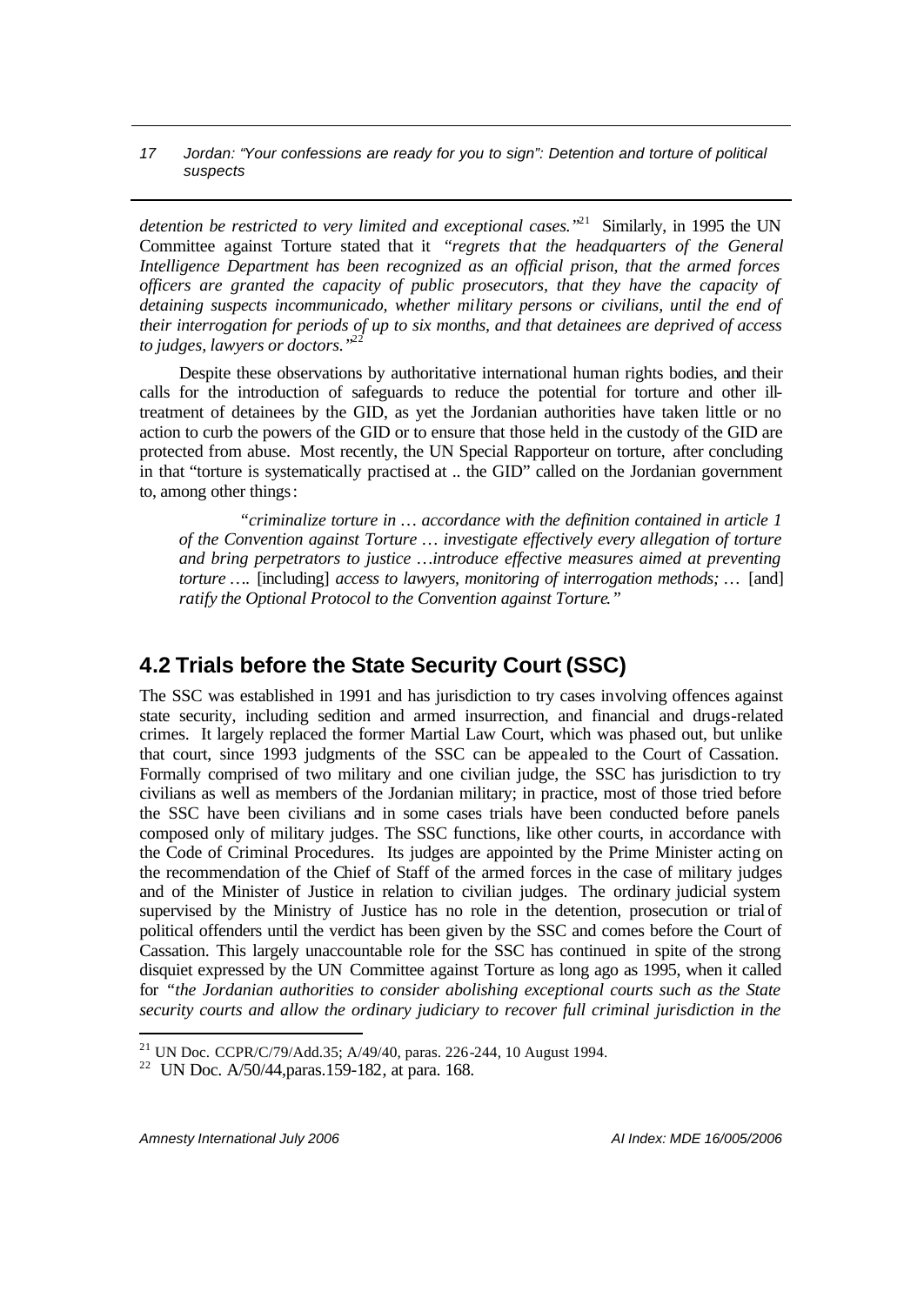*country.*<sup>"23</sup> The Committee made this statement in response to Jordan's initial report on its implementation of the Convention against Torture, which it submitted nearly two years late. Further periodic reports were due to be submitted to the Committee by Jordan in December 1996, December 2000 and December 2004, but as yet none of these have been forthcoming from the Jordanian authorities.

Trials before the SSC are frequently unfair. In particular, the court has shown itself reluctant to investigate allegations of torture in pre-trial custody made by defendants and witnesses and to be prone to convicting defendants on the basis of "confessions" which they allege were extracted under torture or other duress.

Over the past 10 years, more than one hundred defendants have alleged before the SSC that they were tortured to make them "confess", usually while held incommunicado in pre-trial detention by the GID. Such allegations were made in at least 14 cases heard by the SSC during 2005, most of which involved more than one defendant. Yet the court failed adequately to investigate the defendants' claims and accepted their contested "confessions" as a basis for convictions, despite courts being required under the Jordanian Penal Code to ensure that any confession entered as the only evidence by the prosecution was not obtained by force or other duress. As the cases described below show, some defendants tried by the SSC have been sentenced to death and executed on the basis of "confessions" which they alleged were extracted under torture in contravention of Article 15 of the UN Convention against Torture (see below).

Again, this is a longstanding problem; as long ago as 1995, when calling for the abolition of the SSC, the UN Committee against Torture expressed concern that *"during 1993 and 1994 political detainees were sentenced to death or imprisonment in trials before the SSC on the basis of confessions allegedly extracted after torture."*<sup>24</sup>

In addition, the right of appeal to the Court of Cassation has not proved to be an adequate safeguard or, indeed, remedy against the consistent failure of the SSC to ensure that its convictions are not based on evidence obtained through torture.

For the substantive, absolute and universal prohibition on torture to be effective, its procedural components must be applied at all times and by all states. Among these components is the prohibition of admissibility of statements obtained by torture as evidence in any proceedings, except as evidence that torture had in fact taken place. This prohibition is clearly stated in Article 15 of the UN Convention against Torture, to which Jordan is a state party, having acceded in 1991:

*"[e]ach State Party shall ensure that any statement which is established to have been made as a result of torture shall not be invoked as evidence in any proceedings, except against a person accused of torture as evidence that the statement was made."* 

l

*Amnesty International July 2006 AI Index: MDE 16/005/2006*

<sup>23</sup> *Ibid*., para. 175.

<sup>24</sup> UN Doc. A/50/44, 26 July 1995, paras.159-182, at para. 167.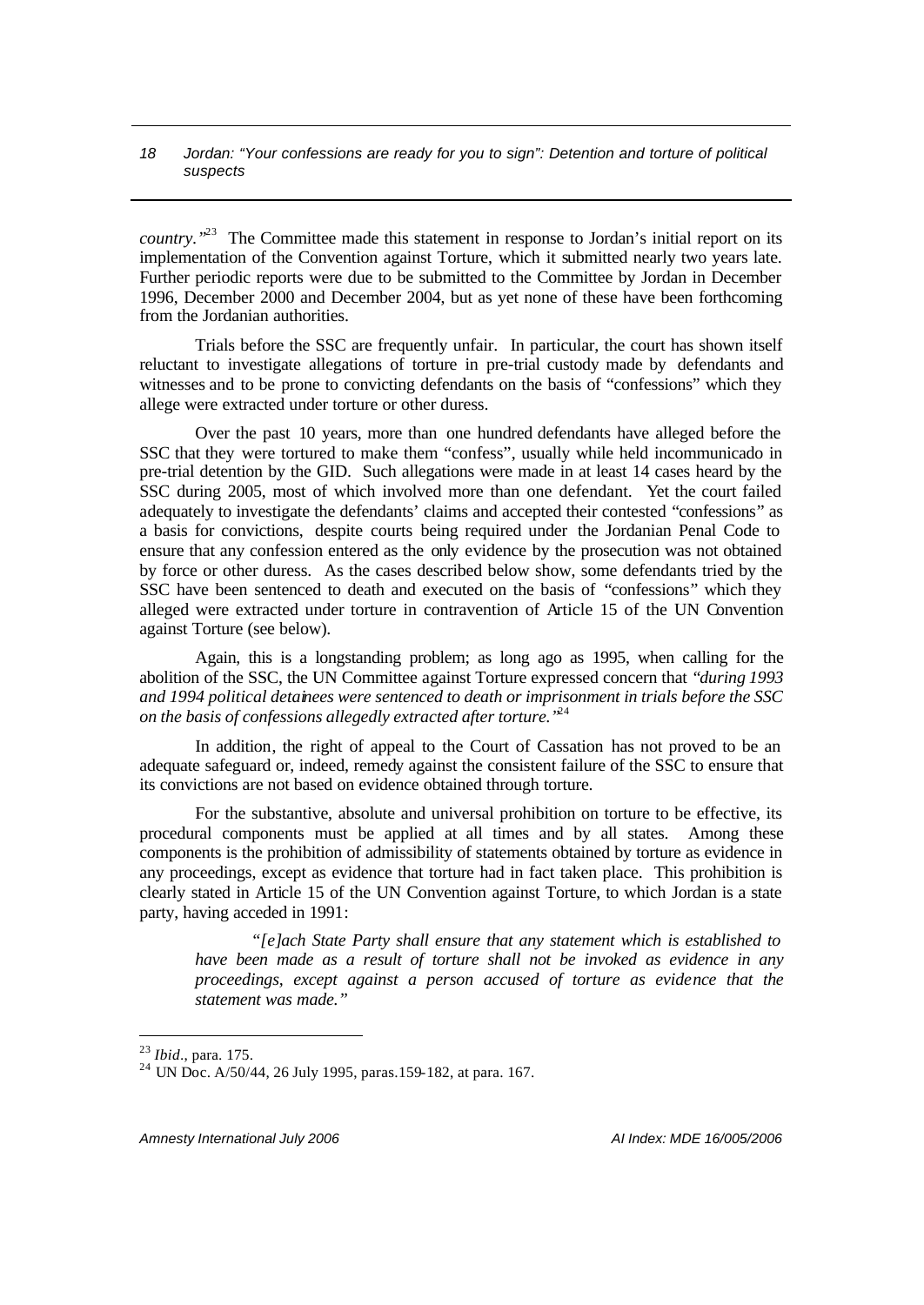In the wake of the 11 September 2001 attacks on the USA, which it condemned in the strongest terms, the UN Committee against Torture formally reminded,

"*State parties to the Convention of the non-derogable nature of most of the obligations undertaken by them in ratifying the Convention.* 

*"The obligations contained in Articles 2 (whereby 'no exceptional circumstances whatsoever may be invoked as a justification of torture'), 15 (prohibiting confessions extorted by torture being admitted in evidence, except against the torturer), and 16 (prohibiting cruel, inhuman or degrading treatment or punishment) are three such provisions and must be observed in all circumstances*."<sup>25</sup>

In its conclusions and recommendations on specific states parties' reports, the UN Committee against Torture has consistently reaffirmed this principle.<sup>26</sup>

# **4.3 The SSC and the death penalty**

Eleven<sup>27</sup> people were executed in Jordan during 2005 and three further executions were carried out in the first five months of 2006. Some of those executed were convicted by ordinary courts, but at least four people convicted by the SSC have been executed since 2002, including two men who were executed in 2006 (see below). In 2006, up to the end of June, Jordanian courts imposed 25 death sentences, of which 22 were imposed by the SSC against defendants convicted of politically-motivated offences. At least seven of the  $\mathfrak{D}$  sentences have been commuted.

Amnesty International opposes and campaigns against the death penalty in all cases and wherever it is used, considering it a violation of the right to life and the ultimate form of cruel, inhuman and degrading punishment. In doing so, the organization in no way condones violent crime or questions the responsibility of governments to ensure that those who commit such crimes are brought to justice, though in carrying out this responsibility governments must abide by relevant international law and standards including the prohibition of torture.

With regard to the SSC, Amnesty International is greatly concerned that the court has imposed the death penalty on individuals it has convicted on the basis of "confessions" which

 $25$  CAT annual report, UN Doc. A/57/44 (2001), para. 17. See for instance CAT's Conclusions and Recommendations on Brazil, UN Doc. A/56/44 (2001), para. 120; Finland, UN Doc. A/51/44 (1996), para. 129; Israel, UN Doc. A/57/44 (2002), paras. 52(k), 53(j); Morocco, UN Doc. CAT/C/CR/31/2, 5 February 2004, paras.  $5(g)$ ,  $6(h)$ ; Namibia, UN Doc.  $A/52/44$  (1997), para. 241; Russian Federation, CAT, A/57/44 (2002), para. 94(c).

<sup>&</sup>lt;sup>26</sup> See for instance CAT's Conclusions and Recommendations on Brazil, UN Doc. A/56/44 (2001), para. 120; Finland, UN Doc. A/51/44 (1996), para. 129; Israel, UN Doc. A/57/44 (2002), paras. 52(k), 53(j); Morocco, UN Doc. CAT/C/CR/31/2, 5 February 2004, paras. 5(g), 6(h); Namibia, UN Doc. A/52/44 (1997), para. 241; Russian Federation, CAT, A/57/44 (2002), para. 94(c).

 $^{27}$  Statistics for executions in 2005 are from the National Institute of Forensic Medicine. However, the NCHR's 2005 annual report gives the number executed in 2005 as 10.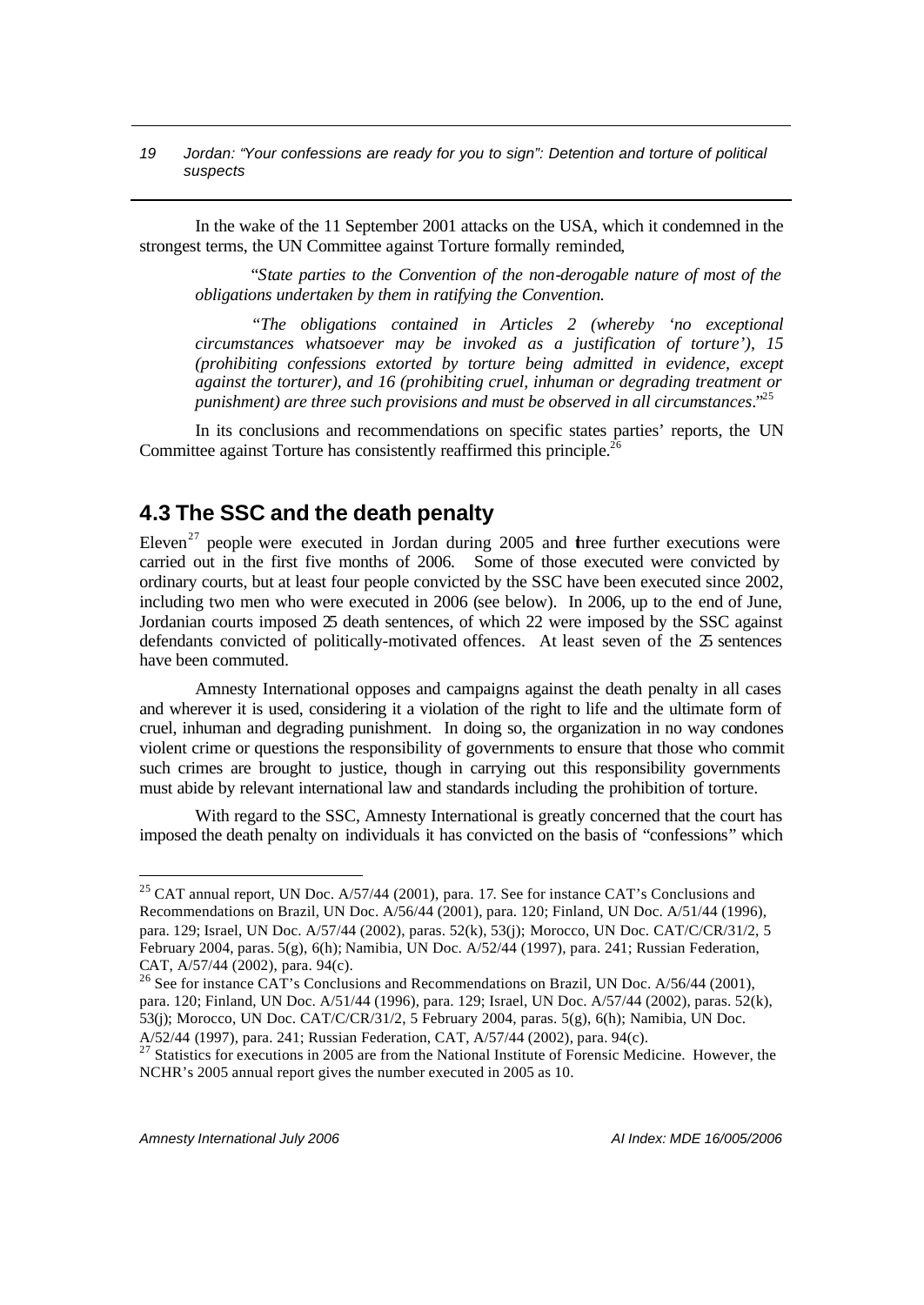they refuted in court and alleged had been extracted from them under torture or other duress while they were held incommunicado in pre-trial detention. This is all the more disturbing when it is considered that scores of defendants who were previously held in similar conditions of pre-trial detention, where they did not have or could not have had contact with one another, have made similar allegations to the court. The SSC has failed adequately to investigate the allegations even in the face of such a pattern.

The problems inherent in the death penalty are compounded where defendants may be subjected to torture and furthermore may be denied the right to a fair trial. According to the UN Special Rapporteur on extrajudicial, summary or arbitrary executions, in her report to the UN Commission on Human Rights in 2002, *"[d]efendants facing the imposition of capital punishment must fully benefit from the right to adequate legal counsel at every stage of the proceedings, and should be presumed innocent until their guilt has been proved beyond a reasonable doubt. These safeguards must be implemented in all cases without exception or discrimination."* 28

# **5. CASES**

# **a) Six university students**

On 9 April 2005, six university students of Palestinian origin were arrested by police officers when the supervisor of their hall of residence objected to one of the students, **Firas al-Sheikh**, from Nablus in the occupied West Bank, putting on his dormitory wall a picture of a Palestinian killed in the Israeli/Palestinian conflict. Two of the students, whose names are being withheld to protect their security, provided Amnesty International with the following account of what then occurred:

"*We were arrested on arrival in the supervisor's office by some police officers who were already waiting for us. They threatened that they would charge us with 'participation in political activities against the state' and then took us to the Public Security (*Amn al-'Am*) centre in Wadi Sir, Amman. We were interrogated one-by-one about whether we had links to any political parties or 'unauthorised organisations', to which we all replied 'no'. They said they would charge Firas with 'membership of an unauthorised organisation'. None of us was beaten. Then they put us all in a cell with about 30 people. The cell wasn't big enough to hold 10 and we could barely sit down. One of us got a tiny space next to the one squat toilet in the room, and spent the next eight hours there.* 

*"Then we were all taken to the GID, where we spent the next 12 hours. They insulted us, beat us and kicked us all over our bodies, and put us under psychological pressure. Again we were interrogated, one at a time. Then they took us - handcuffed and blindfolded - back to Public Security, each one of us with an armed officer sitting directly behind.*

<sup>28</sup> UN document No. E/CN.4/2002/74, 9 January 2002, paragraph119.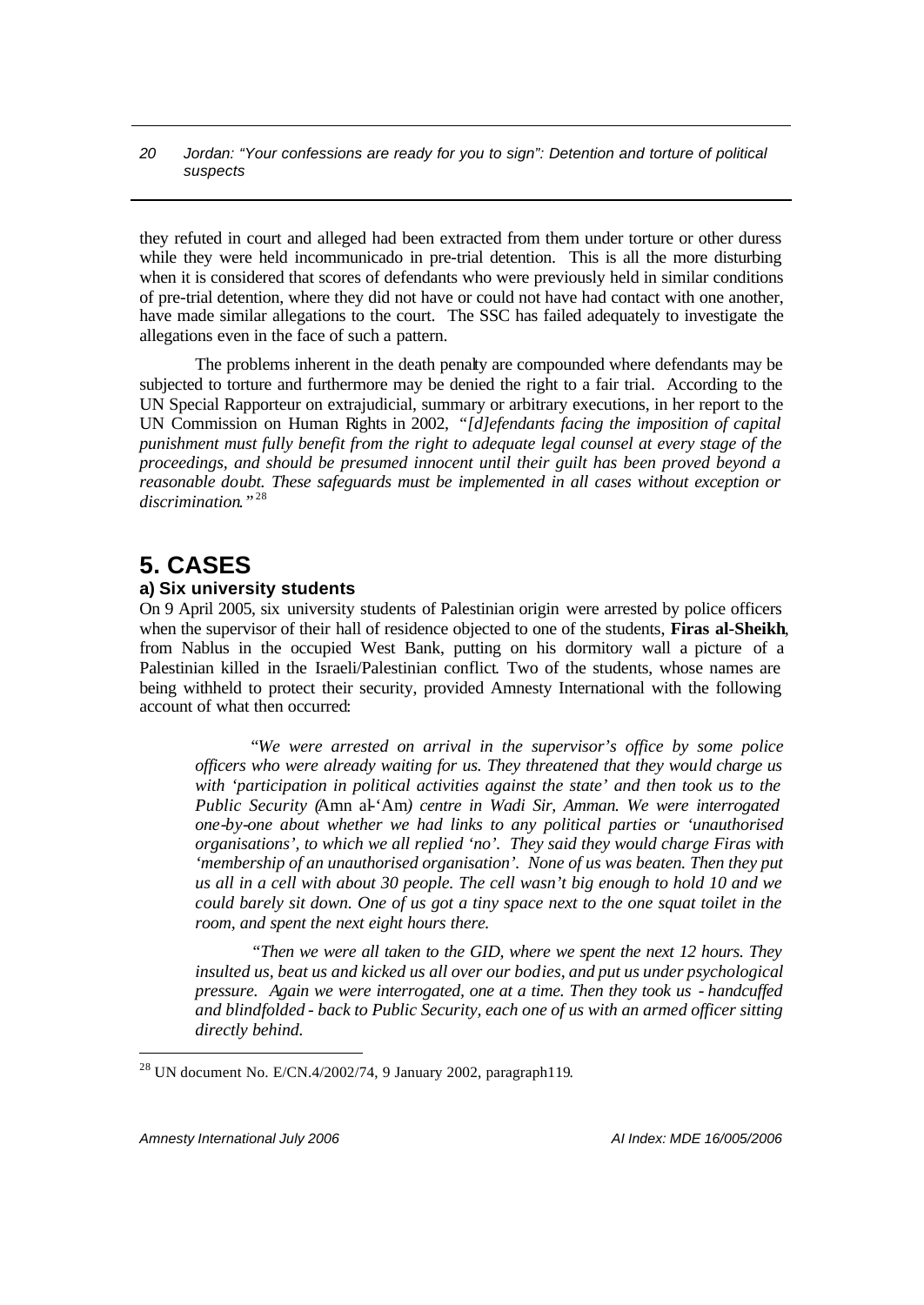*"Shortly after, we were taken to the Governorate of the Capital* [Muhafedha al-'Asima] *and transferred to Jweideh prison as administrative detainees.*<sup>29</sup> *Immediately on arrival we were forced to strip to our underwear, had our fingerprints taken and were then badly beaten by the guards. We were beaten for longer than other new detainees. We were hit with a wire cable, and then, for about three hours, subjected to further beatings and other physical punishment in the prison courtyard. For example, we had to stand a long time on one leg with both our hands in the air, and then had to stand on the other leg. Then we'd be forced to lie on the floor, or to crawl. All this time just wearing our underwear. Finally, at about 11pm, we were put into a shared cell, and some of the other prisoners gave us some clothes. At 2am the guards woke us up and made us do hard labour. We had to clean the prison kitchen, then the prison bakery and elsewhere, through until 6pm. For 18 hours, having barely slept. We were woken up two or three times each night by a military guard for a roll-call outside. We were kept with real criminals, not even political criminals, and suffered humiliations daily. We spent three nights, four days in Jweideh, and were released without charge. But we had to sign a guarantee of 10,000JD each* [about \$14,200] *which we'll have to pay if we get into trouble again. It's worse for Firas, who was kicked out of the country and had his passport stamped with 'forbidden from returning to Jordan'*. *This happened in his last semester at university. He won't be able to study or work anywhere else outside the West Bank, because he would have to pass through Jordan."*

### **b) Alleged members of Hizb al-Tahrir al-Islami (Islamic Liberation Party)**

**Khalil Usama Zalloum**, 24, a technician, and his brother **Muhammad Anwar Zalloum**, 21, a student, were arrested together with their cousin, **Mu'atez Hatem Zalloum**, 21, also a student, on 10 January 2006 during the Muslim festival, 'Eid al-'Adha, reportedly when entering a mosque in Amman. Their families became worried when they did not return home, especially when repeated calls to the men's mobile phones elicited no response, and went at 11pm on the same day to Amman's Shmeisane police station to report them missing. There they learnt by chance that the three young men were being detained by the GID. They heard nothing more for several days but were then told by an official at the GID that the three were being held in Qafqafa prison, about 90 km north of Amman, as suspected members of Hizb al-Tahrir al-Islami, an Islamist organization which is banned in Jordan.

Eventually, about eight days after the arrests, members of their families were permitted for the first time to see the three detainees at Qafqafa prison and to communicate

<sup>29</sup> The Law on Crime Prevention (*Qanun man'a al-jara'im*) of 1954 is used to allow the administrative detention (*al-tawqif al-idari*) or detention without charge for a year indefinitely renewable of anyone suspected of committing a crime "or any other person deemed to be a danger to society". The order is made by the provincial governor (*muhafedh*). This law has been used to keep detainees (usually common law detainees) in indefinite pre -trial detention, sometimes for years.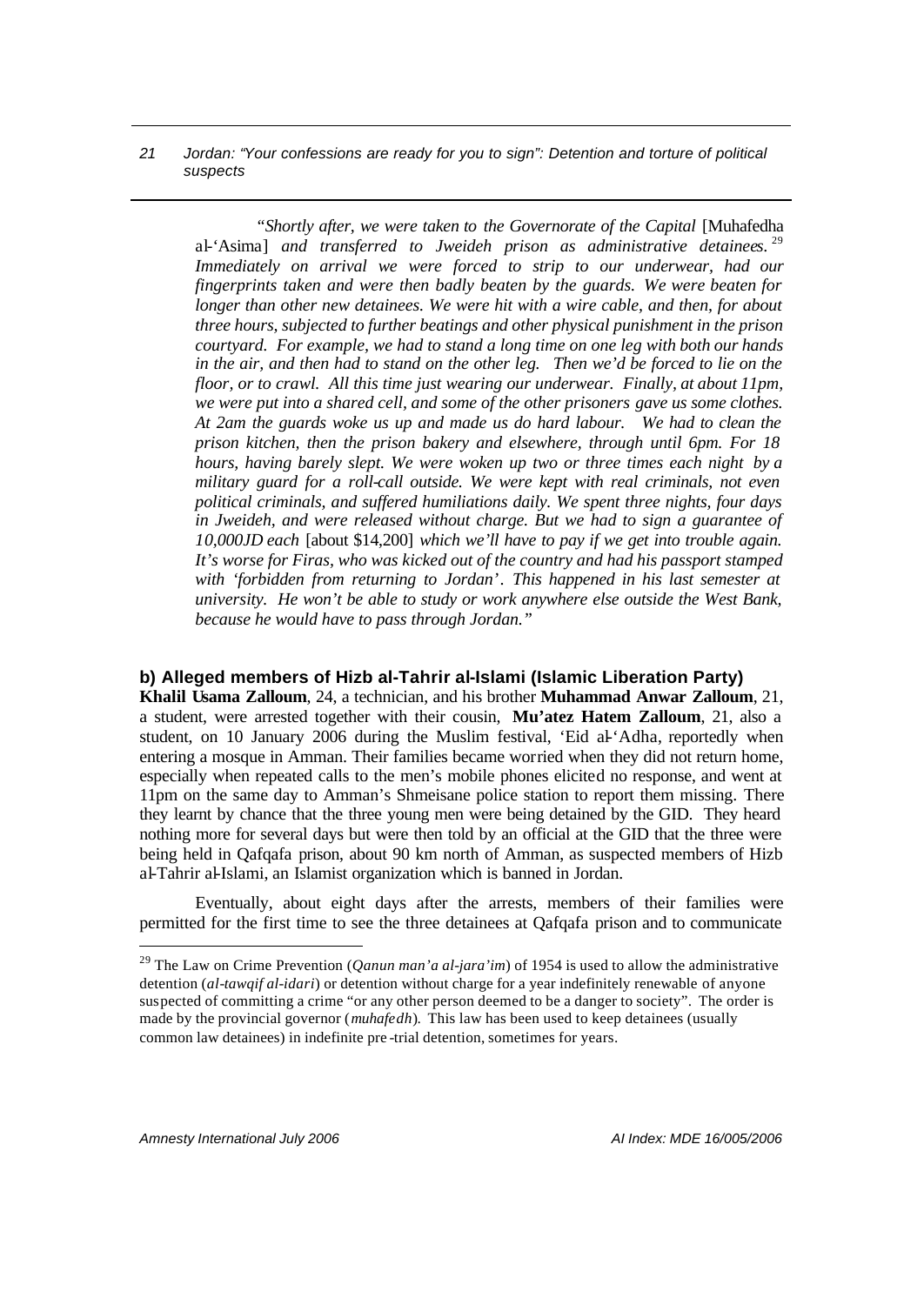with them by phone, through a glass window. The three young men told their relatives that they had been tortured and beaten while detained by the GID and made to sign "confession" statements that had already been prepared by their interrogators – they said they had been told "your confessions are ready for you to sign." They stated that they had been made to stand beside a wall for eight hours, during which they were required to stand on one leg and with their arms raised above their heads or outstretched so that their fingertips could just touch the wall, and at the same time subjected to beatings. They alleged that they were also deprived of food for 18 hours.

The three detainees further complained that they had been kicked by men with heavy boots when they were being transferred, blindfolded and with their hands and legs tied, from the GID interrogation centre to Qafqafa prison, where they were suffering from cold, had inadequate bedding and were being held with criminal prisoners. They are currently on trial before the SSC, charged with "belonging to an illegal organisation," namely Hizb al-Tahrir al-Islami. They are reported to have refuted their "confessions" and to have told the court that these were obtained under torture, but this is said to have been ignored by the court.

*S*uspected members of Hizb al-Tahrir al-Islami have been subject to repressive measures over many years and other members of the Zalloum family have previously been detained in this connection. In its 1988 report mentioned above,  $30^{\circ}$  Amnesty International expressed concern about Muhammad Yasin Yousef Zalloum, who had been held mostly incommunicado and reportedly tortured and otherwise ill-treated during 13 months of detention without trial by the GID, and his brother, 'Abd al-Halim Yousef Zalloum, who was detained without trial by the GID for five months. During 2005, some 28 Hizb al-Tahrir members were reported to have been arrested apparently for peacefully exercising their right to freedom of expression.

### **c) Salem Sa'ad Bin Sweid and Yasser Fathi Ibrahim Freihat**

Salem Sa'ad Bin Sweid and Yasser Fathi Ibrahim Freihat were executed at Swaqa prison on 11 March 2006. In 2004, the SSC convicted them of involvement in the killing of Laurence Foley, a US diplomat and head of the USAID programme, who was shot dead in Amman in October 2002. At their trial, both men denied involvement in the murder and told the court that that they had been tortured and forced to "confess" during a period of about one month when they were held incommunicado by the GID at its detention centre in Wadi Sir, Amman. Salam Sa'ad Bin Sweid later told members of the Liberties Committee who visited him in prison that, at one point during his questioning by a number of GID officers, one had asked him what was the colour of Laurence Foley's car; when, in response, he said it was white, he was taken out of the room, assaulted, and told that he should say it was red.

The defendants' allegations of torture were reportedly corroborated by the testimony of five prison inmates who testified before the SSC that they had seen injuries on the bodies

<sup>&</sup>lt;sup>30</sup> Jordan: Detention without trial and torture by the General Intelligence Department (MDE 16/13/88), November 1988.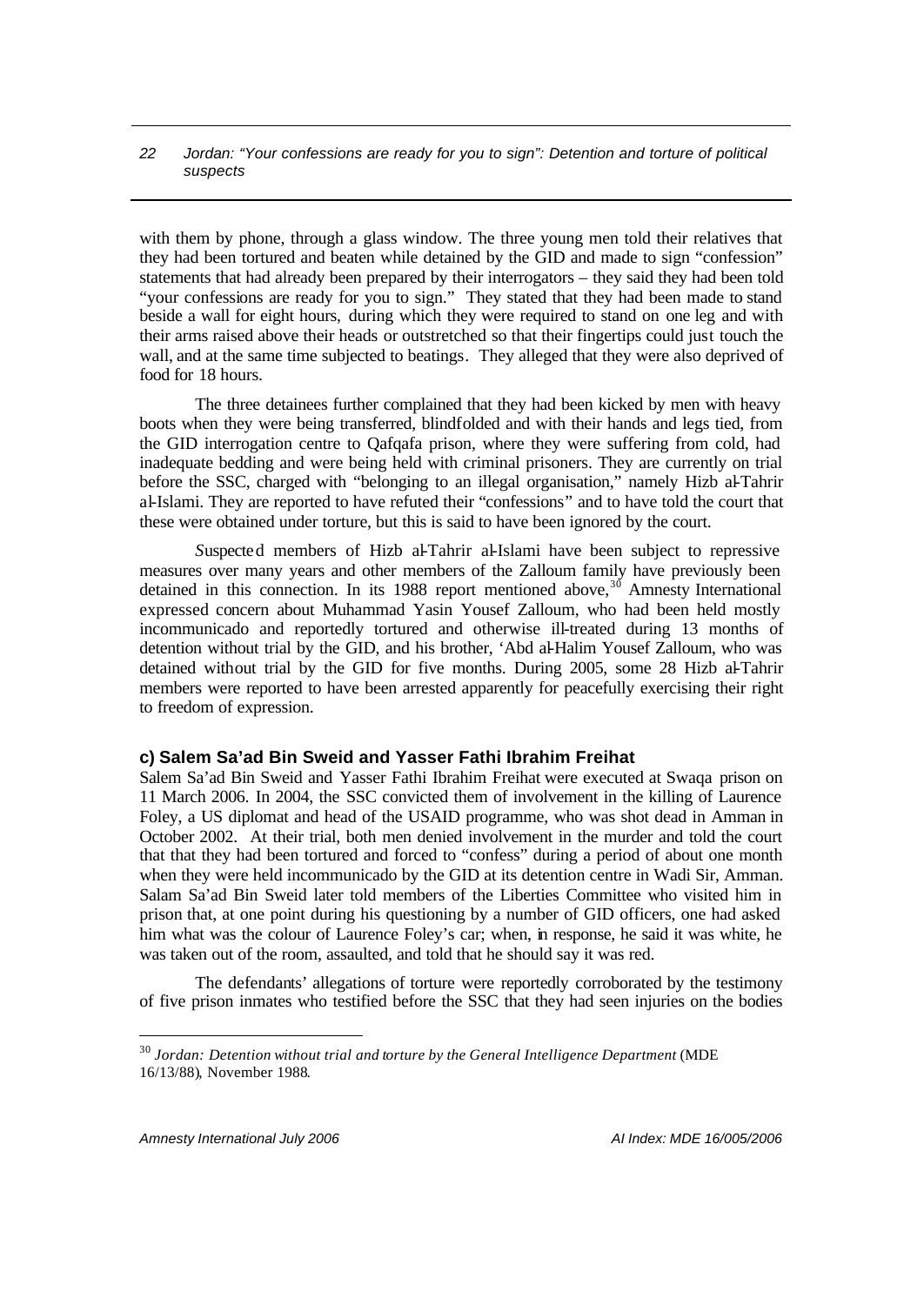of the two defendants and their three co-accused (who received prison sentences). One of the defendants, Muhammad Du'mus, currently believed to be serving a 15-year prison sentence, was reportedly referred for examination to the National Institute of Forensic Medicine by the SSC; the examination apparently found that he had a toe nail missing from his right foot and injuries about a week old on the soles of his feet, under his armpits, on his right hand and on his body. It is not known whether the National Institute's conclusions were adequately investigated by the SSC, nor whether any suspected perpetrators were brought to justice. Neither is it known whether the other defendants received such medical examinations, following the allegations of torture they made before the court.

#### **d) Mu'amar Ahmed Yousef al-Jaghbir**

Aged about 25 and from Zarqa (around 27 kilometres north east of Amman), Mu'amar Ahmed Yousef al-Jaghbir is also currently on trial before the SSC in connection with the murder of Laurence Foley and, in a separate case, of plotting the attack on the Jordanian embassy in Baghdad in August 2003. He was apparently arrested in Iraq and, according to media reports, returned to Jordan by US forces in 2004, handcuffed and blindfolded, and handed over to the GID; he is said to have realised where he was only because he could recognise his guards' accents. He alleges that he was held incommunicado and in solitary confinement by the GID for at least three months during which he was tortured and forced to sign a "confession" without being allowed to read it. He told his lawyer that he was repeatedly kicked and beaten with sticks while handcuffed; kept for prolonged periods in hand and leg cuffs; threatened that his family would be harmed; and kept in either artificial light or total darkness for 24 hours at a time. He said too that he was taken before the public prosecutor but told what to say by an official whom he did not know but whom he had seen once or twice during interrogation. After signing a "confession", Mu'amer al-Jaghbir was moved to Swaqa prison where he was at last permitted access to his family and a lawyer.

# **e) The detainees from Ma'an and the testimonies "that the authorities wrote on their behalf"**

In November 2002, the city of Ma'an, 250 km south of Amman, was the scene of armed clashes between elements of the Ma'ani population and thousands of heavily-armed security officers. Four civilians, a policeman and a soldier were killed, over 150 people were arrested and a considerable amount of property was damaged and destroyed. It was the fourth time since 1989 that political violence had erupted in Ma'an, a city with a strong sense of identity whose economic conditions have deteriorated since the early 1980s<sup>31</sup>. On 23 March 2006, the SSC sentenced nine Jordanian men to death, four of them in absentia, in connection with the Ma'an events of 2002. They were convicted of possessing weapons and making explosives for illegal use. The five defendants present in court who were sentenced to death are: Muhammad Chalabi, also known as "Abu Sayyaf"; Majdi Kreishan; 'Omar al-Bazay'a; 'Abd

<sup>31</sup> See the ICG's report, *"Red Alert In Jordan: Recurrent Unrest In Maan"*, 19/02/2003: http://www.crisisgroup.org/home/index.cfm?id=1824&l=1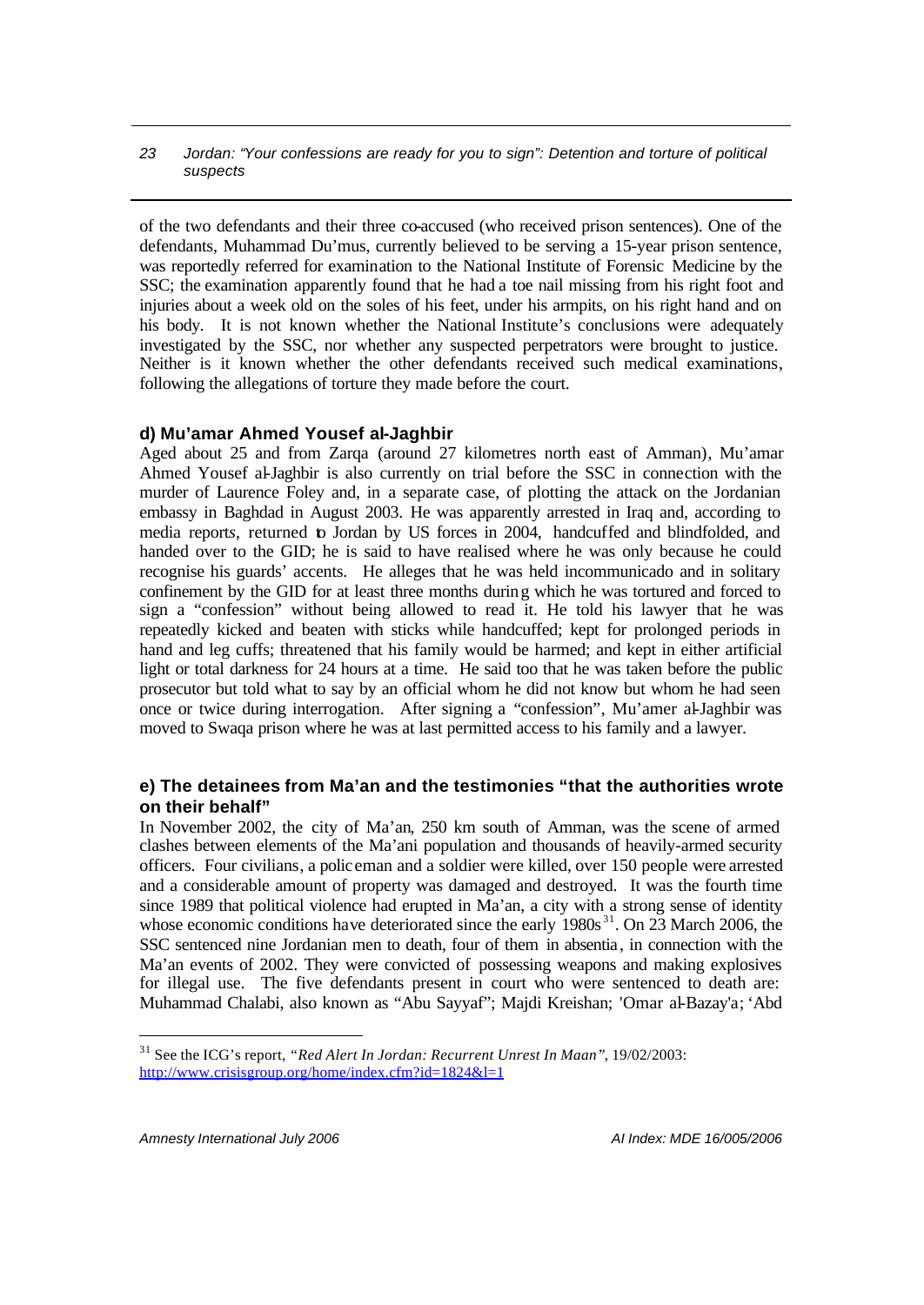al-Fattah Kreishan; and 'Asri Abu Darwish. Another man was sentenced to 10 years in prison, two men were sentenced to five years, 22 were sentenced to between one and three years and



**Ahmed Ibrahim 'Asri © AI**

the remaining 74 others were acquitted.

However, at least eight defendants told the court in April 2005 that they had "confessed" under torture and duress and had written testimonies "that the authorities wrote on their behalf" 32 . **'Omar al-Bazay'a** told the SSC that he had been forced under torture to "confess" and that he was forced to add his signature to his "confession" while wearing a blindfold.

Another defendant in the Ma'an case, **Ahmed Ibrahim 'Asri**, now aged 33 and unemployed, told Amnesty International about his treatment during and after arrest. He said he was arrested at a relative's house when security forces stormed the building. He was

thrown to the floor where he was kicked and beaten by many people. He was whipped on the face with a car aerial, causing severe pain and swelling to his eye. When Amnesty International met with him over three years later, in February 2006, his eye was still red.

He said that the security forces then *"blindfolded me, hit me with an electric cable and threw me into an armoured personnel carrier … and there threw heavy boxes of ammunition on me."* 

He was taken to Swaqa prison, with the other 106 detainees, where he says they were all badly beaten on arrival. He was subjected to the *shabeh* – described as hands tied together behind one's back which are then suspended over the top of a door, and then beaten, for about five minutes:

*"[t]hey hit me with a rope and with a steel cable, all over the body, repeatedly, for six or seven days. During this period, they didn't question me. Then they put me in solitary confinement for 48 days."* 

Ahmed Ibrahim 'Asri said that the prison was very cold yet he was stripped to his underwear and allowed only one sheet as bedding. Then he was transferred to the communal cell, where he was held for about six months, and then released.

Another detainee from Ma'an who was in the next cell told Amnesty International that he himself was not tortured or beaten, probably, he said, due to his age.

*Amnesty International July 2006 AI Index: MDE 16/005/2006*

<sup>32</sup> "Eight witnesses referred to prosecutor on perjury charges*", Jordan Times*, 25 April 2005.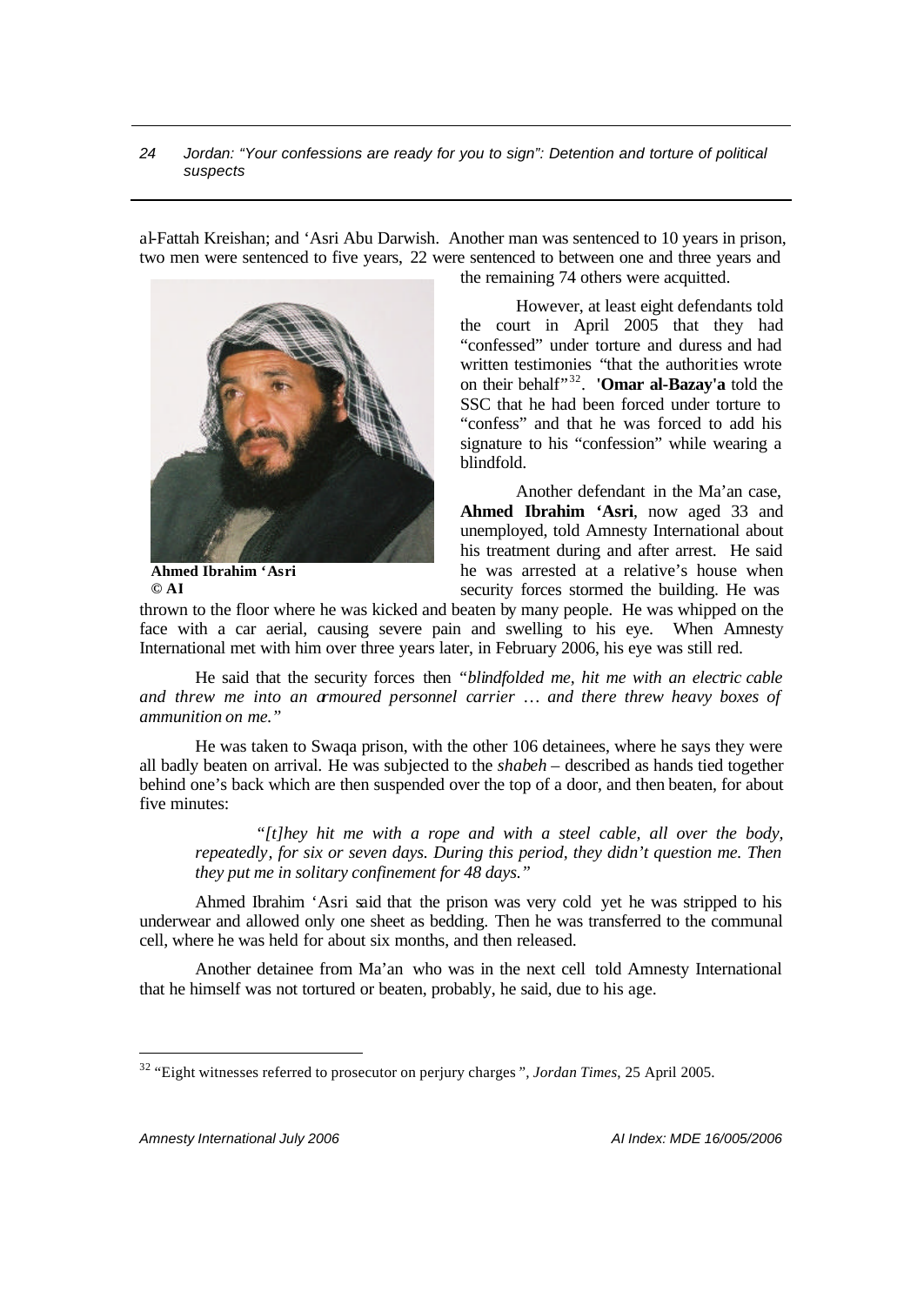Amnesty International is not aware of the authorities launching any investigation into the torture claims of any of the Ma'an defendants, nor into the death in January 2002 of sixteen-year-old **Sulayman al-Fanatsa** who passed away in an Amman hospital having been rushed there from detention in a police station in Ma'an. His case was referred to the National Institute for Forensic Medicine who concluded, Sulayman al-Fanatsa died as a result of kidney damage. Others allege that his death was a result of torture and ill-treatment in custody, including having cigarettes stubbed out on his body. The NCHR, which was not operating at the time of the death, carried out an investigation later and concluded that torture was a possible, if not certain, cause of death.

### **f) The alleged Millennium plotters**

Twenty eight men (six of them in absentia) were brought to trial before the SSC in 2000 on charges of plotting to carry out bomb attacks and other violent offences in Jordan, including manufacturing explosives and recruiting people to carry out attacks on Jewish and American targets to coincide with the Millennium celebrations.

Two of them, **Khader Abu Hosher** and **Usama Husni Kamal Sammar**, were under sentence of death from 2000 until the end of May 2006 when the Court of Cassation lowered their sentences to 20 years. Reportedly, throughout their initial trial in 2000, serious restrictions were imposed on communication between the defendants and their lawyers, allowing them to meet only in the presence of the security forces. Since their original conviction, their case has gone back and forth between the SSC and the Court of Cassation. In January 2005, the SSC upheld the death sentences against these two men for the fourth time after the Court of Cassation ordered it to re-consider the case on the grounds that they and their co-defendants are eligible to benefit from a 1999 Royal Amnesty. However, a final decision was given by the Court of Cassation on 31 May 2005 that they should serve 20 years' imprisonment.

Many of the men allege they were forced to make "confessions" under duress during interrogation while being held incommunicado by the GID. Their bodies reportedly showed marks of torture when relatives and lawyers saw them for the first time. During the trial, Khader Abu Hosher said he was subjected to "very tough interrogation methods", and that other defendants were "tortured and terrorised" into testifying against him. Methods said to have been used included severe beatings while detainees' feet were shackled.

Another two of the men, **Sa'ed Muhammad Hijazi**, currently held in Swaqa prison, and **Khaled Mughames**, both serving 20 year sentences, also said that they were subjected to prolonged torture and other ill-treatment, and that they were forced to "confess". Sa'ed Hijazi was apparently held in incommunicado detention in the GID for 45 days in December 1999 and January 2000. A relative who saw him for the first time just after he was transferred from the GID to Qafqafa prison, described him as unrecognizable because of the abuse he had suffered in the GID.

Reportedly, during his detention at the GID, the public prosecutor took Sa'ed Hijazi and three others to 16 different locations over 20 continuous hours as part of the criminal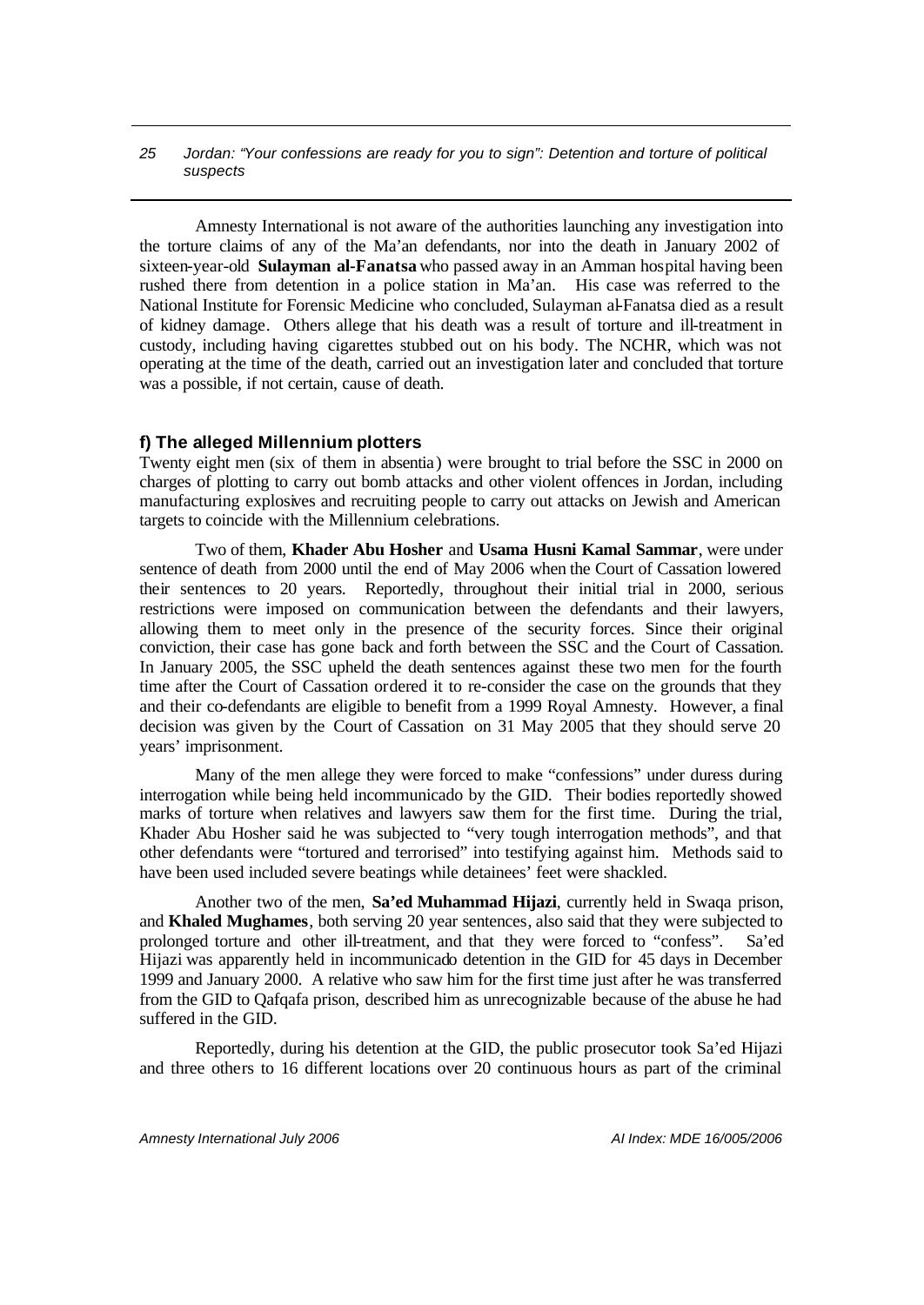"reconstruction". They were transported, wearing light clothing inadequate for the cold mid-January weather, in a cage inside a prison van. One of the places they were taken was Yajous, an area of Amman, to the house of Sa'ed's brother, Ra'ed (see below). Witnesses testified in court that they saw Sa'ed Hijazi at the scene, propped up by two guards apparently unable to stand on his own. To Amnesty International's knowledge, no medical examinations or investigations into the torture allegations were ever ordered.

Sa'ed Hijazi's brother, dual Jordanian/US national **Ra'ed Muhammad Hijazi**, currently held in Swaqa prison, was tried in the same case and sentenced to death in absentia in September 2000. He was arrested in October 2000 after being extradited to Jordan from Syria where he was apparently tortured. He was held incommunicado at the GID in Amman for up to three weeks during which time he said his life was threatened and he was beaten with sticks and cables and was forced to sign "confessions". The US consul in Amman visited him during his imprisonment, apparently because of the reports of his torture, and Ra'ed Hijazi said the consul saw the signs of torture on his body. During his hearing before the SSC in November 2001 he said this and that he was tortured and otherwise ill-treated in Jordan and Syria. His lawyers subpoenaed the US consul to testify about the alleged torture, but the US government exercised diplomatic immunity to prevent the consul's attendance. A Jordanian doctor testified that Ra'ed Hijazi had suffered from "severe pneumonia" apparently as a result of being held in a "damp and poorly-ventilated" place. In February 2002, Ra'ed Hijazi was sentenced to death on charges of plotting to carry out terrorist activities and illegal production and possession of explosive materials. His case went back and forth between the SSC and the Court of Cassation and finally, on 4 October 2004, his death sentence was commuted to 20 years' imprisonment with hard labour.

### **g) Mustafa Siyam: Life imprisonment after "confessing" under torture**

According to his lawyer, Jordanian national Mustafa Siyam, aged about 28, "confessed" to planning a bomb attack in February 2002 after being tortured and otherwise ill-treated during three weeks of interrogation in incommunicado detention at the GID in or around April 2004. In September 2005 he was sentenced to death, immediately commuted to life imprisonment, by the SSC in relation to an assassination attempt against the head of the Anti-Terrorist Unit of the GID, 'Ali Burjaq, in Amman. A bomb had reportedly been planted under a car outside 'Ali Burjaq's house in Amman and two passers-by were killed in the explosion.

Mustafa Siyam had been convicted in absentia by the SSC in an earlier trial in 2003 in connection with the attack. In April 2004 he was transferred from US custody in Abu Ghraib detention facility in Iraq to Jordan. He reportedly told his lawyer that at Abu Ghraib, he was kept for 45 days in a tomb-like cell, being fed with liquids through a slit in the "tomb" lid. His weight apparently dropped from about 95 kilogrammes to 53 kilogrammes. He was then returned to Jordan.

Mustafa Siyam's lawyer argued that in Jordan his client had been subjected to torture to make him "confess" to the crime. For his first three weeks in detention in the GID no one knew Mustafa Siyam was there. Then he met the public prosecutor in the GID without a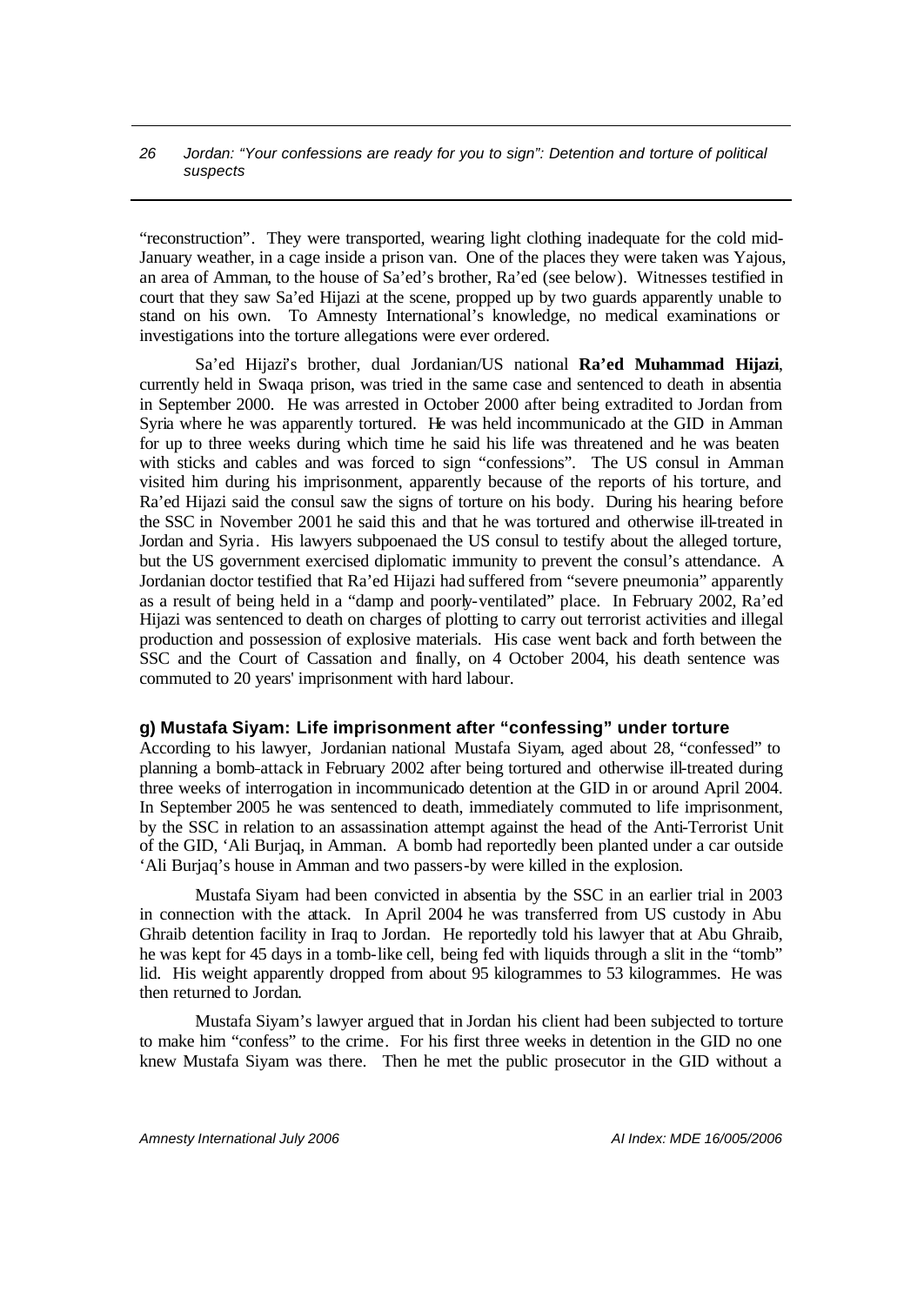lawyer and apparently "confessed" to planning the attack. It was not for another four weeks, i.e. after seven weeks of incommunicado detention, that he was permitted to meet family members and a lawyer, once he was in Swaqa prison.

Mustafa Siyam told his lawyer that he had been deprived of sleep for two or three days after being transferred from Iraq; that he had been beaten; that he had suffered *falaqa* on his feet and legs; that he had had his nose broken with a punch; and that he was threatened that his Jordanian wife and two children living in Iraq would not be allowed back into Jordan unless he gave a full "confession".

During the first three weeks of incommunicado detention - before being brought in front of the public prosecutor - many written statements were reportedly taken from Mustafa Siyam in addition to the "confession" he gave the public prosecutor. In court, lawyers demanded to see these other statements but their requests were refused.

# **h) "The beatings were so painful, I told him I was ready to say anything he wanted"**

#### **Yazin Muhammad al-Haliq, Usama Abu Hazeem, Muhammad 'Arabiat and Hatem al-Nasour**

Four men, Yazin Muhammad al-Haliq, Usama Abu Hazeem, Muhammad 'Arabiat and Hatem al-Nasour were reportedly arrested in February 2005 and sentenced to death by the SSC on 12 March 2006 on charges relating to planning attacks against hotels, tourist sites and security officers, conspiracy to carry out terrorist attacks and possession of illegal explosives. Their sentences were immediately commuted to 10 years' imprisonment. Their lawyer announced that he would appeal their sentences before the Court of Cassation, complaining that the court had ignored the evidence that they had "confessed" under torture and were denied legal representation during their interrogation. Reportedly, five of the detained men's relatives testified before the SSC to having seeing marks of torture on their relatives' bodies.

Yazin Muhammad al-Haliq was held in incommunicado detention for 18 days. When he finally saw his lawyer he told him that the statement of his guilt given to the public prosecutor was false since it was taken from him by force. According to the testimony that he gave his lawyer and which was presented to the SSC, on 19 February 2005 he was arrested without explanation by GID officers on his re-entry to Jordan after five years at the University of Tishrin in Lattakiya, Syria, from where he had just graduated. He was then transferred to the GID in Irbid, where he says he was "severely beaten and insulted with very bad language", then transferred the following day to the GID headquarters in Amman.

Yazin Muhammad al-Haliq said as he continued to deny allegations about his involvement with "mujahideen", his interrogators beat him with a stick on his back and feet, slapped his face, swore at him and abused him. His interrogation lasted for around 15 hours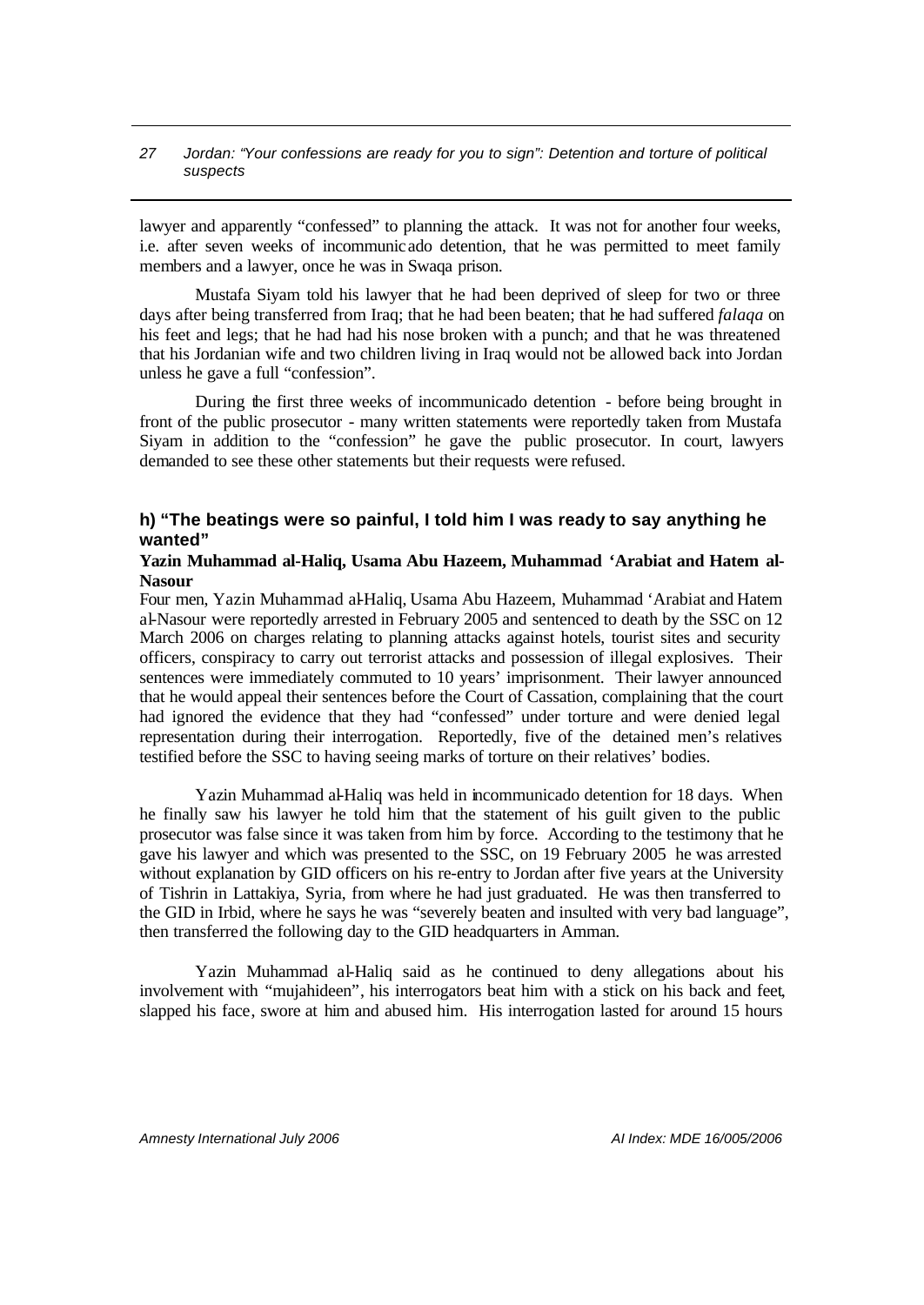until he was moved to the courtyard<sup>33</sup> and told "if you die, no one will find out or ask about you". He said that he was then:

*"… beaten on my feet continuously, and every time one of the guards got tired from beating me, he would be replaced by another so the beatings could continue. There were also interrogators present who tried to force me to confess to things I had not done. After two hours of the torture at that place, I was unable to hold myself, so the guard there carried me to one of the interrogation rooms, where they brought some papers that they would not allow me to read, nor know their contents … They said, 'sign or we will return you to the courtyard to deal with you'. I had no choice but to sign those papers without knowing their contents. I was then taken to the cell."*

Two days later Yazin Muhammad al-Haliq was taken to "an office of an army man" who questioned him. He said the man gave him some papers, told him to sign them and left the room. About 18 days after his arrest he was moved to Jweideh prison, and about three months later he was charged. He said:

*"Only then did I find out what was planned for me, since I did not know what I had signed. I was surprised to find out that I was connected to certain people whom I had no relationship with".* 

Yazin Muhammad al-Haliq's co-defendant, Usama Abu Hazeem, also told his lawyer that his statement to the public prosecutor was false and taken from him by force over a period of about three days in the GID detention centre. In his testimony presented to the SSC during the trial, he said that on 18 February 2005, while he was out, GID officers searched his house, his computer company and his father's bookshop. On hearing of this, Usama Abu Hazeem went the same day to the GID headquarters in Amman to find out what they wanted. Once there he was taken to the "interrogation offices*"* where six officers questioned him about why he had made several trips to Syria and his relationship with certain people. His interrogators accused him of lying and started to beat him. According to his statement:

*"They put out their cigarettes on my hand, beat me with sticks on my body, along with insulting me in immoral and indecent language. I was then taken to an area called the courtyard … and they secured my body and lifted my feet up, then hit me on the feet continuously for a period of three hours. I fainted during the beatings. The men had their faces covered, and with them was one of the interrogators who had been in the office earlier; he kept saying 'say everything you know'. I said, 'by God I have nothing to say and I do not know anything.' The beatings were so painful, I told him I was ready to say anything he wanted, so they carried me on a stretcher as I was unable to walk, back to the interrogation offices.*

<sup>&</sup>lt;sup>33</sup> Amnesty International has received a number of reports of a courtyard specifically used for torture in the GID detention centre in Amman.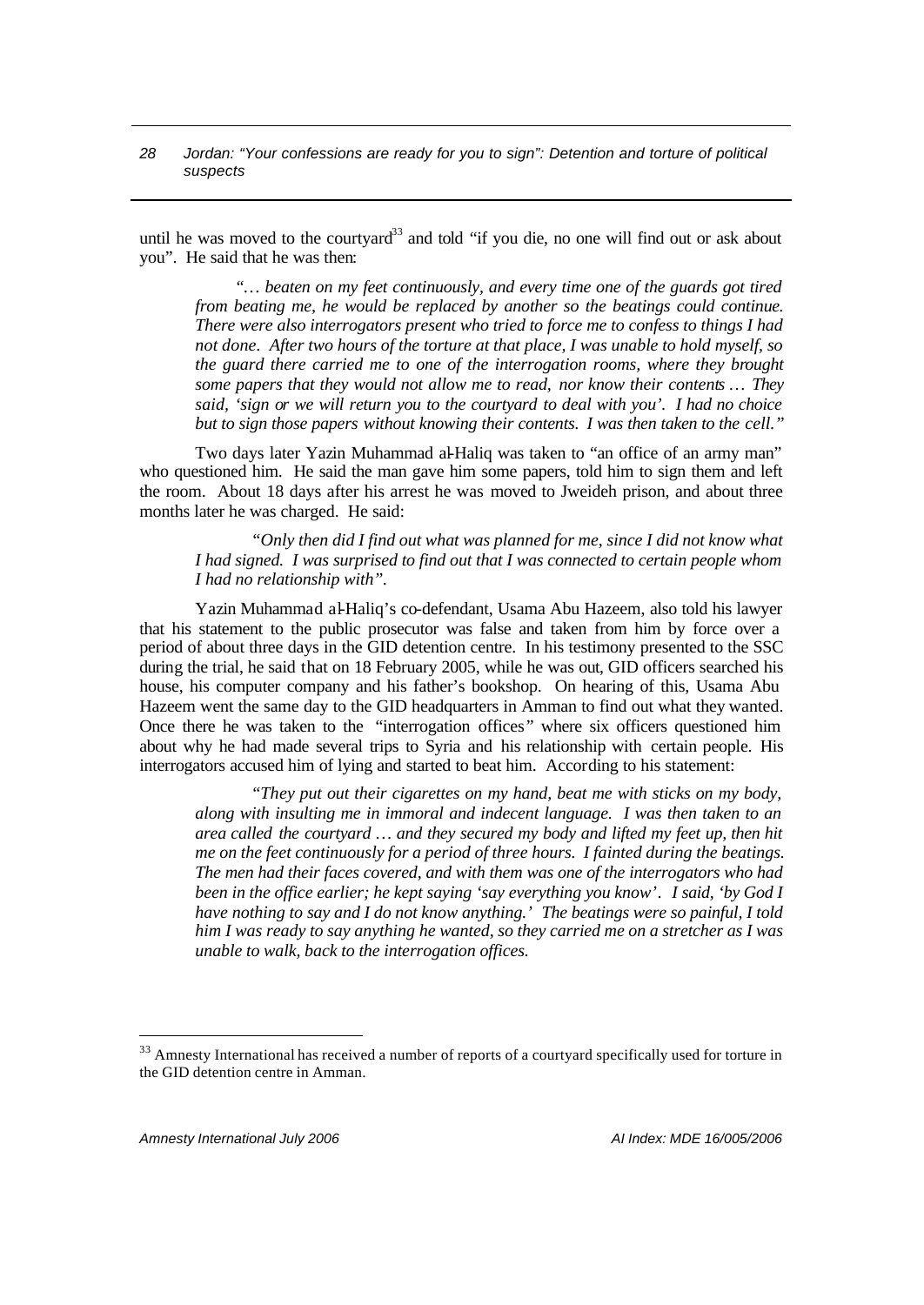*"They then prevented me from sleeping, I … remain[ed] sitting in the interrogation office, and if the interrogator left, a soldier would remain to prevent me from sleeping, or another interrogator would come in…".*

Usama Abu Hazeem said he was not allowed to sleep throughout his detention at the GID. He was told he could sleep once he did as his interrogators ordered. On the last day, he was told he would "never leave" until he signed some "routine … entry and exit" forms. He asked to read them first or have them read to him - at this point he was suffering double vision due to lack of sleep - but his request was denied. Eventually he agreed to sign, was then blindfolded and driven for about one minute and presented to the public prosecutor who refused to let him read the papers first. Usama Abu Hazeem said that he also refused his request for a lawyer, and said "the lawyer will not do you any good, he will come to us and sit in the corner like a dog*".* Usama Abu Hazeem continued:

"[The public prosecutor] *then called someone I did not know and told him 'Usama is being uncooperative and is refusing to sign'. Five minutes later guards arrived with an interrogator from [the GID] and took me to the interrogation offices, where other interrogators beat me and told me that we had agreed to my signing, then I was to leave for home* ... They said it was a routine procedure, so I told them I would not sign anything I *knew nothing about, so the interrogator told them to take me and teach me some manners. I was taken to the courtyard and beaten for over half an hour continuously. The interrogator watched the beatings and kept asking whether I would or would not sign. After half-an-hour and because I was in enormous pain, I told him I would sign. They took me straight away to the office of the public prosecutor along with some of the interrogators … The public prosecutor gave me the papers and told me to sign, so I signed without knowing what I was signing."*

Muhammad 'Arabiat also retracted "his" statement to the public prosecutor and his interrogators saying they were taken under torture. He told his lawyer in a statement presented at his trial before the SSC that at dawn on 18 February 2005, a group of GID officers "stormed" his house in the city of Salt, about 45 kilometres north west of Amman, and arrested him. He was taken to the GID in Salt where he says he was beaten, threatened and insulted. From there he was moved, handcuffed and blindfolded, to the GID headquarters in Amman. He was taken to an interrogation office where around eight men questioned him. He said that when he said he was innocent:

*"… they were not happy …. and started to beat me on my face and stomach, and with shoes on my ears continuously. They also swore at me in indecent and immoral language which I would be embarrassed to mention … My interrogation lasted for … about 20 continuous hours only interrupted by toilet visits … I was also taken out to the courtyard where I was tortured every now and again. They would beat me on my feet and stomach with a stick and by slapping me on the face, and would also swear at me. This was repeated three times, and then they brought some papers and forced me to sign without allowing me to read them. I was then taken to my cell. On the following day they took me to an office where a man dressed in military uniform sat, he had the rank of colonel* [the public prosecutor whose name

*Amnesty International July 2006 AI Index: MDE 16/005/2006*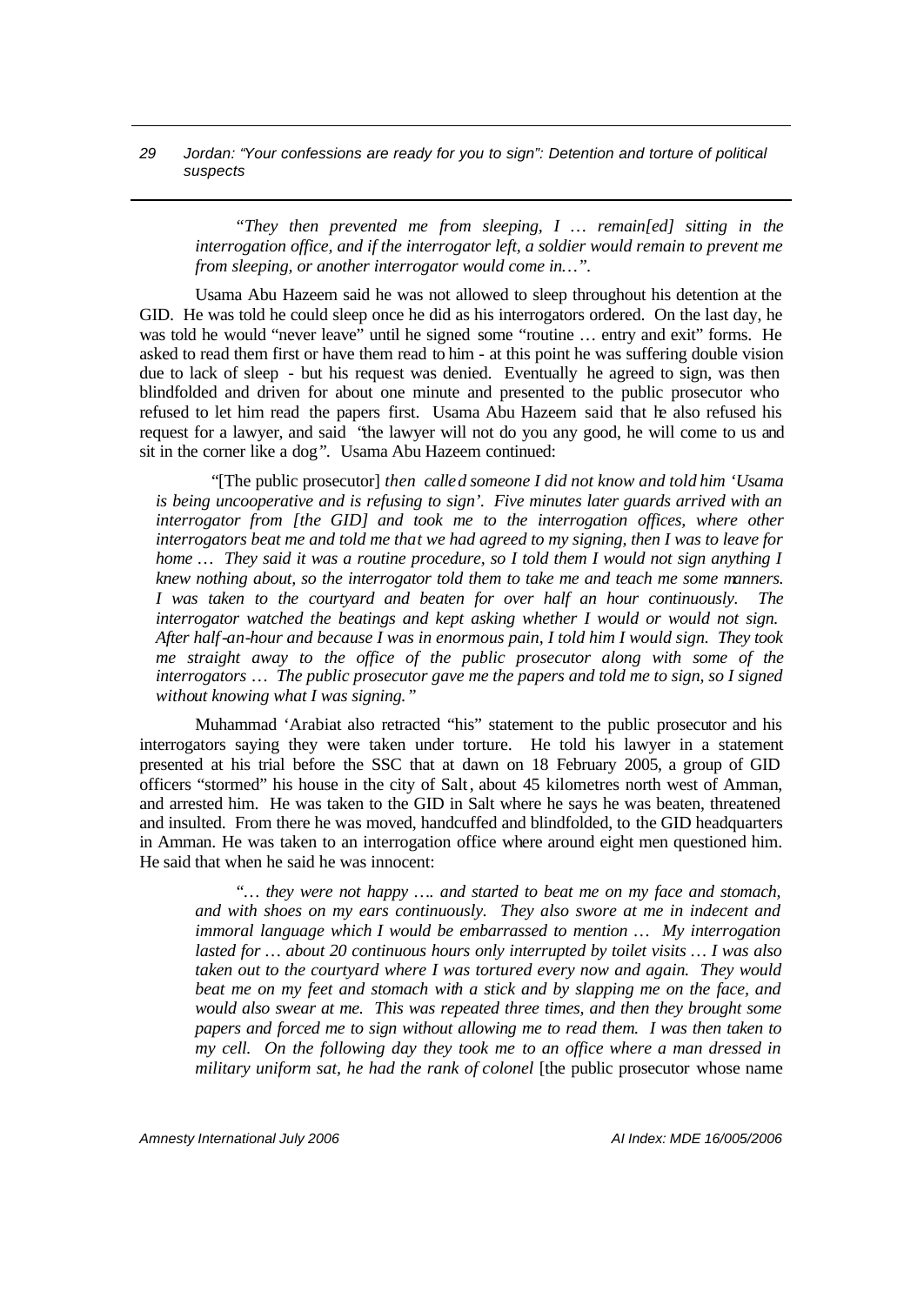Amnesty International has withheld] *… I was threatened with having to say 'yes' on every subject … otherwise I would be tortured again. They beat me before I entered the office where the [public prosecutor] sat, and he forced me to sign the papers ...*'

According to his testimony, Muhammad 'Arabiat spent 18 days in the GID before being transferred to Jweideh prison. He says it was not until almost three months later that he discovered what the charges against him were.

Both Muhammad 'Arabiat and Hatem Abu Hazeem described how, prior to their being made aware of the charges, they were taken with Hatem al-Nasour (whom they both say they did not know previously) to act out a reconstruction of their alleged crime at gun point and on instructions from the public prosecutor. Muhammad 'Arabiat has described how the three of them were taken from Jweideh prison back to the GID detention centre from where they were taken, blindfolded and handcuffed, to Salt by a *"large number of army men who are usually at the GID, who were all armed, plus special forces from Public Security and several hooded men, all pointing their guns towards us. Also present was* [the public prosecutor] *and an explosives expert."* He claims that they were taken to nearby Wadi Shu'aib "near the purification plant" and told by the public prosecutor, as guns were pointed at them, to throw a stone in a direction indicated by the public prosecutor. A photographer took pictures of them. He says they were returned to the GID where the [public prosecutor] "*told us to sign on an account of the details of the trip we had just taken, even though the papers were ready on our arrival, and we were not allowed to read any of them."*

As far as Amnesty International is aware there has been no investigation into the claims made by these men. Their cases are currently pending before the Court of Cassation.

### **i) "If you do not confess to the written statements, I will make you confess and send you down to the torture courtyard"**

### **Hamdi Ahmed 'Abdullah, Lu'i Hisham 'Abdullah Qadir al-Sherif, Muhammad al- 'Amri and Muhammad 'Ouda 'Ali al-Ta'muri, from Salt**

These four men from the town of Salt are currently standing trial before the SSC on charges of plotting subversive acts, following their arrests in September 2005. Two others are also being tried in absentia. According to what they told their lawyers, they were tortured while held incommunicado in the GID and were apparently not given access to a lawyer throughout their interrogation there. The defendants stated to their lawyer and during their trial that they had been forced to "confess" to the charges which relate to planning to attack Americans in Jordan.

In his testimony taken by his lawyer and presented to the SSC, Hamdi Ahmed 'Abdullah retracted his original statement saying it was obtained by force by his GID interrogators and the public prosecutor. He said he was arrested at the hotel where he was working by GID officials and briefly questioned at the Intelligence building in 'Abdali, Amman. Then he said he was: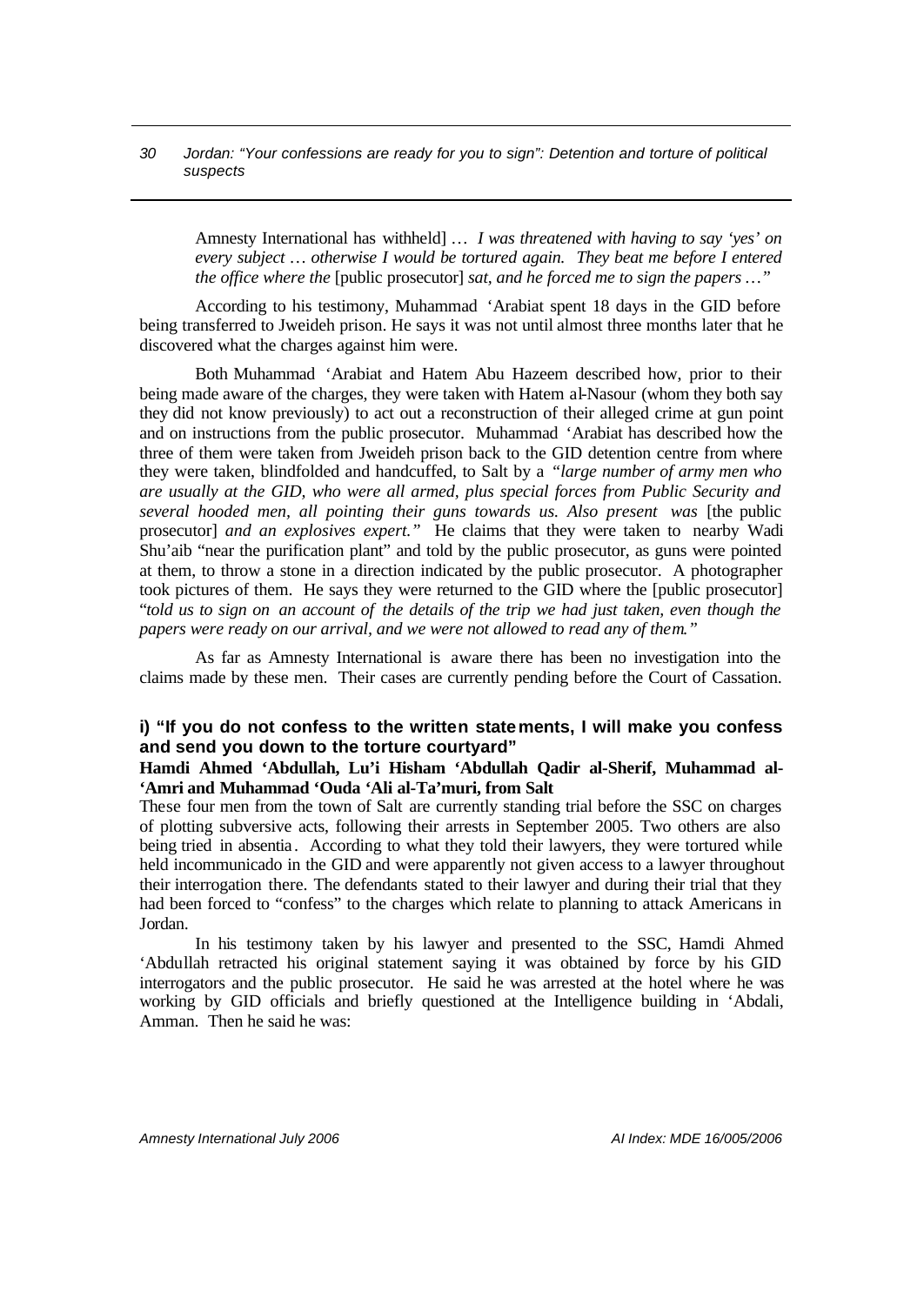*" … taken* [blindfolded and handcuffed] *to the GID, which I overheard some one say … On arrival they removed the blindfold and the handcuffs and started beating me in one of the offices. There were four men. I did not know why they were beating me … But they continued the beatings and insults and made …* [me strip to] ... *my underwear, then continued the beatings with their* ugals [rope worn on the kaffiye or head cloth to hold it in place] *and with their feet on my head, stomach and all over my body. They pushed me to the ground, and I don't know what happened, they woke me up and started asking me many questions which I did not know anything about, including: 'what is your relationship with Mus'ab al-Zarqawi, and who do you know from the terrorist and Islamists groups? Where are you hiding the weapons you own, and what was your role in the Aqaba operation<sup>34</sup>?'"* 

After a while they blindfolded and handcuffed him and took him to his house to search for evidence against him which he says they did not find. He said that his family were there during the search:

*"… my mother and young brother and one of the neighbours… saw me in* [a] *pitiful state … Everyone asked what was happening, but they would not answer them. We then returned to the* [GID] *and there they gave me prison clothes and took my possessions and clothes and put me in a small and dirty cell.... In the evening, they called me to continue the questioning, and this also took place with beatings and insults. After giving up, they started to tell me the charges against me and forced me to say yes to everything they asked … At the end of the interrogation and beating, they forced me to sign on the papers and finger print on it without having read them or know their contents … I felt it was the only way to stop this torture. … On the following day they showed me to the doctor, who checked me, and when he saw the marks of the beatings, he asked me where I had got them and I told him it was from the interrogators. When I returned to the cell, they called me to a large office where a major sat. He asked to see the marks from the beatings and asked what I had said to them. I told him, so he said that if I am asked I should say they were as a result of a fall in the cell and I hit the wash basin. The third and fourth days were the same, except that they changed my cell and they put me in a cold and damp cell that had a hideous smell which I breathed from morning to night. They then returned me to the first cell, I did not know why.* [He was told later by other detainees that a visit by an ICRC delegation had occurred and that the temporary move would have been to prevent the delegation seeing him and the obvious wounds he apparently had at that point.] On the last day, they took me to the public prosecutor, where I thought it *would be the end of the road, and where I thought I would tell him how they forced me to confess, and that everything in the papers was false and untrue, except that when I denied the statements, the public prosecutor threatened me and said 'if you do not confess to the written statements, I will make you confess, and will send you down* 

 $34$  This is thought to refer to 19 August 2005 when three rockets were fired from the southern Jordanian port of Aqaba, apparently aimed at moored US warships and at the Israeli port of Eilat, killing one Jordanian soldier.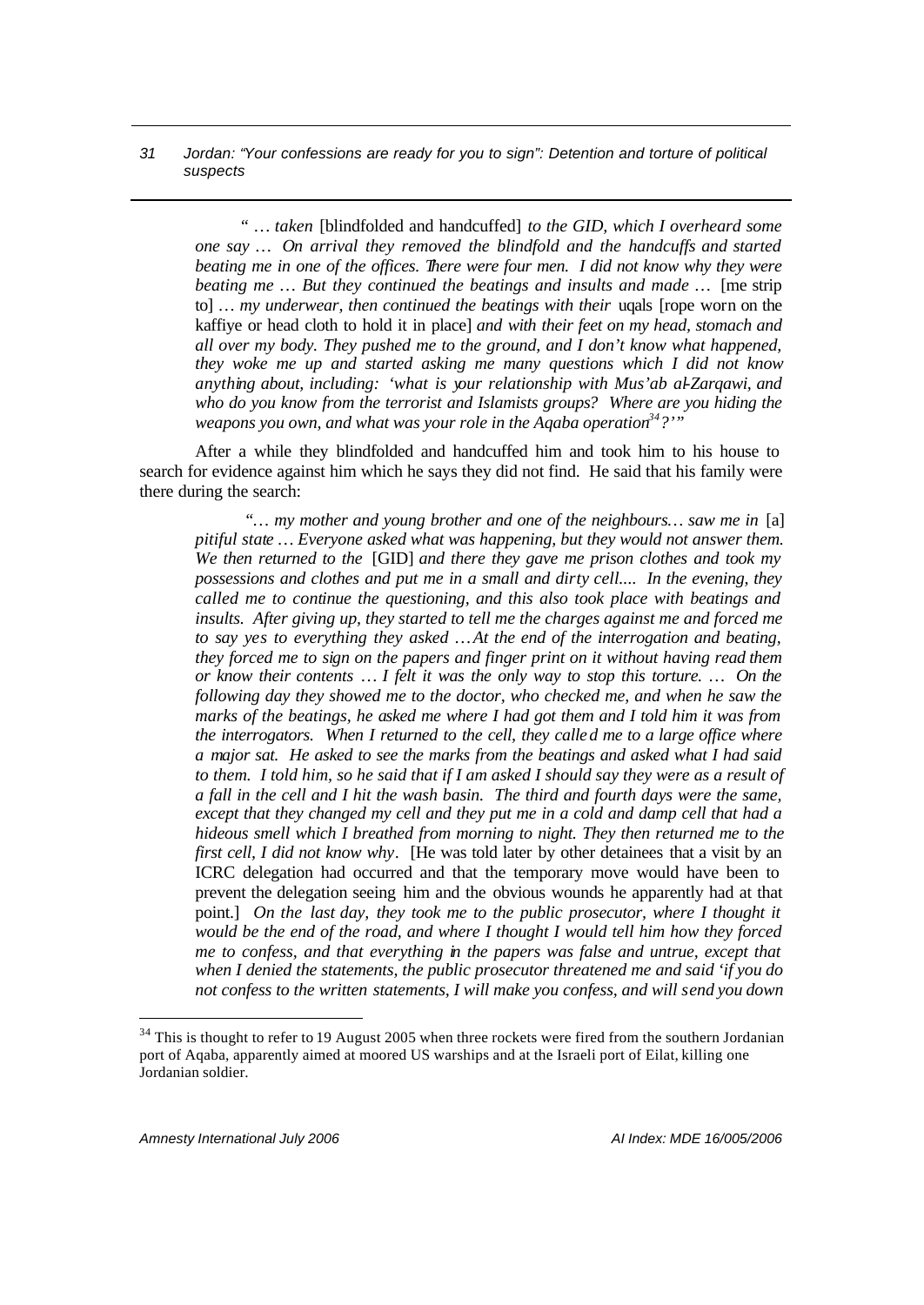*to the torture courtyard' … I asked him to appoint a lawyer, and he refused and said the lawyer would do me no good."*

At another time, Hamdi Ahmed 'Abdullah stated, one of his interrogators took him to what he described as the 'chief interrogator's office'' where a man – whose name we have withheld - threatened to bring his brother, wife and young daughter to the detention centre and torture them in front of him unless he "confessed". For none of this time was he able to see a lawyer or members of his family.

Muhammad 'Ouda 'Ali al-Ta'muri provided testimony once he was allowed to see his lawyer, in which he retracted the statement made while held in incommunicado detention in the GID for 16 days. He said that on 12 September 2005 he returned from Lebanon with a friend, where he had just spent two days. At the Jordanian border control he was asked by a GID officer to report to its 'Abdali office in the next two days. He reported there on 14 September and was immediately handcuffed and blindfolded without explanation and transferred to the GID in Bayader in Amman. He was accused of being a member of Hizbullah which he denied and was beaten. He was then taken to a cell and later that evening the questioning began again. He continued to say he went to Lebanon as a tourist. He says his interrogators told him he was lying and that he would "learn how to tell the truth". At this point another man entered the room and asked if Muhammad al-Ta'muri was "cooperating". When the man's colleague said he was not they beat him saying that if he did not confess he would "rot in the cells". On 18 September he was taken to the public prosecutor whose permission he asked to make a phone call to his family,

*" … to reassure them, and to ask them to appoint a lawyer. He refused my request and told me I was a liar and therefore he would not grant my request".* 

Muhammad al-Ta'muri said that this routine was repeated each day, when he would be beaten and insulted. After another two or three days one of his interrogators told him he would be released if he informed on his friend Lu'i al-Sherif whom he had not seen in a long time. They claimed that Lu'i al-Sherif had sent Muhammad al-Ta'muri and his friend to Lebanon for military training to enable them to kidnap Americans in Jordan. The next day,

*"…the interrogator asked me to sign the confessions, which I refused to do … and I was then severely beaten and forced to sign the papers whose contents I did not read. The following day I was taken to the public prosecutor, who threatened me and made me sign papers again. I was questioned again the following day and shown two pictures of people I did not know. When I said so, I was slapped on the face, and was told that the two men were the people who had trained me in the use of weapons…"*

On 29 September Muhammad al-Ta'muri was transferred to Qafqafa prison, without any knowledge of the charges against him. Ten days after he arrived at the prison, he said he was taken again to the GID for more questioning by the public prosecutor. Again he was shown the same photographs and asked about his relationship to the people in them. He reportedly repeated that he did not know them, but the public prosecutor wrote that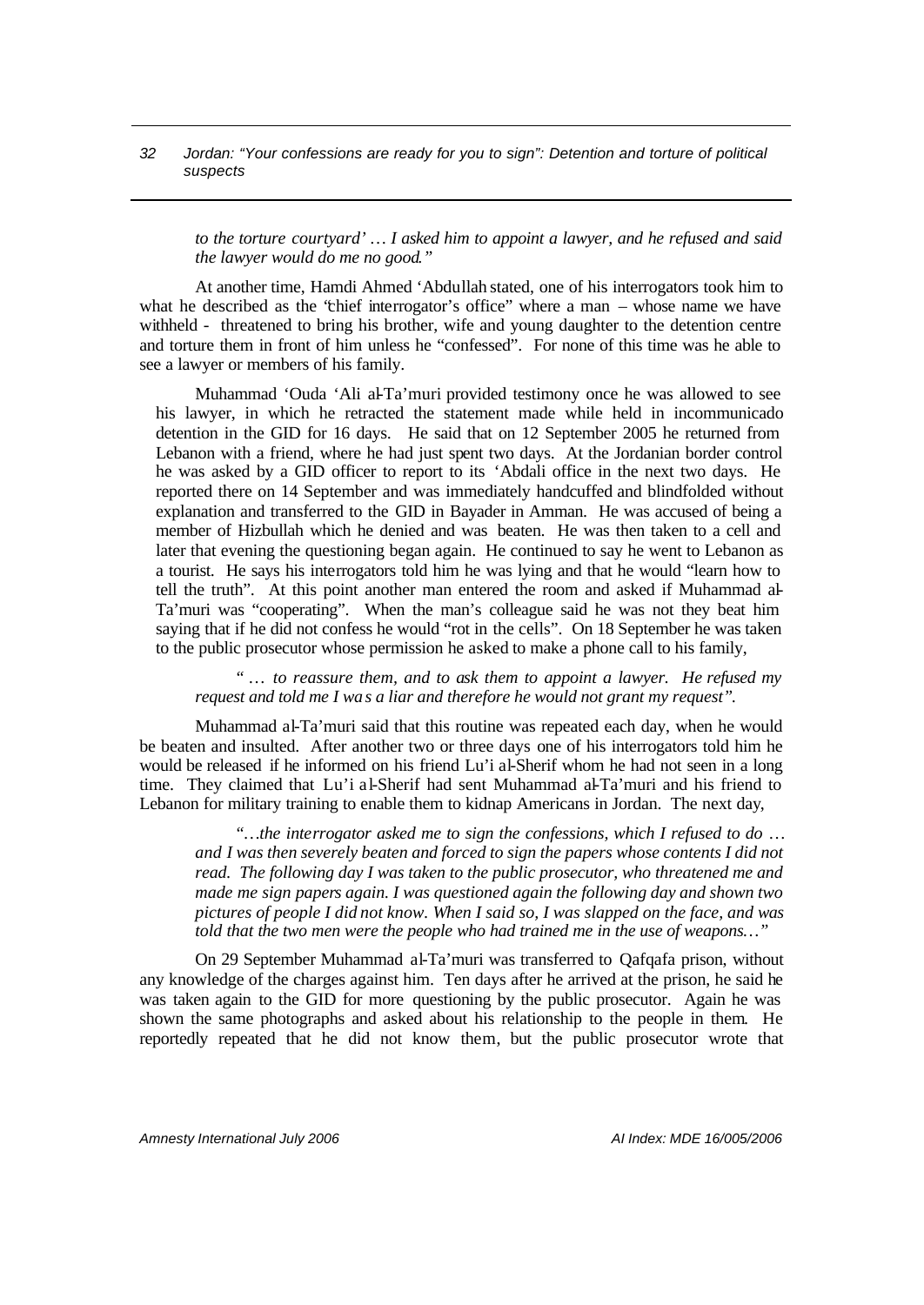Muhammad al-Ta'muri identified the two people as those who had trained him to use weapons.

# **6. RENDITION AND DEPORTATION: JORDAN IN THE "WAR ON TERROR" 6.1 Rendition Hub Jordan**

There is close cooperation between Jordanian security agencies and those of the US and Jordan has been receiving substantial US economic and military assistance, particularly since its signing of a peace treaty with Israel in  $1994^{35}$ . Following the attacks on the US in September 2001, security and intelligence cooperation between Jordan and the US deepened.

A large component of this cooperation has been Jordan's early and continuing participation in the highly secret global network of detention centres and transfers through which the US-led renditions programme operates. Jordan's role in the network is now recognised by the Council of Europe.<sup>36</sup>

Michael Scheuer, formerly a senior counter-terrorism official employed by the CIA who helped establish the US government's rendition programme, has stated that *"Jordan is at the top of our list of foreign partners ... We have similar agendas, and they are willing to help any way they can* [and] *the GID has a wider reach* [in the Middle East] *than the* [Israeli intelligence department] *Mossad.*"<sup>37</sup> Robert Baer, former CIA case officer in the Middle East. speaking about "extraordinary renditions" and the so-called "outsourcing" of torture by US authorities, explained: *"[w]e pick up a suspect or we arrange for one of our partner countries to do it. Then the suspect is placed on civilian transport to a third country where, let's make no bones about it, they use torture."*<sup>38</sup> He went on to say, *"*[i]*f you send a prisoner to Jordan* 

<sup>&</sup>lt;sup>35</sup> Total US economic and military assistance to Jordan increased from \$37.2 million in Financial Year (FY) 1995 to \$237 million in FY 1996. In FY 2005 Jordan received \$660 million from the US. *Jordan: US relations and bilateral issues*, Congressional Research Service, March 2006.

<sup>&</sup>lt;sup>36</sup> Jordan's role as a rendition hub was highlighted in the report of the Council of Europe into the role of Council of Europe members in the international network of secret detention centres and unlawful inter-state transfers. In the report, Amman is described as one of the "Detainee transfer / Drop-off points" (places visited often, where flights tend to stop for just short periods, mostly far off the obvious route – either their location is close to a site of a known detention facility or a *prima facie* case can be made to indicate a detention facility in their vicinity). See Council of Europe, Committee on Legal Affairs and Human Rights *Alleged secret detentions and unlawful inter-state transfers involving Council of Europe member states*, June 2006.

<sup>37</sup> *US partnership with Jordan was targeted*, Los Angeles Times, 12/11/2005, available at: http://seattletimes.nwsource.com/html/nationworld/2002619728\_jordanintel12.html <sup>38</sup> *One huge US jail*, The Guardian, 19/03/2005. See link:

http://www.guardian.co.uk/afghanistan/story/0,1284,1440836,00.html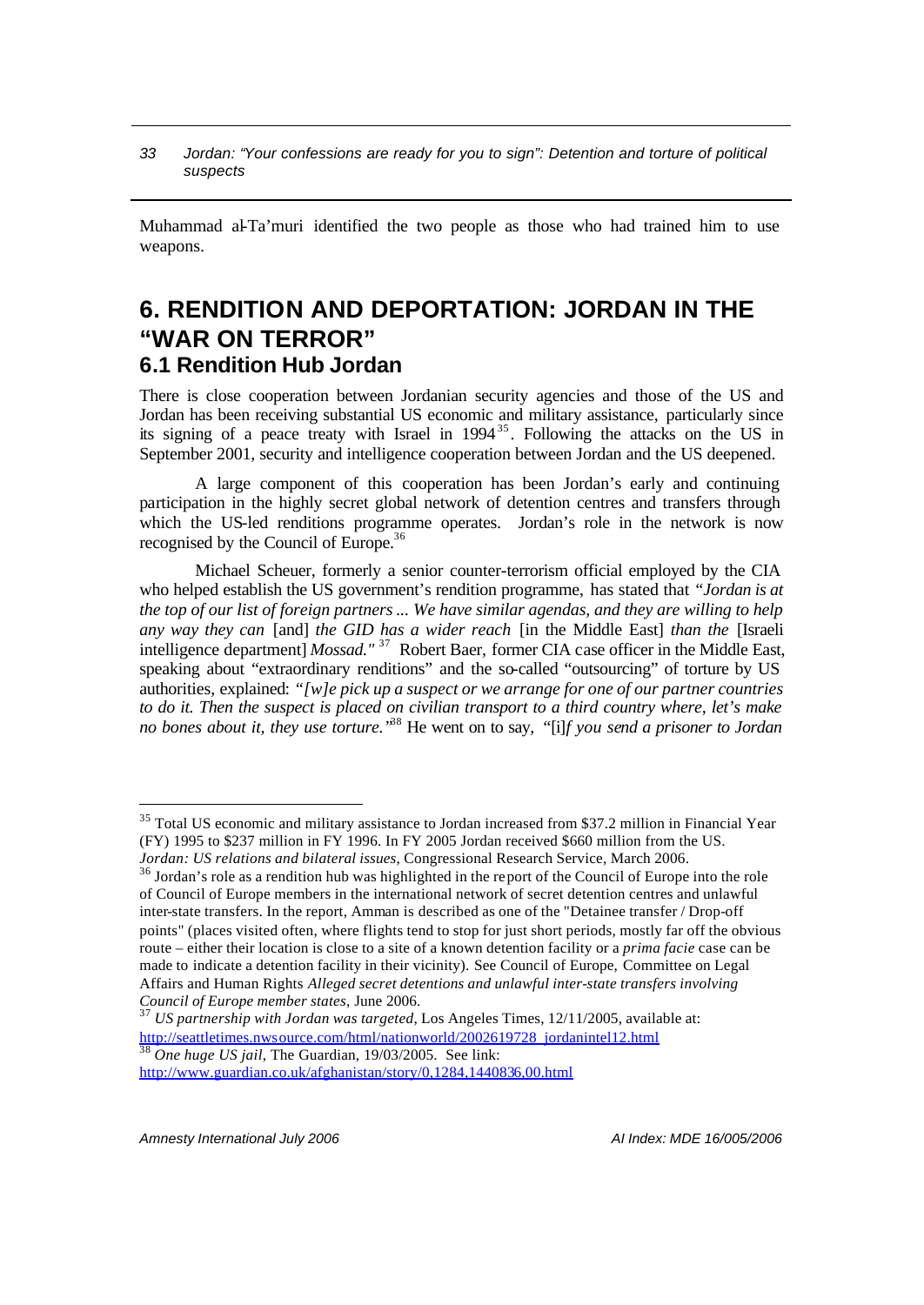*you get a better interrogation."*<sup>39</sup> Similarly, one victim of unlawful detention and transfer stated that while held in Pakistan he was interrogated by US officials who told him: "*You can co-operate with us the easy way, or the hard way. If you don't talk to us, you're going to Jordan. We can't do what we want here, the Pakistanis can't do exactly what we want them to do. The Arabs will deal with you."*<sup>40</sup>



In short, and as the cases below illustrate, Jordan appears to provide a central hub within a global complex of secret detention centres operated by the US in coordination with foreign intelligence agencies into which suspects "disappear" and can be held indefinitely for

 $39$  Transcript of BBC Radio 4, 'File on  $4 -$  Rendition', 8 February 2005, see link:

http://news.bbc.co.uk/nol/shared/bsp/hi/pdfs/15\_02\_05\_renditions.pdf and *One huge US jail*, in The Guardian, 19/03/2005.

 $40$  Testimony of Binyam Muhammed al-Habashi cited in the report of the Council of Europe into the role of Council of Europe members in the international network of secret detention centres and unlawful inter-state transfers. See Council of Europe, Committee on Legal Affairs and Human Rights: *"Alleged secret detentions and unlawful inter-state transfers involving Council of Europe member states"*, June 2006, p45.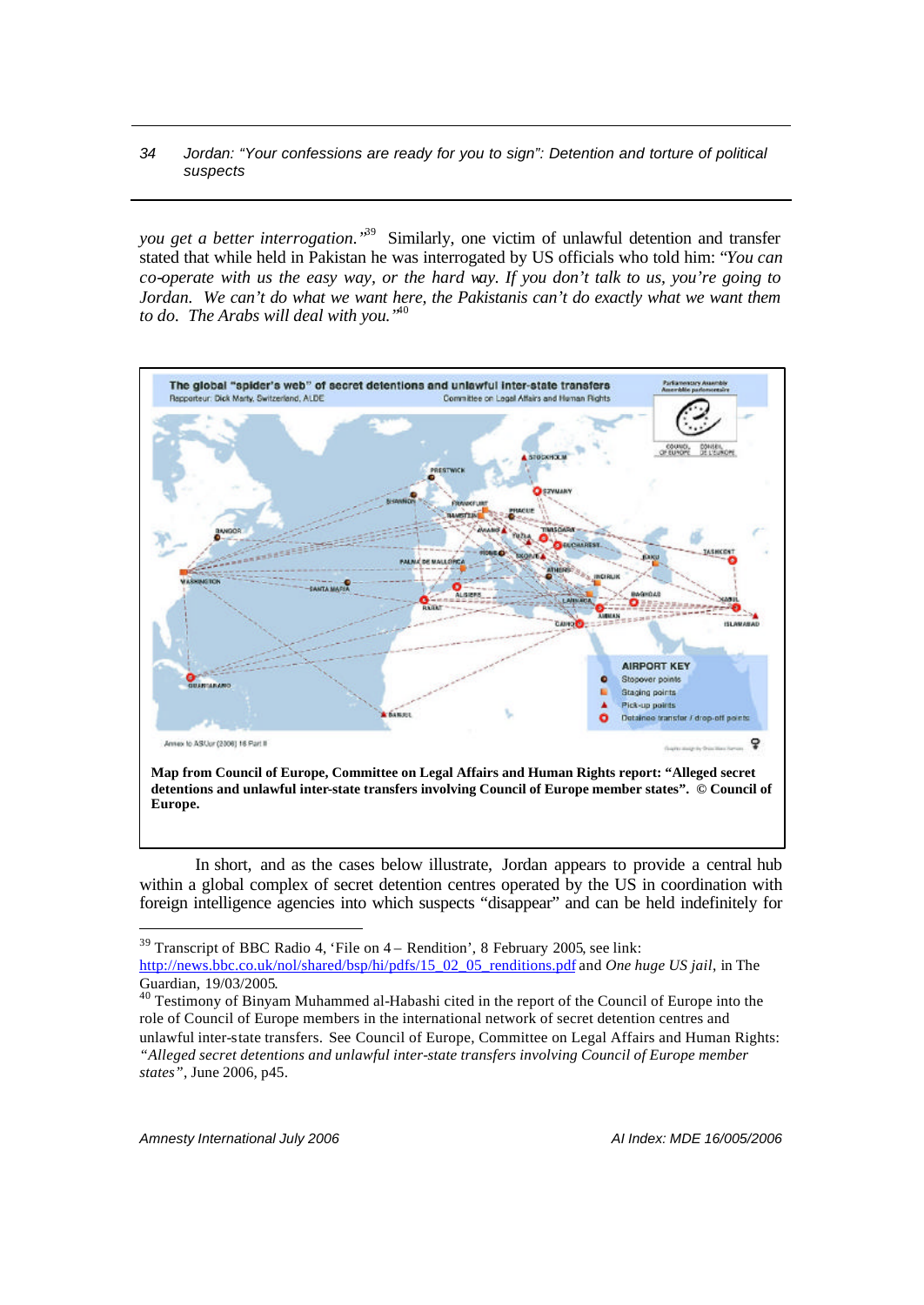interrogation outside any legal or administrative due process. Other elements of this complex are reported to have included detention centres on the US mainland and on US warships, in Mauritania, Egypt, Syria , Afghanistan and Pakistan, as well as the US detention facility at Guantánamo, and top secret "black sites"<sup>41</sup> run by the CIA – which are reported to have been operated at various times in Afghanistan, Iraq, Jordan, Pakistan, Thailand, Uzbekistan, Poland and Romania. Most of these secret prisons are reported to have been closed down by the end of 2005 and it is not known which, if any, remain in operation.

The section below describes the cases of 10 individuals whose detention in Jordan has been confirmed either by the men themselves directly to Amnesty International, via their lawyers, or via corroborated evidence. The testimonies of the former detainees, media reports and the murky nature of the renditions phenomenon suggest that many other individuals may have been or may currently be held secretly in Jordan and subjected to interrogation and at high risk of torture or other ill-treatment. The section also includes reference to six individuals allegedly categorised as "high value" suspects believed to be in possession of information relating to terrorism who are among those whose detention in Jordan has been reported but not confirmed.<sup>42</sup> In one further case outlined below, dual Jordanian/US national Muhammad Zaki Amawi appears to have been rendered from Jordan to the USA, involuntarily and without due legal process

Several of the 10 men believe that they were held at the GID detention centre in Amman, at which US intelligence agents are reportedly allowed to operate. According to media interviews with former senior US intelligence officials, US-Jordanian security and intelligence cooperation is so close that the CIA has had technical personnel "virtually embedded" at the headquarters of the GID, which such former officials have alleged receives secret funding from the US government.<sup>43</sup> Other reports suggest that individuals suspected of possessing information about terrorism have been held at a secret detention centre at al-Jafr prison, located in the desert in south-eastern Jordan, which is said to be run in coordination between the Jordanian authorities and US intelligence agencies.<sup>44</sup> The prison is several kilometres south-east of the al-Jafr King Faisal Air Base, where US military forces mobilised in the lead-up to the 2003 invasion of  $\text{Iraq}^{45}$  In June 2004 it was reported that the US Corps

http://www.informationclearinghouse.info/article7066.htm; Newsweek, 21 September 2005, www.msnbc.msn.com/id/9430313/site/newsweek/; and 21 July 2005 interview with Michael Scheuer at http://www.pbs.org/wgbh/pages/frontline/torture/interviews/scheuer.html

<sup>44</sup> For example, *Al Qa'eda's Desert Inn,* in US News and World Report, 2 June 2003, http://www.usnews.com/usnews/news/articles/030602/2terror.b.htm; and updated reference in Human Rights First, *Behind the wire*, March 2005, http://www.humanrightsfirst.org/us\_law/PDF/behind-thewire-033005.pdf

<sup>41</sup> "Black sites" refers to secret detention facilities run by the USA's CIA.

<sup>42</sup> See for example, Yossi Melman, *CIA Holding Al-Qaida Suspects in Secret Jordanian Lockup,* in *Haaretz* newspaper, October 13, 2004, available at

<sup>43</sup> *U.S. partnership with Jordan was targeted*, in Los Angeles Times, 12 November 2005, at http://seattletimes.nwsource.com/html/nationworld/2002619728\_jordanintel12.html

<sup>45</sup>*US soldiers 'are using Jordan to enter Iraq'*, The Independent, 28 March 2003.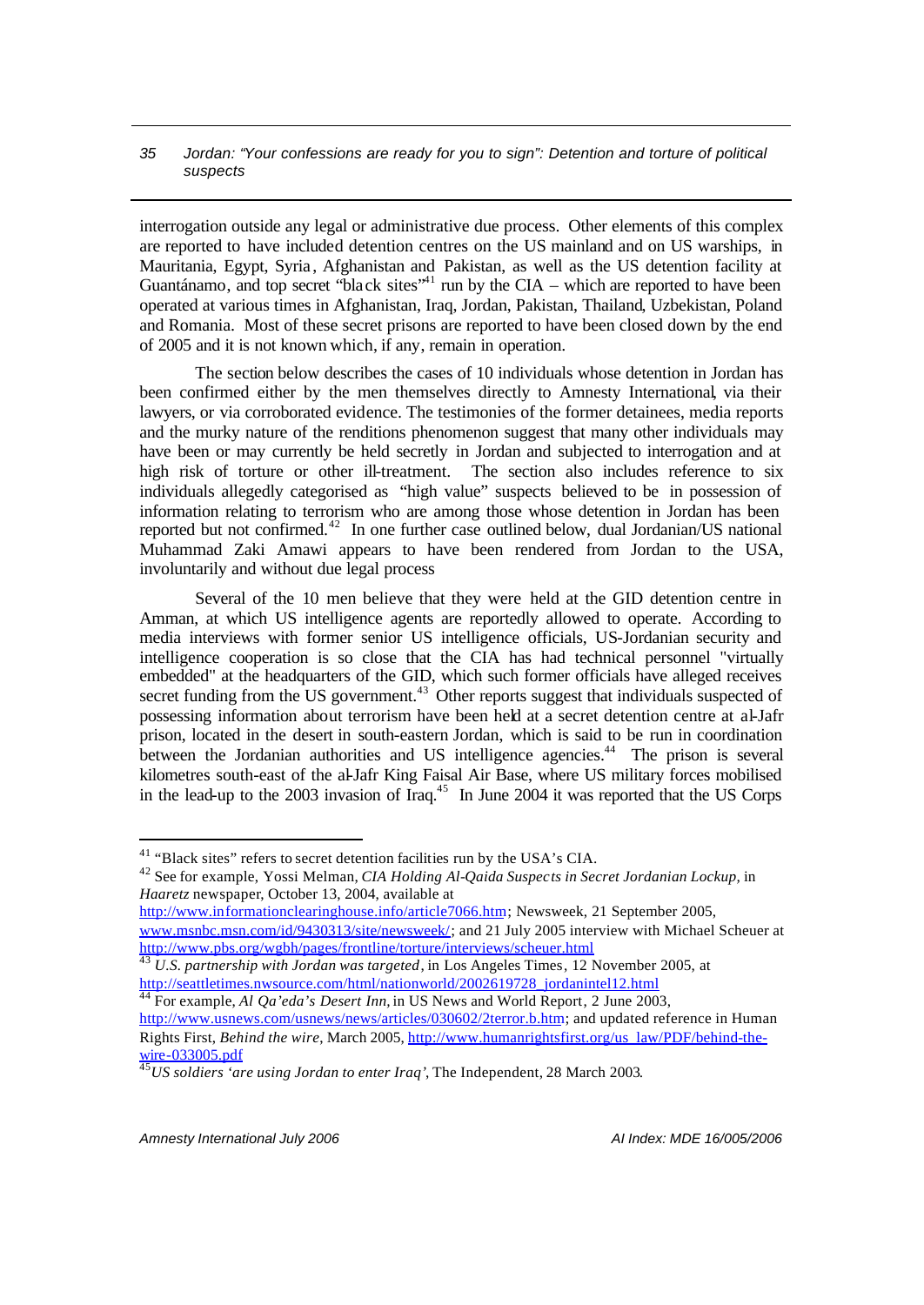of Army Engineers had been contracted in a multi-million dollar deal to design and construct at al-Jafr a "contingency aircraft parking apron".<sup>46</sup>

Although Amnesty International has no access to comprehensive flight



**al-Jafr prison. © Yola Monakhov/Panos Pictures**

records for Jordan, the organisation has partial flight records showing that both Queen Alia International Airport, 32 kilometres south of Amman, and the King Abdullah Air Base at Marka, northeast Amman, have been used for dozens of take-offs and landings by planes known to have been used in renditions $47$ .

In a related development described at the end of this chapter, Jordan signed an agreement with the UK in August 2005 according to which the UK proposes to return certain individuals to Jordan against their will despite the risk that they could be subjected to

torture or other serious human rights violations in Jordan.

After the November 2005 attacks on hotels in Amman, US Secretary of State Condoleezza Rice said, "The United States has had no closer ally than Jordan in the war on terror<sup>"48</sup>

# **a) Abdul Rahman Muhammad Nasir Qasim al-Yaf'i, Yemeni national: detained in Egypt, Jordan, Yemen**

Sending people to third countries for "vigorous" interrogation became a more common practice by the US after 11 September 2001, but was already an established means of trying to gather intelligence about  $a\overline{b}Qa'$  ida before then. A network of intelligence agencies from different countries helped to carry out the practice of rendition, and US involvement may not always have been direct, although the aims and results of the interrogations were the same. Abdul Rahman al-Yaf'i, now 38 years old, was one of these pre-2001 victims of rendition. He "disappeared" in Jordan for more than four months from October 2000. During this time, his family were unable to discover his whereabouts despite concerted efforts. Abdul Rahman al-Yaf'i told Amnesty International that in October 2000 he was arrested in Egypt when he took his aunt and brother to Cairo for medical treatment. He was detained by the Egyptian authorities after he told airport immigration officials, in answer to a question, that he had been

<sup>46</sup> *US Report on the Middle East*, 14 June 2004, http://www.usrom.com/Countries/jordan.htm

 $47$  The true number of such flights using Jordanian airports is likely to be much higher.

<sup>48</sup> U.S. partnership with Jordan was targeted, *Los Angeles Times*, 12 November 2005, available at http://seattletimes.nwsource.com/html/nationworld/2002619728\_jordanintel12.html .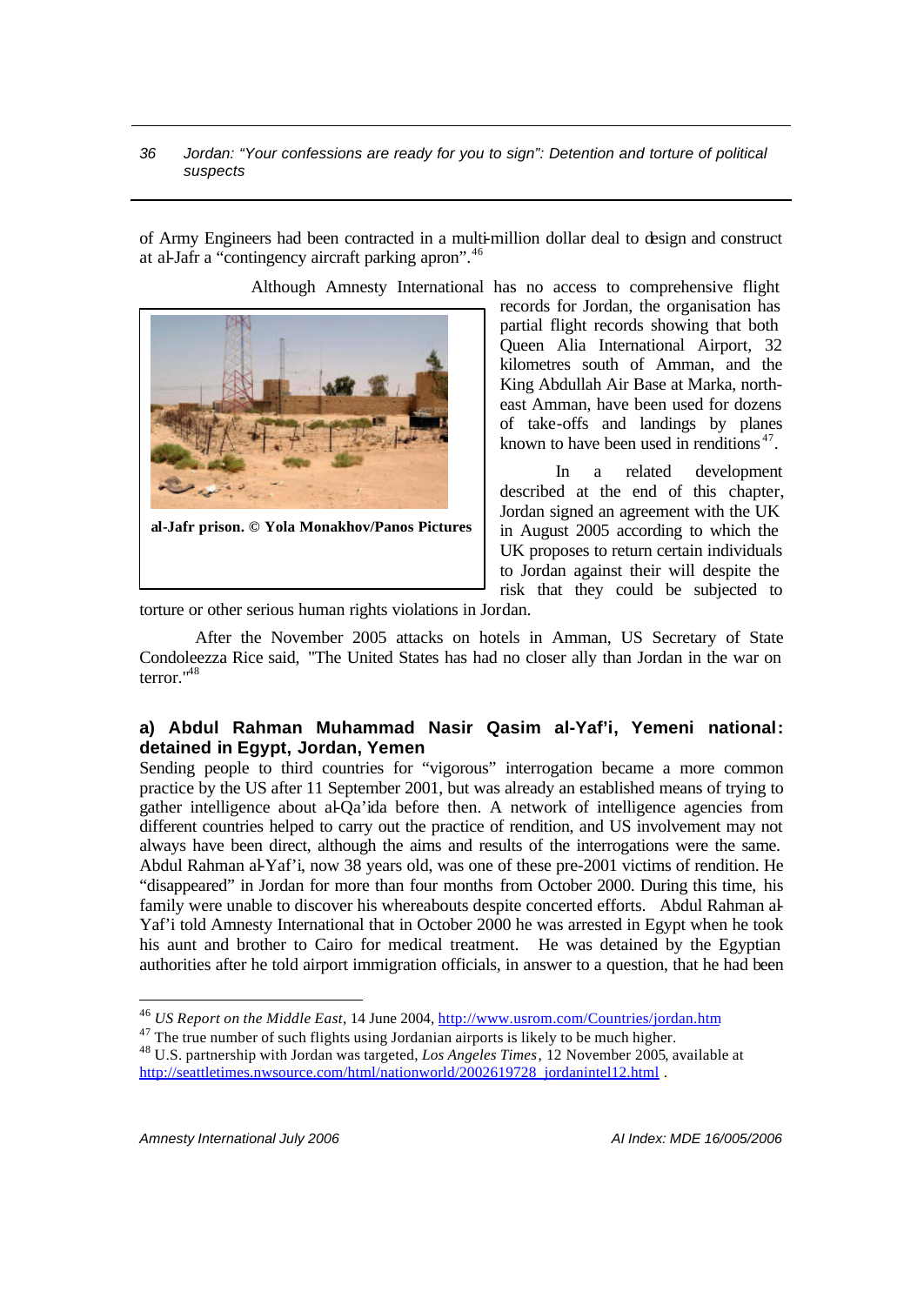in Afghanistan 10 years before. He was tortured over about four days of interrogation and then put on a plane to Amman airport<sup>49</sup>, where he was blindfolded and taken by car to a detention centre which he believed to be the GID.

Abdul Rahman al-Yaf'i said he suffered torture during interrogation at the GID regularly for the first week or two, and less so later. He told Amnesty International that he was beaten and forced to stand in his cell for more than 24 hours without sleep; he was taken to a covered yard, where he saw what looked like blood stains on the concrete floor and subjected repeatedly to *falaqa*, in the presence of a doctor; his face was slapped by interrogators until it was swollen, causing long-term ringing in his ears; and he was repeatedly threatened with rape. During interrogation Abdul Rahman al-Yaf'i said that his interrogators kept saying, "Confess, confess. Confess to Kenya, confess to Riyadh".<sup>50</sup>

Abdul Rahman al-Yaf'i said that about twice a month, when the ICRC visited the detention centre, he and dozens of other detainees were hidden in underground cells, where prisoners wrote their names on the walls. He said he read the names of Saudis, Palestinians, Tunisians and Egyptians. He was returned in March 2001 to Yemen, where he was detained for nearly two months and then released. <sup>51</sup>

**b) Jamal Mar'i, Yemeni national: detained in Pakistan, Jordan, Guantánamo** On 23 September 2001, Jamal Mar'i, a Yemeni citizen then aged about 32, was arrested in Karachi, Pakistan, apparently by US security forces. He told the US Combatant Status Review Tribunal  $\widehat{\text{CSRT}}^{52}$  which considered his case, that he was interrogated by a US interrogator and then "given to Pakistan". He was reportedly held at a secret Pakistani police prison for several weeks, but "they did not release me. They turned me over to the US. They took me from Pakistan to Jordan … The US is the one that took me to Jordan". Jamal Mar'i was held at a GID facility, according to an account he gave to his lawyer. Jamal Mar'i said he was not physically abused by the GID but was for a time hidden from visiting ICRC inspectors. He was detained for about four months in Jordan, during which time his family in Yemen received several letters from him, via the ICRC. The next letter they received from

<sup>&</sup>lt;sup>49</sup> It is unclear if this refers to Queen Alia international airport, 32 km south of Amman, or Marka Military Air Base, in north-east Amman. Both are documented as airports used in renditions.

<sup>50</sup> "Kenya" is assumed to refer to the 7 August 1998 double bombings in Nairobi, Kenya and Dar es Salam, Tanzania, in which 224 people were killed. "Riyadh" likely refers to the 13 November 1995 bombing of the US military headquarters there, in Saudi Arabia, in which five US military personnel were killed.

<sup>51</sup> See AI report, *USA: Below the radar – Secret flights to torture and "disappearance"*, AMR 51/051/2006, April 2006.

 $52$  The Combatant Status Review Tribunals (CSRTs) which determine the status of Guantánamo detainees relied on flawed process, including the admissibility of evidence extracted under torture or other ill-treatment in making its determinations. The detainees had no access to secret evidence used against them in this process or to legal counsel to assist them. For further information see AI Report *USA: Guantánamo and beyond*, pps 54-64, (AMR 51/063/2005), May 2005.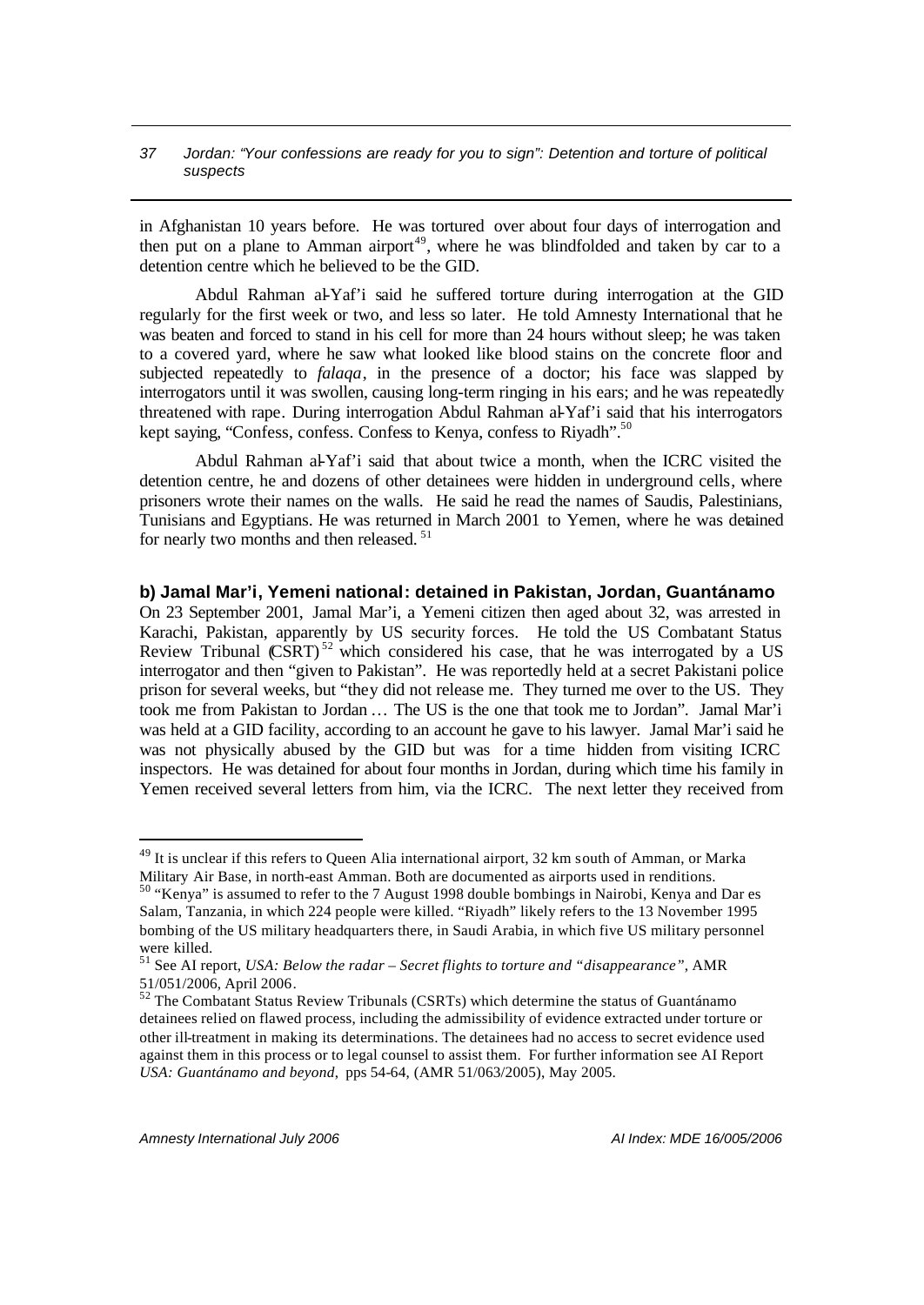him, again via the ICRC, was from Guantánamo, where he remains held. On 30 September 2004, the CSRT confirmed him as an "enemy combatant". 53

# **c) Mohamedou Ould Slahi, Mauritanian national: detained in Mauritania, Jordan, Afghanistan, Guantánamo**

Mohamedou Ould Slahi stated before the CSRT examining his case in Guantánamo in November and December 2004 that he had handed himself in, on 29 September 2001, to the Mauritanian authorities, who said he was wanted by the US government. He was subsequently transferred to Jordan for interrogation – he describes it as being "kidnapped" and was detained there for eight months. He has stated that during this time in Jordan he falsely confessed under "so much pressure and bad treatment" to being part of the so-called millennium plot, an alleged conspiracy to bomb Los Angeles airport and sites in the Middle East on 31 December 1999.<sup>54</sup> He told the CSRT panel that "in Jordan they made me crazy to admit I had something to do with it." After eight months in Jordan, he was transferred in July 2002 to US custody in Afghanistan, before being moved to Guantánamo in August 2002. For more than a year in Guantánamo, the US military authorities refused the ICRC access to him on the grounds of "military necessity".<sup>55</sup> Amnesty International is concerned that he was reportedly subjected to various methods of torture and other ill-treatment during this period of incommunicado detention including "environmental manipulation", an interrogation technique approved by US Secretary of Defence Donald Rumsfeld in which the victim suffers extremes of heat and cold using the air-conditioning. Mohamedou Ould Slahi remains detained in Guantánamo. 56

<sup>53</sup> See also AI, *USA: Who are the Guantánamo detainees? Case Sheet 4 Jamal Mar'i and at least 84 other Yemenis*, (AMR 51/108/2004), June 2004.

<sup>54</sup> CSRT unclassified returns. In another part of the CSRT transcript, he said that he confessed "to the Americans", but it is not entirely clear from the transcript if that was during his time in Jordan or later. Asked by the CSRT to elaborate about the pressure that coerced his confession, he replied that he did not wish to talk about it. Specifically asked if US authorities had abused him, he again replied that he was "not willing to answer this question: I don't have to, if you don't force me to". In documents recently released under the Freedom of Information Act litigation, any references to the circumstances of his time in Jordan are censored out.

<sup>55</sup> According to the leaked military documents referred to in AI's report, *USA: Human Dignity Denied: Torture and accountability in the "War on Terror"*, (AMR 51/145/2004), October 2004, it now seems that the Mohamedou Ould Slahi, detainee number 760, was the detainee longest denied access to the ICRC. The ICRC was also denied access under "military necessity" to UK detainee Moazzam Begg and Abdurhaman Khadr, a Canadian national. Both were later transferred to their home countries and released without charge.

<sup>&</sup>lt;sup>56</sup> For further information on the treatment of Mohamedou Ould Slahi and others at Guantánamo, see AI, *Memorandum to the US government on the CAT report and closing Guantánamo*, (AMR 51/093/2006), 23 June 2006.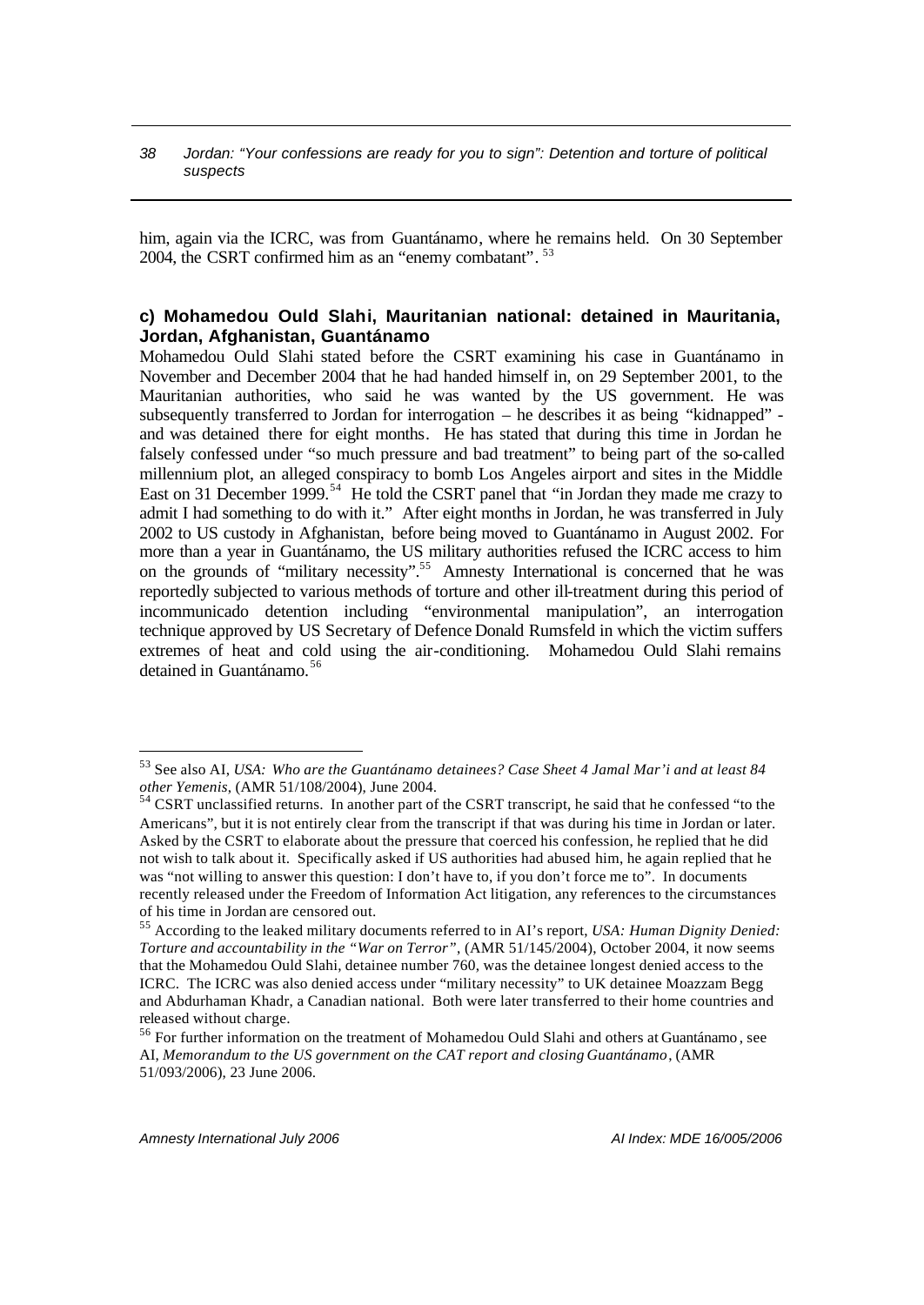# **d) Jamil Qasim Saeed Muhammad, Yemeni national: detained in Pakistan, Jordan, now "disappeared"**

Jamil Qasim Saeed Muhammad's rendition to Jordan is confirmed by flight records. On 23 October 2001, witnesses saw him being bundled onto a Gulfstream V aeroplane, registration N379P, by a group of masked men at Karachi airport, Pakistan. The plane flew Jamil Qasim Saeed Muhammad to Jordan. The following day, the Gulfstream jet flew to Glasgow Prestwick airport, Scotland, to refuel, then to Dulles International airport near Washington DC, USA. Amnesty International has repeatedly requested information from the US authorities about the current whereabouts and legal status of Jamil Qasim Saeed Muhammad, but has received no reply.<sup>57</sup>

# **e) Abo al-Hitham Sharqawi, Yemeni national: detained in Afghanistan, Jordan, "black site"**

Another Yemeni national, Abo al-Hitham Sharqawi was detained in Afghanistan, transferred to Jordan at a time unknown and later reportedly transferred to one of the CIA "black sites". It is possible, if unlikely given the information known about places of detention, that he is the same as 'Abdul Rahim al-Sharqawi (also known as "Riyadh the facilitator"), who was allegedly a "high value" member of al-Qa'ida reportedly arrested in Pakistan in January 2002. Nothing more is currently known about Abo al-Hitham Sharqawi by Amnesty International, although he is sometimes confused with Sharqawi Abdo 'Ali al-Haj, now 32 years old, who is detained in Guantánamo.

# **g) Hassan Saleh bin Attash, Yemeni national: detained in Pakistan, Afghanistan, Jordan, Afghanistan, Guantánamo**

# **Abu Otaibi Hadarami: detained in Afghanistan, Jordan, now "disappeared"**

Yemeni national Hassan Saleh bin Attash was 17 when he was arrested in September 2002 in Pakistan. After four days in a Karachi prison he was taken to the US-run "Prison of Darkness" in Kabul where, he told his lawyers, he was held and tortured until 19 September 2002. He was then rendered, with another prisoner identified as Abu Otaibi Hadarami and thought to be either a Yemeni or Saudi Arabian national, to Jordan. Abu Otaibi Hadarami was reportedly detained there for at least 12 months, during which time he was repeatedly tortured. Hassan bin Attash was held there for 16 months during which time he was repeatedly tortured, particularly in an area known as "the courtyard," believed to be within the GID detention centre in Wadi Sir, Amman. The methods of torture he suffered during interrogation include being hung upside down, beaten on the soles of his feet, and threatened with electric shocks. His lawyer said that Hassan bin Attash told his interrogators "whatever they wanted to hear". There are reports that Hassan bin Attash was hidden from the ICRC during their visits to the detention centre. In January 2004, he was returned to the so-called Prison of Darkness in Kabul – likely, according to flight records obtained by Amnesty

<sup>57</sup> See AI press release, *UK: CIA rendition flights used UK airfields*, (EUR 45/059/2005), December 2005.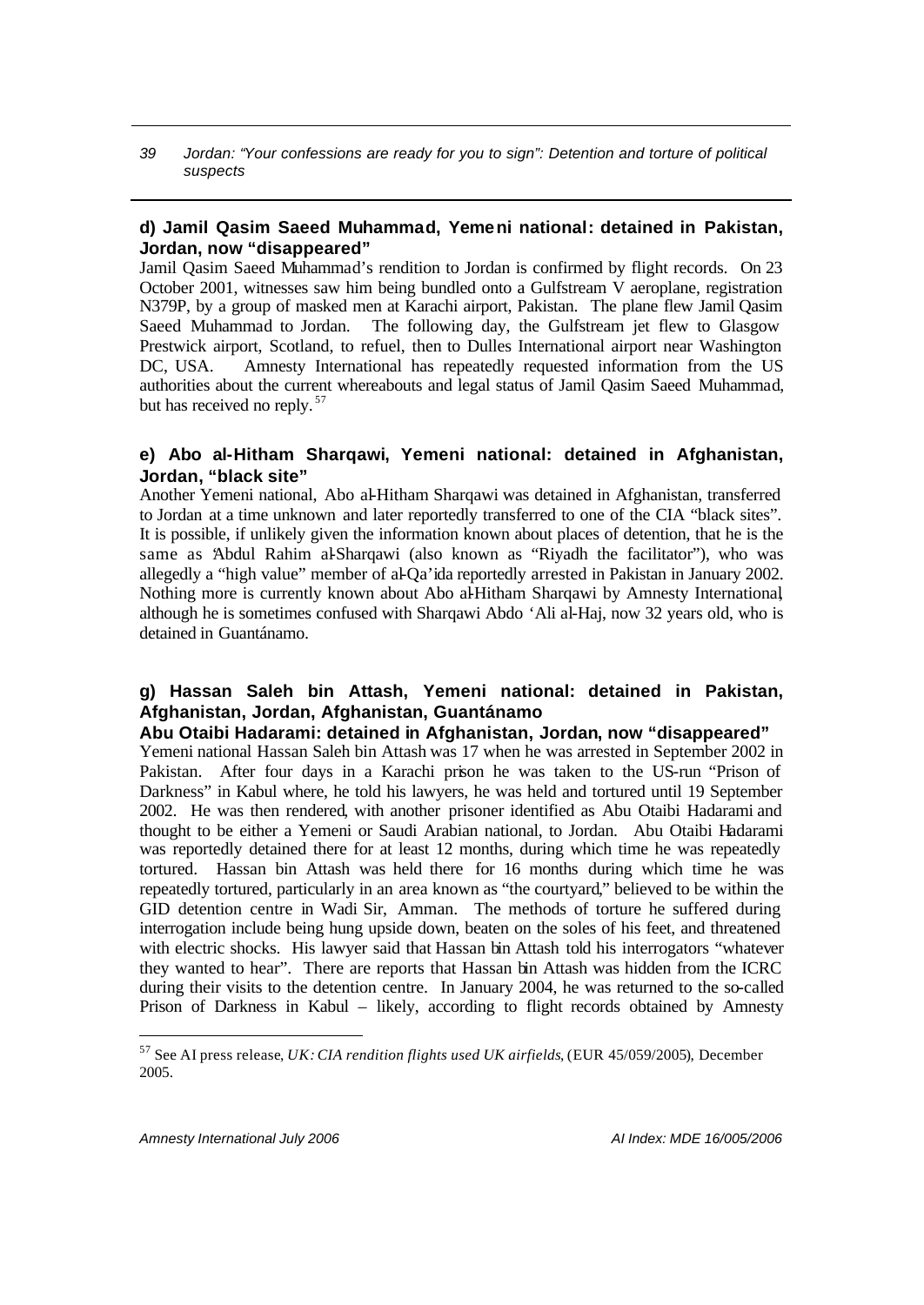International, via a Boeing 737 (N313P), a plane that has been linked to a series of rendition operations, which flew on 8 January 2004 from Marka military airport in eastern Amman to



Khwaja Rawash international airport, Kabul. He was subsequently moved to the US-run prison at Bagram, Afghanistan, before being sent to Guantánamo reportedly either in May or September 2004. His brother, Walid, was arrested in Pakistan in April 2003 and handed over to US authorities. Walid bin Attash is reportedly considered a "high value" detainee and has since "disappeared".

**h) Maher 'Arar, Canadian national of Syrian origin: detained in US, Jordan, Syria** Maher 'Arar is one of the best known victims, or survivors, of the secret

rendition programmes. The 34-year-old wireless technology consultant was detained in the US on 26 September 2002 while changing flights on his journey from Tunisia back home to Canada. He was then flown via other US airports to Jordan on 8 October 2002. He was held about 10 hours in Jordan then driven across the border to Syria, where he was tortured and otherwise ill-treated while held for 10 months and 10 days in incommunicado detention in a tiny, unlit basement cell that he referred to as "a grave", before being released without charge.<sup>58</sup> According to the Commission of Inquiry subsequently established in Canada to look into his case his experience in Jordan was as follows:

*"Mr 'Arar arrived in Jordan in the middle of the night. While being transported to a detention centre, his Jordanian guards apparently hit him repeatedly on the back of the head. Mr 'Arar was blindfolded. He had not slept since he left New York. He was brought into a room and his blindfold was taken off. He was asked some routine questions and then blindfolded again and taken to a cell. He could not sleep for fear. The next morning he was taken to a doctor who asked if he had any chronic diseases or conditions. Then he was taken to an interrogation room and asked more routine questions before being told what he already knew: 'You are clear you are going to Syria.' That same day he was bundled into a car or van. Being blindfolded again, he was not sure exactly what was happening. He was told by one guard that he was going back to Montreal, and he was desperate to believe* 

*Amnesty International July 2006 AI Index: MDE 16/005/2006*

<sup>&</sup>lt;sup>58</sup>See, inter alia, AI Urgent Action UA 314/02 (AMR 51/159/2002, 21 October 2002) and six followups; and *USA/Jordan/Yemen: Torture and secret detention: Testimony of the 'disappeared' in the 'war on terror'*, (AMR 51/108/2005), August 2005.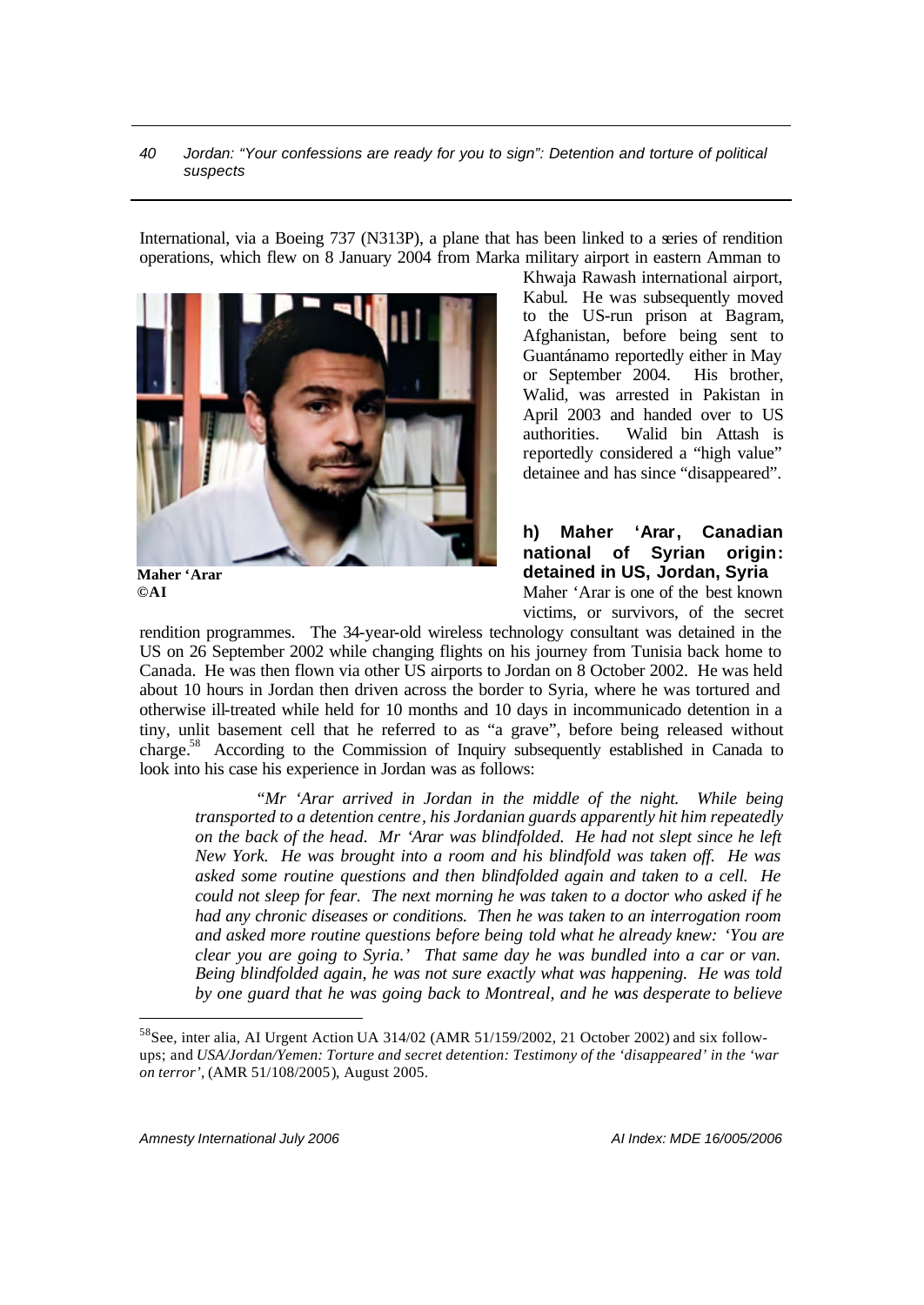*him. Instead, he was transferred twice into other vehicles. He was driven fast over bad roads; from time-to-time, he was struck by one of his guards". 59*

The exact location of his detention in Jordan and the identity of the security force and officers who held and beat him there have never been ascertained.

# **i) Salah Nasser Salim 'Ali Qaru and Muhammad Faraj Ahmed Bashmilah, Yemeni nationals detained in Indonesia, Jordan, possibly Afghanistan, "black site", Yemen**

Salah 'Ali Qaru and Muhammad Bashmilah are friends from Aden, Yemen, who were both living in Indonesia during 2003.



Salah 'Ali Qaru, aged 27, was arrested in Indonesia in August 2003 and held for three-and-a-half weeks before being transferred to Jordan. He told Amnesty International that he was taken off the plane at Amman, thinking he was on his way back to Yemen, and questioned by Jordanian intelligence officers. They asked him about Afghanistan, a country he said he had visited. He was taken into custody, he believes at the GID, and interrogated about "*jihad* in Afghanistan". He says that he was routinely beaten, including with sticks, by Jordanian officials who were dressed in military uniforms; he was spat upon; verbally abused;

threatened with sexual abuse and electric shocks; suspended upside-down from the ceiling and subjected to *falaqa;* forced to walk like an animal on his hands and feet, and when he refused they stretched him out on the floor and walked on him, putting their shoes in his mouth; he had cigarettes stubbed out on his arm; and he was forced to stand throughout the night while being interrogated. Sometimes his interrogators held plates of food near his face while they ate, although he was not fed himself. Often he could not lift his legs because of the pain caused by his torture and today, nearly three years later, Salah 'Ali Qaru continues to suffer physically, being unable to walk long distances or carry heavy loads. His detention and torture in Jordan lasted for about 10 days, following which Jordanian guards hooded and shackled him, stuffed foam into his ears and drove him to an airstrip from which he was then flown out of Jordan to another place of detention.

<sup>&</sup>lt;sup>59</sup> http://www.ararcommission.ca/eng/17.htm for the Report of Stephen J. Toope, Factfinder, 14 October 2005 and http://www.maherarar.ca/mahers%20story.php for Maher 'Arar's own account.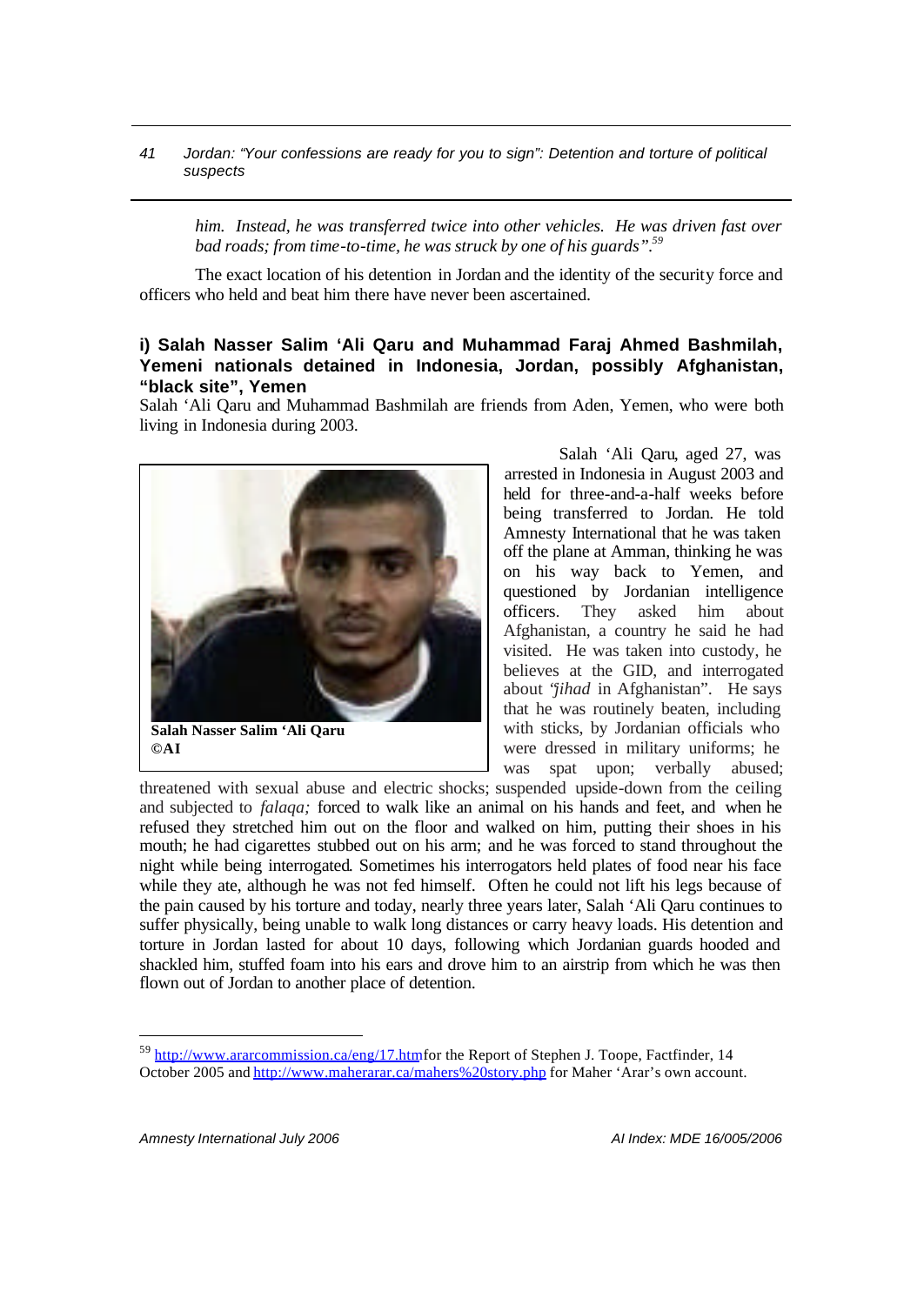Muhammad Bashmilah, aged 38, was arrested in Indonesia in early September 2003, detained for one-and-a-half months and told he would be deported. He was flying to Yemen via Amman airport, where Jordanian immigration authorities took his passport and told him to collect it later. On his fourth visit to retrieve his passport, on 19 October 2003, he was asked if he had ever been to Afghanistan. He said yes, was handcuffed, and taken via a visit to his hotel to an underground cell at the GID. When Amnesty International last spoke with Muhammad Bashmilah in late



May 2006, he said it would still be too upsetting to describe the treatment he received in Jordanian custody. However, he said that it could be categorised as "severe torture, not just ill-treatment" and requested that Amnesty International take the details of the torture from his friend Salah 'Ali Qaru. On a previous occasion, a prison official in Yemen told Amnesty International that he believed Muhammad Bashmilah had been tortured even more severely than Salah 'Ali Qaru.

The two men were secretly and possibly separately flown out of Jordan in October 2003 to a secret detention centre, which they understood to be in Afghanistan and where they believe that all of their guards and interrogators were from the US. They were held there until April 2004, when they were once more secretly transferred by both aeroplane and helicopter to another secret detention centre or CIA "black site", which information suggests may have been in Eastern Europe. There they were detained incommunicado and interrogated by guards they say came from the US, before being flown, on or around 5 May 2005, to Yemen where they were detained until their release on the night of 28/29 March 2006.

 On 24 May 2006, the Indonesian wife of Muhammad Bashmilah was able to join her husband in Yemen, although until now the wife of Salah 'Ali Qaru has not been able to join him.

The GID have denied all claims relating to the torture and other ill-treatment and transfer of Muhammad Bashmilah and Salah 'Ali Qaru, stating on 31 August 2005 that the two men were never detained at the GID detention centre but rather "they were merely deported for exceeding their residence permit, and left to Iraq."<sup>60</sup>

**<sup>60</sup>** Bashmilah and Qaru have described more of their experiences in previous meetings with AI that are covered in the reports *USA/Jordan/Yemen: Torture and secret detention: Testimony of the*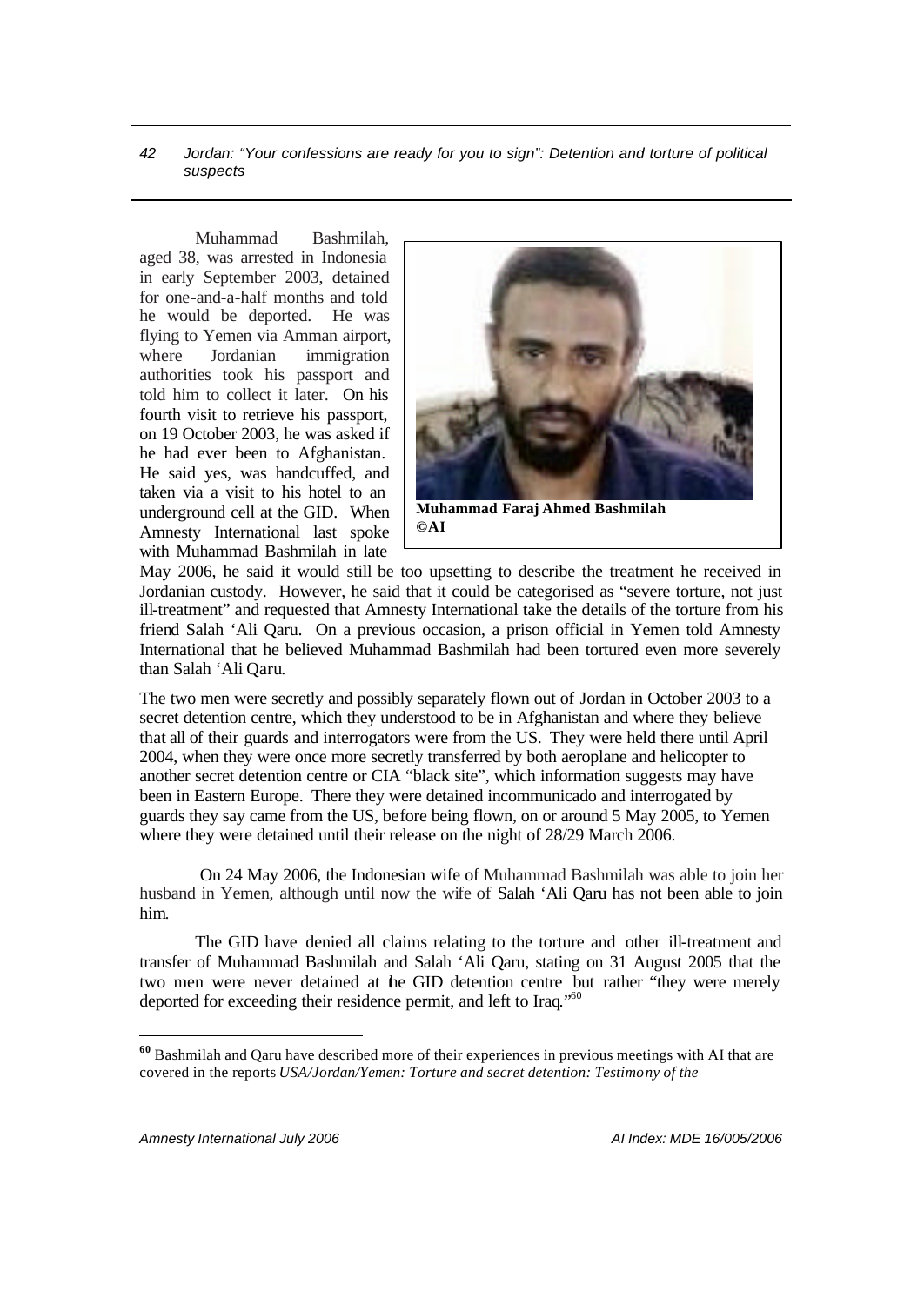# **k) Muhammad Zaki Amawi: dual US/Jordanian national: Rendition to the USA; detained in Jordan and USA**

According to Amnesty International's information, on 19 February 2006, Muhammad Zaki Amawi, a dual Jordanian/US national, was removed involuntarily from Jordan, where he had been living with his family for several months, to the USA. Muhammad Amawi was reportedly called in and interviewed by the GID three times prior to his removal, on 5, 13 and finally on 19 February 2006. The final interview began at 8.30 am on 19 February while Muhammad Amawi's father, who had accompanied him to the appointment, remained in the GID waiting room. However, when Muhammad Amawi had not reappeared six hours later and his father asked about his whereabouts, GID staff present reportedly denied all knowledge of him and denied any knowledge too of the GID officer who had taken Muhammad Amawi for questioning. The same evening, we are informed, a force of 11 men, two of whom were wearing police uniforms while the others were in plain clothes, took Muhammad Amawi to the family home in Irbid, about 90 km north of Amman, and searched it, apparently without producing a warrant. They reportedly confiscated some equipment, including two computers and some CDs, before departing together with Muhammad Amawi, who remained in their custody. Although Muhammad Amawi's father telephoned the GID for information on his son a number of times over the next three days, he was repeatedly told by GID staff that they had no record of him. The family next received information about Muhammad Amawi some three days later, when they learnt that he was already in the USA and was being held in custody there, charged with conspiring to commit acts of terrorism, conspiring to provide material support to terrorists and distributing information regarding explosives and making threats against US President George W. Bush.

Amnesty International wrote raising its concerns with the Jordanian authorities in March 2006 regarding the apparent absence of appropriate legal procedures in the arrest, detention and transfer to the USA of Muhammad Amawi, but by early July 2006 had not received a response.

### **j) "High value" detainees**

According to media reports, a number of "high value" detainees have been held in Jordan. All have reportedly been subjected to severe torture:

- **Abu Zubaydah**, Palestinian, was arrested in Pakistan in March 2002 and transferred to US control at an unknown location;
- **Ramzi bin al-Shibh**, Yemeni national, was arrested in September 2002 in Karachi, Pakistan;
- **Khaled Sheikh Muhammad**, Kuwaiti national, was arrested in Pakistan in March 2003 or earlier (possibly with Ramzi bin al-Shibh), transferred to the US-run

*"disappeared" in the "war on terror"*, (AMR 51/108/2005), August 2005; *USA/Yemen: Secret detention in CIA "black sites"*, (AMR 51/177/2005), November 2005; *USA: Below the radar – Secret flights to torture and "disappearance"*, (AMR 51/051/2006), April 2006.

*Amnesty International July 2006 AI Index: MDE 16/005/2006*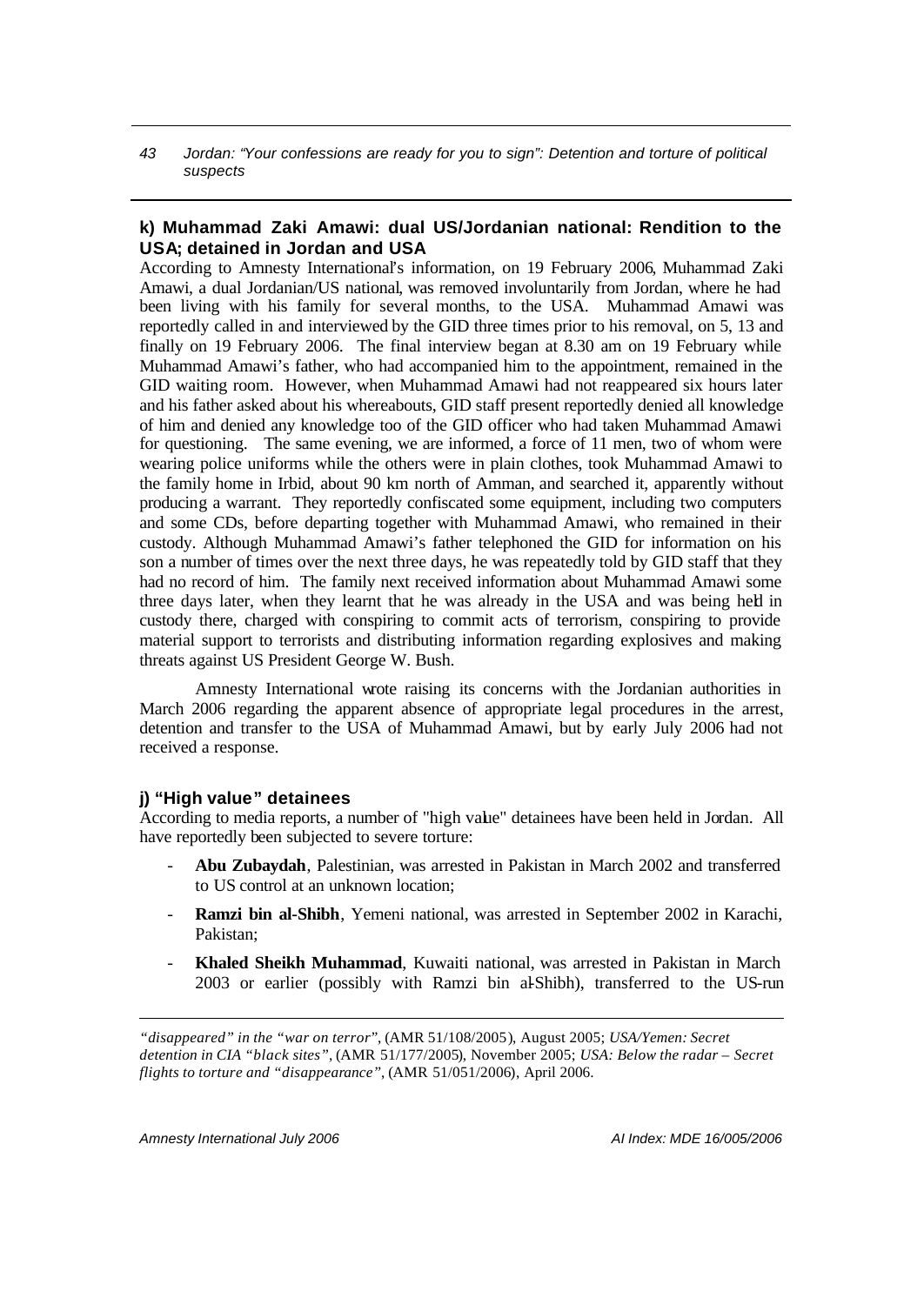detention and interrogation centre at Bagram, Afghanistan, and later to an unconfirmed location reported to be in Jordan. He has reportedly been subjected to various torture methods including "waterboarding," whereby the victim is nearly killed by drowning;

- **Riduan Isamuddin**, Indonesian national, also known as Hambali, was arrested in Thailand in August 2003 and handed over to US-control and detained at an unknown location;
- **Ibn al-Sheikh al-Libi**, Libyan national, was arrested in Pakistan in late 2001 or early 2002. He was reportedly transferred to US custody in Kandahar, Afghanistan, then held on a US military boat, then transferred to Cairo, Egypt;
- **Abdul Rahim al-Nashiri**, Saudi Arabian or Yemeni national, was arrested in the United Arab Emirates (UAE) in October or November 2002, transferred to US custody in Afghanistan and then to an undisclosed country.

Amnesty International does not know whether any of the above named so-called high value detainees are currently detained in Jordan; if they are, Amnesty International calls on the Jordanian authorities immediately to make this known publicly and to state where such detainees are held, to disclose their current legal status and to provide assurances regarding their treatment and conditions in detention.

# **6.2 Jordan's Memorandum of Understanding (MOU) with the United Kingdom: a public acknowledgment of torture in Jordan**

In a further angle to the growing phenomenon of security or terror suspects being deported to other states in proceedings falling foul of international standards, on 10 August 2005 the Jordanian authorities signed an MOU with the UK government. The MOU purportedly guarantees, by way of "diplomatic assurances", that certain individuals of Jordanian nationality would not be tortured or otherwise ill-treated if they should be forcibly removed to Jordan by the UK authorities. This was the first of a number of such MOUs to be negotiated between the UK and governments in the Middle East and North Africa; subsequently, the UK signed similar agreements with Libya and Lebanon and was seeking such an agreement with Algeria and possibly other states. The MOU between Jordan and the UK provides for independent monitoring of the cases of individuals who are returned by the UK to Jordan under the terms of the agreement, and in February 2006 the Jordanian non-governmental human rights organisation, the Adaleh Centre for Human Rights Studies  $61$ , agreed to

<sup>&</sup>lt;sup>61</sup> Adaleh received funding from the UK government apparently in relation to its monitoring, amounting to £67,000 as of May 2006. As post-return monitoring body it would report back only to the sending country, the UK, and there are currently no provisions for publicizing its observations nor for actions to be taken in event of any breaches of the MOU.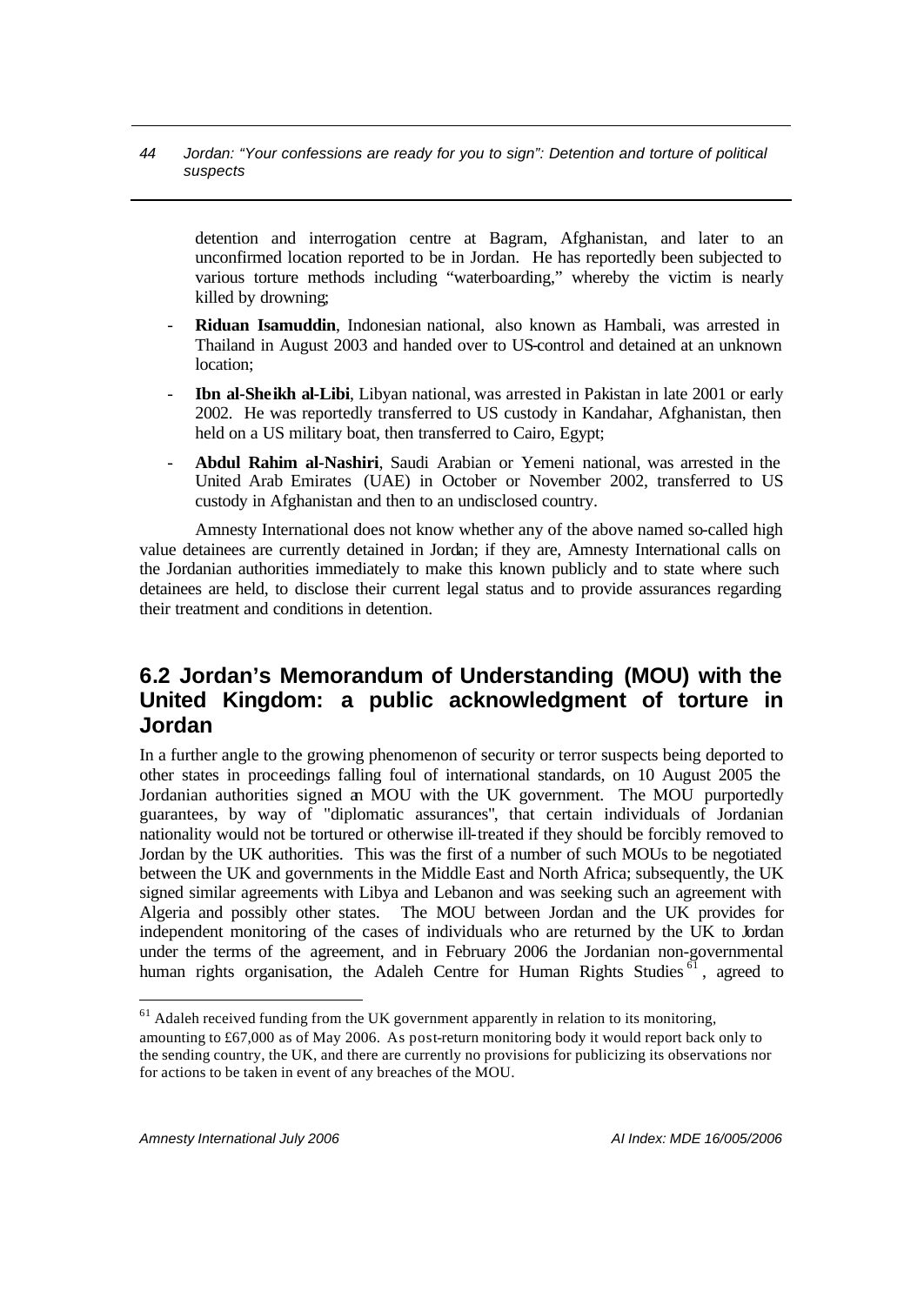undertake this monitoring role after certain other Jordanian organizations, notably the NCHR, had declined to do so.

By its very nature the MOU amounts to a public acknowledgment by the UK government that there is a serious risk of torture or other ill-treatment in Jordan. Amnesty International has expressed concern to the UK government that reliance, in these circumstances, on the MOU would violate its obligations under international human rights  $law<sup>62</sup>$ . Given that Jordan has failed, to date, to observe the absolute prohibition of torture or other ill-treatment contained in binding international treaties which it has ratified, it is entirely inappropriate to place reliance on mere bilateral diplomatic understandings which are unenforceable under international law and, in the case of breach, would leave the individual whose rights were violated without any effective remedy.

Post-return monitoring of the treatment of individual detainees cannot replace the requirements of international law that systemic safeguards at legislative, judicial, and administrative levels be implemented on a state-wide basis in order to eradicate torture and other ill-treatment. Even where carried out by a professional and dedicated organization, visits to places of detention, while constituting a crucial element in the prevention of torture and other ill-treatment, are far from being sufficient on their own to prevent them. The ICRC's experience in Iraq and Guantánamo Bay, where torture and other ill-treatment were inflicted extensively even though the ICRC was conducting regular visits, monitoring abuse and protesting consistently, are a stark recent example. It should be noted that the ICRC itself has never claimed that visits by its staff to places of detention are all that is needed to safeguard against torture and other ill-treatment, and have refused to take part in monitoring procedures established under "diplomatic assurances".

# **7. PROLONGED DETENTION WITHOUT CHARGE OR PROSPECT OF TRIAL OF ALLEGED "ISLAMIST" DETAINEES**

Amnesty International has information about several cases in which individuals, apparently on account of their Islamist beliefs or connections, have been subjected to prolonged periods of detention without trial. The legal basis, if any, for these detentions is often unclear. However, the Law on Crime Prevention of 1954, under the Code of Criminal Procedures, empowers provincial governors to authorise the detention without charge or trial of anyone suspected of committing a crime "or any other person deemed to be a danger to society" for a period of one year, which may then be renewed indefinitely. The UN Human Rights Committee expressed concern about such powers of administrative detention in 1994<sup>63</sup> but

<sup>62</sup> See for example AI report, *United Kingdom: Human rights: a broken promise*, (EUR 45/004/2006), February 2006.

 $63$  The UN Human Rights Committee, in 1994, commenting on Jordan's Third Periodic Report on its implementation of the ICCPR stressed that "[c]ases of administrative detention … long periods of pre-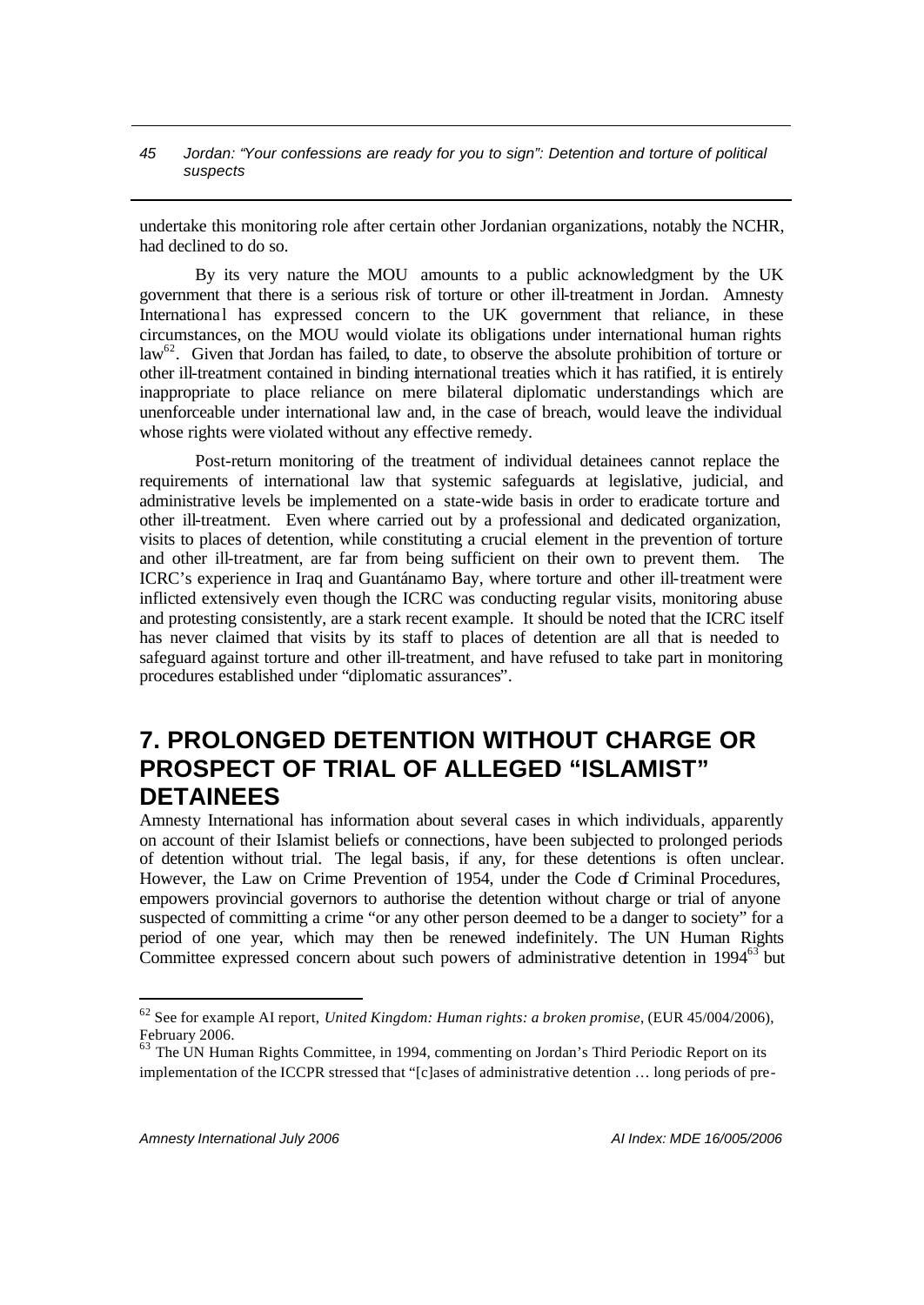Amnesty International is not aware of any steps taken by the Jordanian government since then to address these concerns and to bring Jordanian law and practice into accordance with Article 9 of the ICCPR, which prohibits arbitrary detention. Specifically, Article 9(4)provides that: *"[a]nyone who is deprived of his liberty by arrest or detention shall be entitled to take proceedings before a court, in order that court may decide without delay on the lawfulness of his detention and order his release if the detention is not lawful."* The Law on Crime Prevention appears primarily to be used against ordinary criminal suspects, however, and it is unclear to Amnesty International whether it or other legislation is used as a basis for the administrative detention also of political suspects

### **a) Brothers, Muhammad and Abdu L held without charge for five months.**

These two brothers, respectively aged 33 and 29, whose names have been changed to protect their security, were detained without charge or trial for five months, apparently as suspected "Islamists" after they were returned to Jordan from other countries in late 2004. They were detained throughout at the GID detention centre in Wadi Sir, Amman.

Muhammad L was reportedly returned to Jordan around 10 November 2005 from Syria, where he had been detained for more than a year at the Syrian Military Intelligence Palestine Branch (*Far' Filistin*). He was collected from Syrian security forces by Jordanian soldiers at the border and handed over to the GID. Prior to his arrest in Syria, Muhammad L was said to have been working between Syria and Jordan selling books and stationery.

He was denied all contact with the outside world, including his family, for the first 10 days while he was interrogated at the GID. Subsequently, he was permitted to receive short weekly visits from his family but prohibited from disclosing any information about conditions of his detention, and a GID guard was always present to enforce this; he was instructed to speak in a loud voice so that the conversation could be monitored and if he did make any remark about his detention, the guard stopped him. On one occasion, a visiting close relative asked him about deep scratch marks that were visible on his forehead only for him to respond "forget it". Muhammad L was eventually released, without any charges having been brought against him, on 25 April 2006.

Abdu L was reportedly living in Rusaiyfa, near Zarqa, with his wife and two children, until around October 2004 when around 10 plain-clothed GID officers visited his home at midnight. He was absent but when he learnt of the visit, became frightened and fled to Syria where he stayed with his brother, Muhammad, for one or two weeks. However, when Muhammad was arrested in Syria , Abdu L travelled by air from Damascus to Dubai, where he stayed for about six months working in a bookshop although, as a qualified teacher, he also

*Amnesty International July 2006 AI Index: MDE 16/005/2006*

trial detention without charges … [were] matters of great concern." See UN Doc. A/49/40 vol. 1 (1994), para. 234.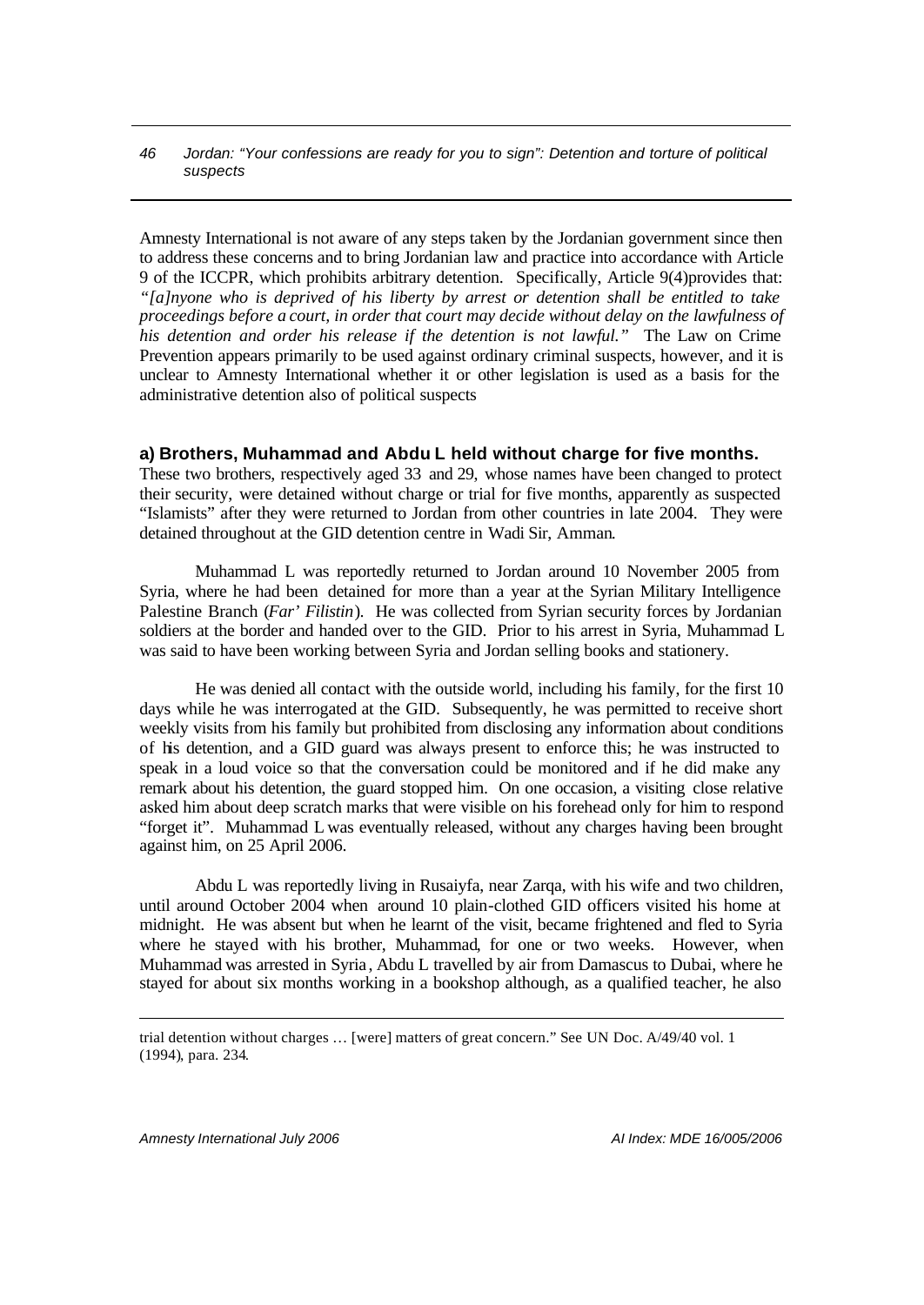hoped to find a teaching job. He was arrested, apparently by intelligence officers of the UAE, while at work, around September 2005, and was informed that his arrest was made at the request of the Jordanian authorities. He was detained in Abu Dhabi for three months and then forcibly returned to Jordan on or around 11 November 2005. According to information, the Jordanian authorities requested his arrest and subsequent hand-over on account of him being a suspected "Islamist". On arrival at Amman airport, he was taken to the GID detention centre where he was held incommunicado for seven days. His family were later allowed to visit him and he too was released without charge on 25 April 2006.

**b) Sheikh Abu Muhammad al-Maqdisi** 

**Sheikh al-Maqdisi © Private**

### Sheikh Abu Muhammad al-Maqdisi, also known as 'Isam al-Barqawi, was acquitted by SSC on terrorism-related charges in December 2004. Eleven other defendants tried in the same case were reportedly convicted and sentenced to prison terms ranging from seven to 15 years. Despite his acquittal by the SSC, Sheikh al-Maqdisi continued to be detained apparently without further charges being brought against him, for over six months, until his short-lived release at the end of June 2005. He was rearrested around 5 July 2005 following media interviews he gave

in which he expressed opinions on methods of "resistance" in Iraq, including his reservations about indiscriminate suicide bomb attacks in which civilians have been killed. The government announced that he was arrested on suspicion of contacting terrorist groups.

By early July 2006, Sheikh al-Maqdisi remained held at the GID detention centre in Amman, where he was reportedly allowed family visits. He is not reported to have been tortured. However, his current legal status is unclear, although he was said to have appeared before the SSC public prosecutor on 18 July 2005 and possibly to have been charged with involvement in and conspiracy to commit terrorist acts. He is believed to have been denied access to legal counsel since the time of his arrest and to have complained to his family that he requested legal representation when he appeared for questioning before the public prosecutor, but that the latter refused this request.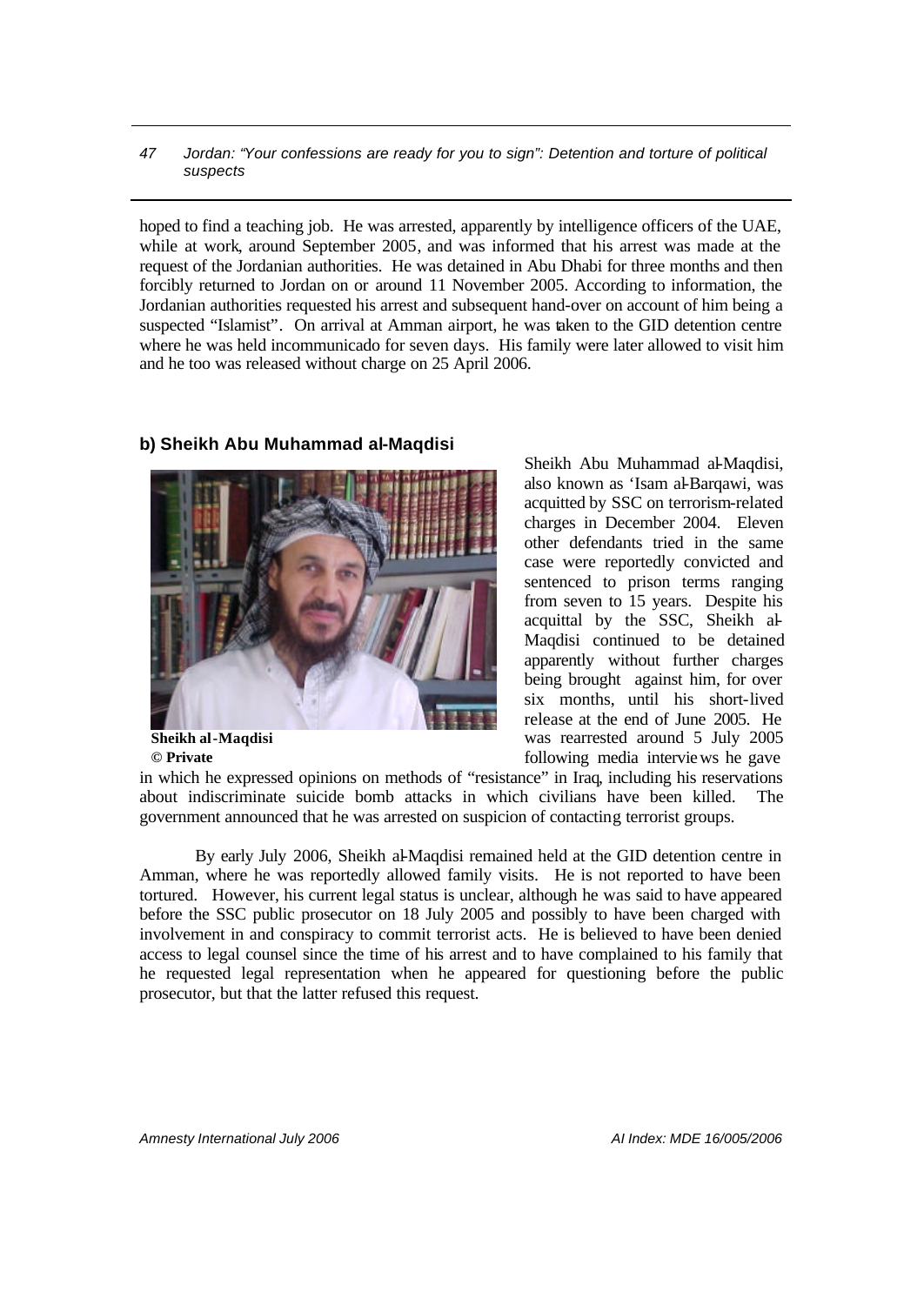# **8. THE TREATMENT OF "ISLAMIST" POLITICAL PRISONERS AND DETAINEES**

Political prisoners and detainees who are awaiting trial before the SSC or have been convicted by the SSC on terrorism-related charges are generally held together in *Tanzimat*, or group, wings in various prisons*.* Since March 2006 there have been two serious incidents of disturbances concerning these wings in Swaqa, Jweideh and Qafqafa prisons and allegations continue to be made by the families of the prisoners and detainees that they are subjected to harsh treatment and conditions. The first of these incidents occurred on 1 March 2006, in the political wings of Swaqa and Jweideh prisons when inmates tried to prevent the removal, reportedly by scores of security officials, of Salem Sa'ad Bin Sweid and Yasser Fathi Ibrahim Freihat (see Chapter 5). The two men, who were later executed on 11 March, were under sentence of death and their co-inmates feared they were being taken for execution. It was also reported that inmates were protesting the detention of Sajida Mubarak Atrous al-Rishawi in Jweideh prison, an Iraqi national currently on trial before the SSC in connection with the suicide bomb attacks in November 2005. Apparently some 13 prison officials were taken hostage and released after several hours. Several inmates and officials were said to have been injured in the clashes.

On 1 March the Prime Minister reportedly announced that an investigation would be launched, headed by the Ministry of Justice and including the deputy director and legal advisor of the PSD, into the events at Jweideh prison. Amnesty International is not aware at the time of writing of the outcome of this investigation.

Prior to this incident, between October and December 2005, the Liberties Committee had conducted visits to six prisons, including Jweideh, Swaqa, Qafqafa and al-Jafr. According to the Committee, they were given unrestricted access in all cases except when at Swaqa and Jweideh prisons they were unable to meet individual detainees privately. During their visits they made an assessment of the treatment of prisoners and detainees and the conditions in the prisons in accordance with international standards for the treatment of prisoners, and domestic legal requirements.

According to the report of the Liberties Committee, published on 12 April 2006, the disturbances on 1 March arose:

*"…as a result of a general feeling of extreme anger and frustration by the*  [political] *prisoners at their ill treatment during interrogation at the General Intelligence Department, and unfair sentences by the SSC, and most recently the removal of the two prisoners sentenced to death for the murder of the U.S. Diplomat,*  [Laurence] *Foley, Yasser Freihat and Salem Sa'ad Bin Sweid, from the wing for what the groups considered to be an unfair sentence."*

The Committee reported that Islamist political prisoners and detainees complained that they had been tortured in pre-trial detention while held incommunicado by the GID.The Committee wrote,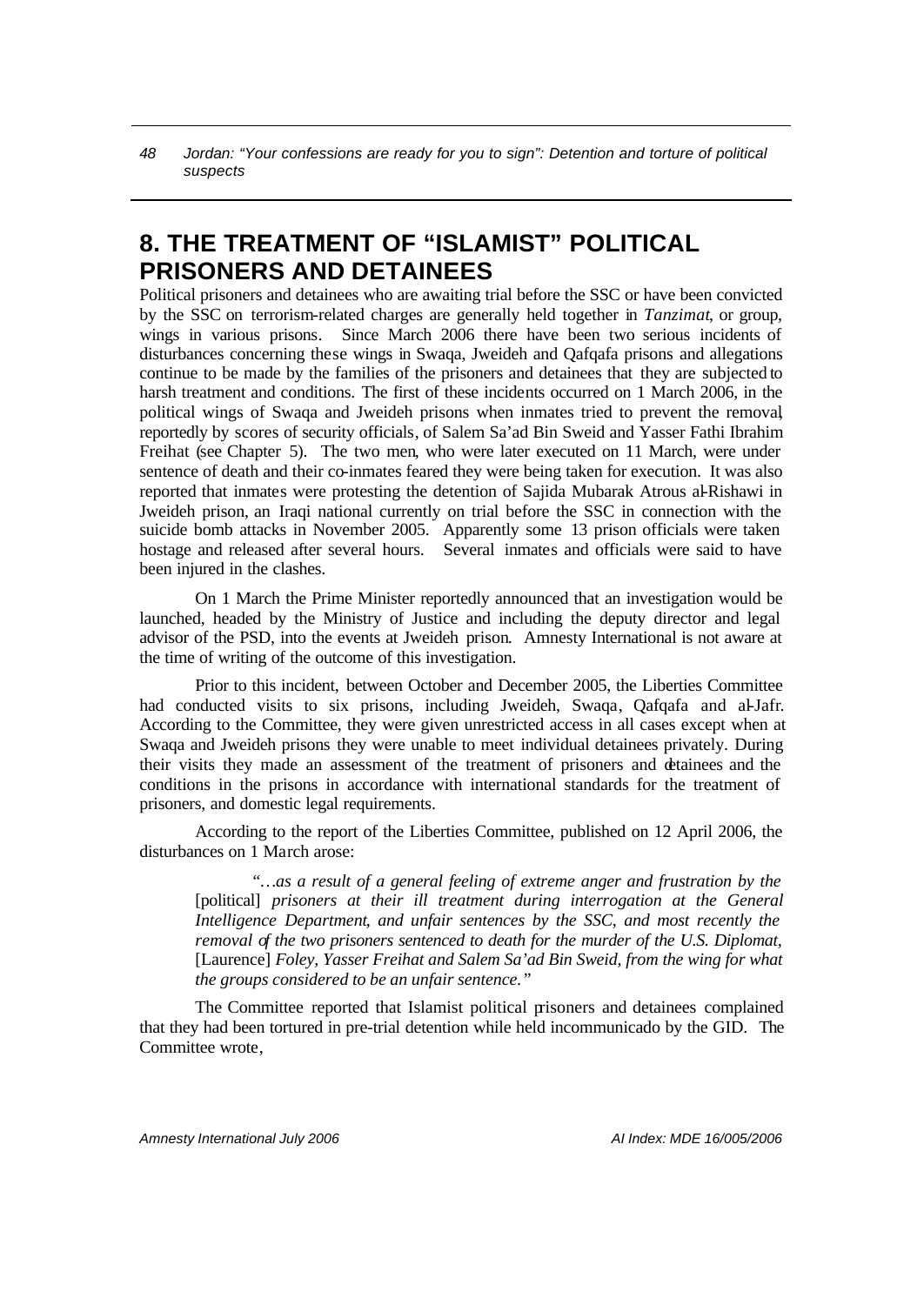*"… There is a collective complaint from the inmates of the Tanzimat wings which the committee visited, concerning the severe beatings suffered by the inmates, and the insults and humiliation they endure at the GID in what is called the courtyard before they are transferred to the prisons. Some are also prevented from sleep and have water poured over them. Their families are prevented from visiting them, and the beaten inmates are hidden from view when the Red Cross representative visits. … Some inmates have reported relatives being brought and beaten in front of them."*<sup>64</sup>

The Committee said it had received few reports of beatings of inmates in the prisons although conditions in the prisons were often very inadequate*.* It found conditions at al-Jafr prison particularly bad both in terms of the state of the building and also because *"[i]nmates complained of general beating and insults and of being asked to kiss the ground of the prison*  [and] ... to take off their clothes and have cold water poured over them". The Committee's representatives also reported seeing shackles in the courtyard used for *"restraining the inmates"* and noted that *"[s]ome officers accompanying the committee admitted to use of the practise.*" The Liberties Committee have called for the closure of this prison as did the NCHR during November 2005.

On 13 April 2006, one day after the publication of the Liberties Committee report, a large force of armed anti-terrorist police reportedly entered cells at Qafqafa prison at dawn as the inmates were finishing their prayers. The authorities say they were searching for drugs and weapons but inmates and their families assert it was an operation to remove two inmates. One prisoner, Khaled Fawzi 'Ali Bishtawi, died following the police intervention, reportedly while being taken to hospital after suffering gun shot wounds. The cause of his death is being investigated by the National Institute of Forensic Medicine.

Reports of the incident differ but families of the inmates, and news reports based on a mobile phone call from a prisoner reported to be Abdul Shehadeh Hamid Tahawi, say the police fired shots injuring a number of inmates and beat them. For their part, inmates reportedly took two police officers hostage. Tens of prisoners, detainees and security officials were said to have been injured. According to the families of the inmates, their relatives were subjected to excessive force at the hands of the security forces who they say threw tear gas canisters and fired rubber and live bullets at the men. According to a report from relatives, Abdul Shehadeh Hamid Tahawi was beaten after the disturbances and his phone call to the press. Following this, all political prisoners and detainees in Qafqafa prison were apparently moved to Swaqa or Jweideh prisons.

According to reports a group of political prisoners and detainees in Swaqa began a rolling hunger strike on 5 June which ended on 25 June. The strike was in protest at their conditions including for being confined to their cells except for one hour a week when they are permitted fresh air and for being made to sleep on concrete beds. The inmates were all also demanding that they be allowed reading and writing materials and access to television and radio. Those who were transferred from Qafqafa prison also reportedly complained that

<sup>64</sup> link to Professional Association's website from where the report is available in Arabic: http://www.naqabat.org/site/index.html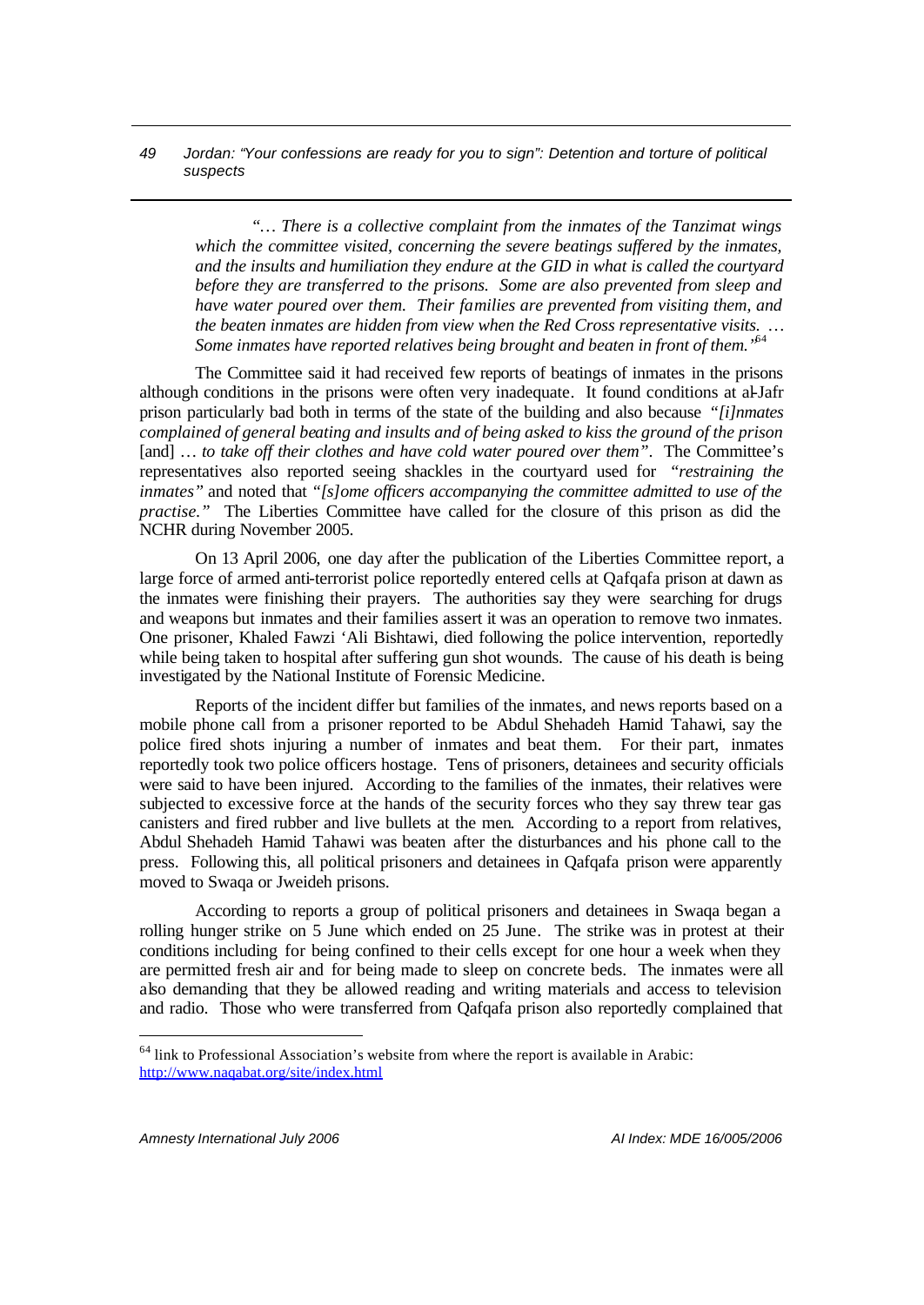money, medication and spectacles, which were confiscated from them when they were moved, have not been returned. According to their families some of them have been beaten by the prison authorities after they complained about their conditions.

Families of the political prisoners and detainees, the Liberties Committee and the Arab Organisation for Human Rights in Jordan (AOHR-J) have continued to express their concern about the conditions and treatment of the political prisoners and detainees. On 21 March, the NCHR attempted to visit Swaqa prisoners but were informed by the prison authorities that the inmates did not wish to see them and were, therefore, unable to gather information as to the current conditions in the prison and the treatment of the prisoners. However, they were permitted to visit prisoners on 29 May but Amnesty International was unable to obtain any details of their findings. The ICRC reportedly visited the inmates over three days between 26 and 28 June. In addition, the Liberties Committee have raised the issue with the Public Security Directorate and reportedly on 23 June 2006, the Director of the PSD visited Swaqa prison in response to the persistent complaints raised by the inmates, their families and members of civil society organisations.

At the close of his visit to Jordan at the end of June 2006, the UN Special Rapporteur on torture highlighted *"allegations of beatings and corporal punishment* [which] *had been received* [during his visit] *in relation to Swaqa and Jweideh prisons. Upon visiting the Al-Jafr Rehabilitation Centre in the south east of the country, it was apparent this notion of rehabilitation was stretched to the extreme. In fact the centre could only be described as a punishment centre, where detainees are routinely beaten, and subjected to corporal punishment, amounting to torture. The isolation and harshness of the desert environment compounds the already severe conditions of the prisoners there."*

# **9. RECOMMENDATIONS**

# **Recommendations to the Jordanian authorities**

# **Regarding torture and other ill-treatment**

- Officially and publicly condemn all acts of torture and other ill-treatment, and declare that any official committing, ordering, instigating, consenting or acquiescing to such acts will be prosecuted;
- Make incommunicado detention illegal, as called for by the UN Special Rapporteur on torture, and ensure that all prisoners are promptly brought before an independent judicial authority after being taken into custody. Detainees should have prompt access to relatives, lawyers and doctors regularly thereafter;
- Adopt measures to ensure the prevention and ultimate eradication of torture including:
	- putting an end to all secret detention. This should include making publicly available the names of detainees held at the GID, al-Jafr prison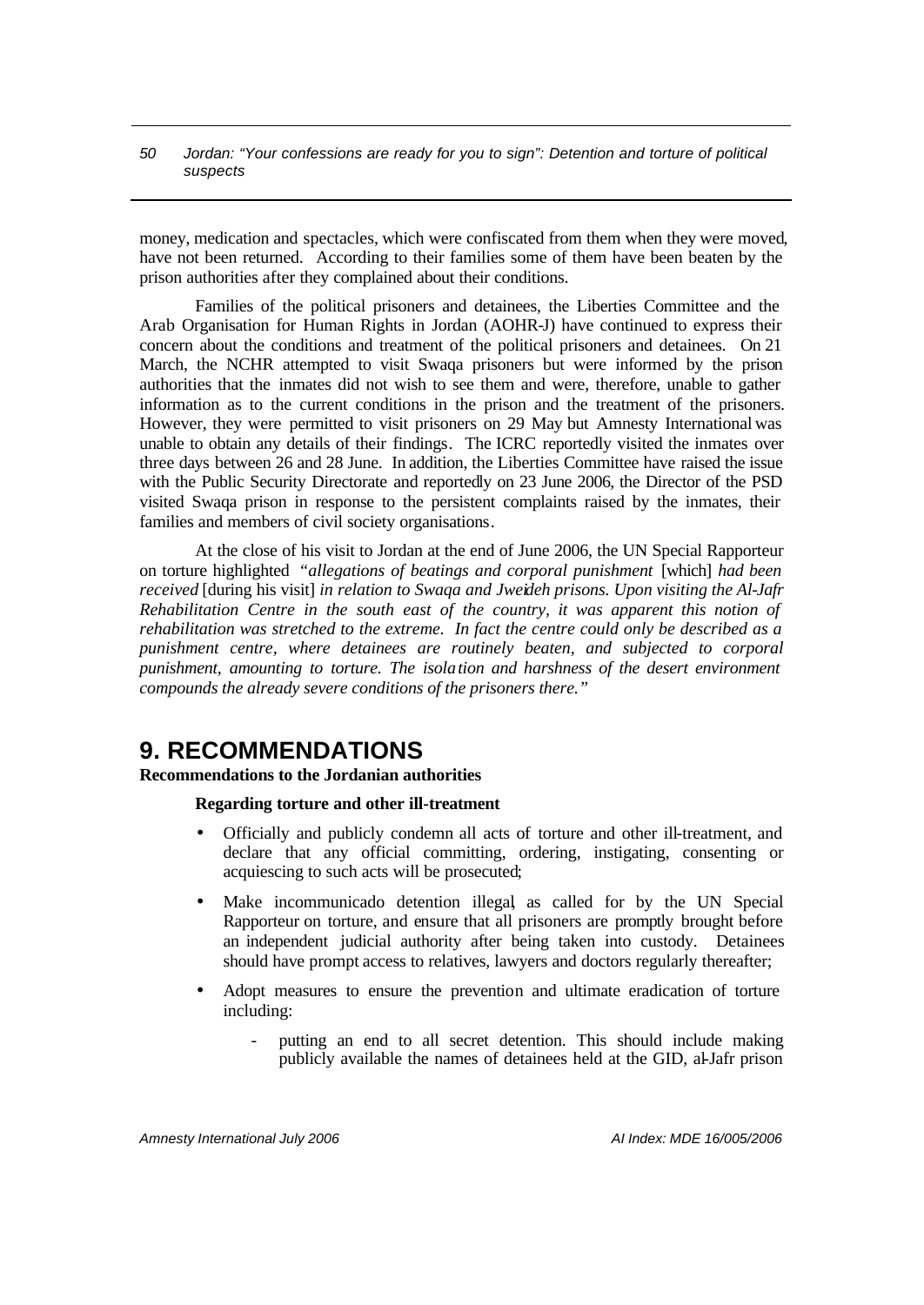> and all other detention and interrogation centres, in addition to other relevant information concerning the legal bases for their arrests and ongoing detention;

- amending the draft Prevention of Terrorism Law so as to meet international human rights standards;
- establishing a system of regular, unannounced and unrestricted visits by independent national bodies to all places of detention and their facilities in order to monitor the treatment of detainees and their conditions of detention;
- ratifying the Optional Protocol to the Convention against Torture, which came into force on 22 June 2006 and requires that independent international experts conduct regular visits to places of detention to assess conditions of detention and treatment of those detained; and requires states parties to establish a national mechanism to conduct visits to places of detention.
- Establish an independent body to promptly investigate all complaints and reports of torture or other ill-treatment and to make its findings public;
- Prohibit the use of statements and "confessions" extracted under torture as evidence in trials or legal proceedings (except against a person accused of committing torture);
- Bring to justice anyone suspected of having committed acts of torture or other illtreatment in proceedings which meet international standards of fairness and openness;
- Set up training procedures for all officials involved in the custody, interrogation or treatment of prisoners to familiarise them with international requirements of humane treatment and their implementation, including making clear that torture and other ill-treatment are criminal acts and that they are obliged to disobey any order to torture;
- Ensure that all victims of torture and their familie s obtain financial compensation and that victims are provided with appropriate medical care and rehabilitation;
- Ensure, with emphasis on the GID, that detention and interrogation functions are separated and that the supervision of any detention centre will be effectively carried out by officials who are not in charge of the detention centres themselves;
- Establish a moratorium on executions pending total abolition of the death penalty.

### **Regarding unfair trials and independence and impartiality of courts**

• Ensure that detainees are brought before an independent judicial authority separate from the security forces promptly after arrest, and release them if no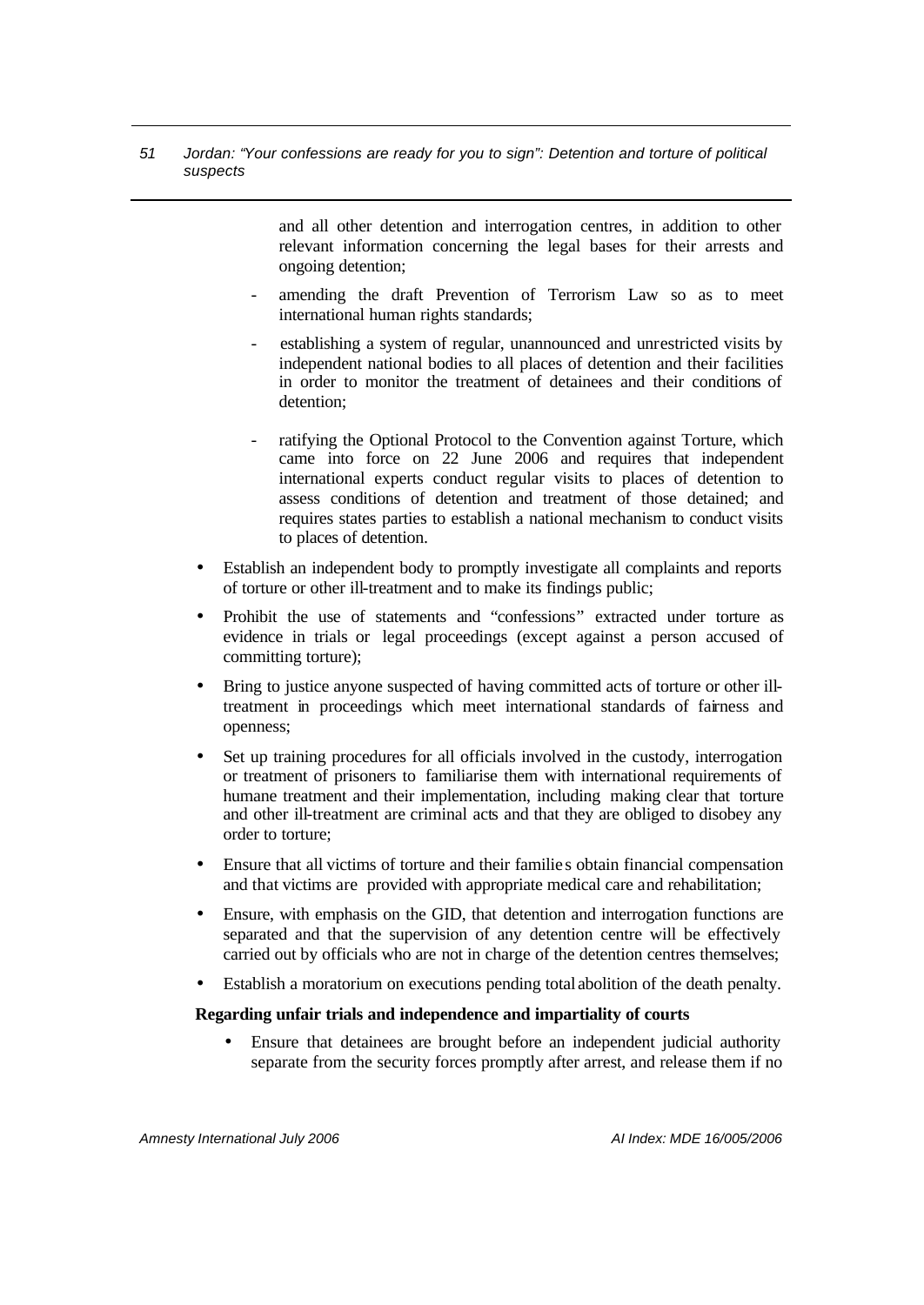serious and recognizably criminal charges are brought against them;

- Ensure that detainees who are charged with a recognizably criminal offence are tried within a reasonable period of time in proceedings which conform to international standards of fair trial and with no possibility of the death penalty;
- Amend the mandate, jurisdiction and procedures of the State Security Court to bring it into line with international fair trial standards, or abolish it and allow the ordinary judiciary, with adequate resources, to recover full criminal jurisdiction.

#### **Regarding prisons**

- Carry out a full, fair and independent investigation into the recent disturbances in its prisons. It should make public its findings including into the death of Khaled Fawzi 'Ali Bishtawi at Qafqafa prison on 13 April, and bring to justice anyone found to be responsible in proceedings which meet international standards for fair trial;
- Ensure that conditions of detention conform with international standards, in particular the UN Minimum Standard Rules for the Treatment of Prisoners and UN Body of Principles for the Protection of All Persons Under Any Form of Detention.

### **Regarding Renditions**

- Make public the names of individuals transferred into Jordanian custody from US custody, or via the assistance of US or other intelligence and security services, and vice versa. The dates and locations of the individuals' detention in Jordan should be provided, as well as the legal basis for their detention;
- Do not render or otherwise transfer to the custody of another state anyone suspected or accused of security offences unless the transfer is carried out under judicial supervision and in full observance of due legal process;
- Ensure that anyone subject to transfer has the right to challenge its legality before an independent tribunal, and that they have access to an independent lawyer and an effective right of appeal;
- Do not receive into custody anyone suspected or accused of security offences unless the transfer is carried out under judicial supervision and in full observance of due legal process;
- Make publicly available information on the numbers, nationalities and current whereabouts of all terror suspects rendered, extradited or otherwise transferred into custody from abroad. Full personal details should be